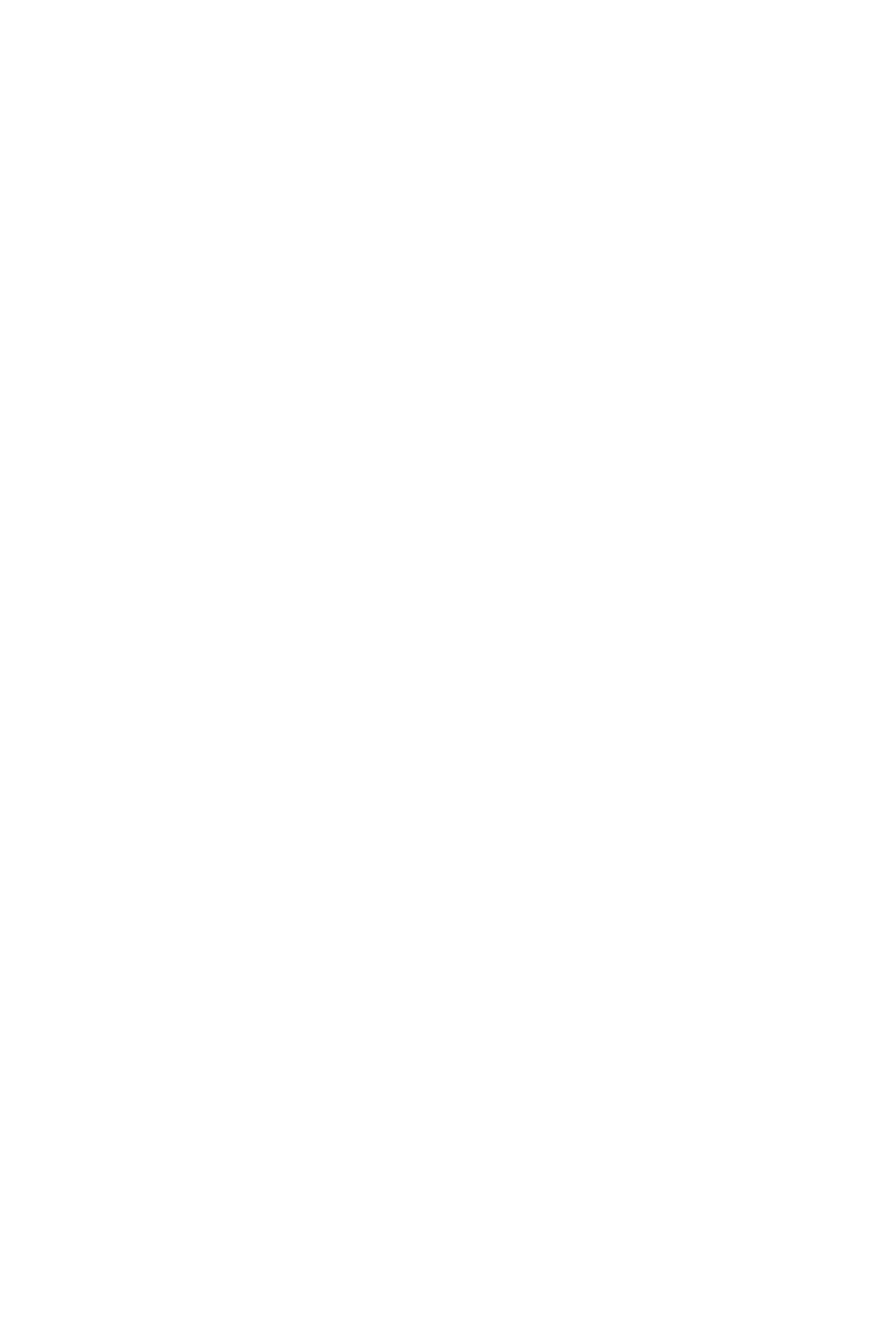# **Opening Ceremony Remarks at the United States Holocaust Memorial Museum Mr. Miles Lerman**

### CHAIRMAN, UNITED STATES HOLOCAUST MEMORIAL COUNCIL UNITED STATES

It is proper and most fitting that this conference began with a symbolic ceremony of silent contemplation in the Hall of Remembrance of the Holocaust Memorial Museum where we invoked memory and paid tribute to those who were consumed in the Nazi inferno.

Now let me welcome you to the Washington Conference on Holocaust-Era Assets. The United States Holocaust Memorial Museum is pleased to co-chair with the State Department this historic event.

For the next three days representatives of 44 countries will have the opportunity to explore a just and orderly return of confiscated assets to their rightful owners.

It took over 50 years for the world to come to grips with the fact that the biggest murder of the century; it was also, as my friend Ben Meed reminds us, the biggest robbery in history.

This fact is not limited to one country only. What really shocked the conscience of the world was the discovery that even after the war, some countries tried to gain materially from this cataclysm by refusing to return to the rightful owners what was justly theirs. The refusal to respond to these rightful claims was a great injustice, a moral wrong which can not be ignored.

And this is what brings us together today.

We are here to make sure that these wrongs are corrected in a just and proper manner.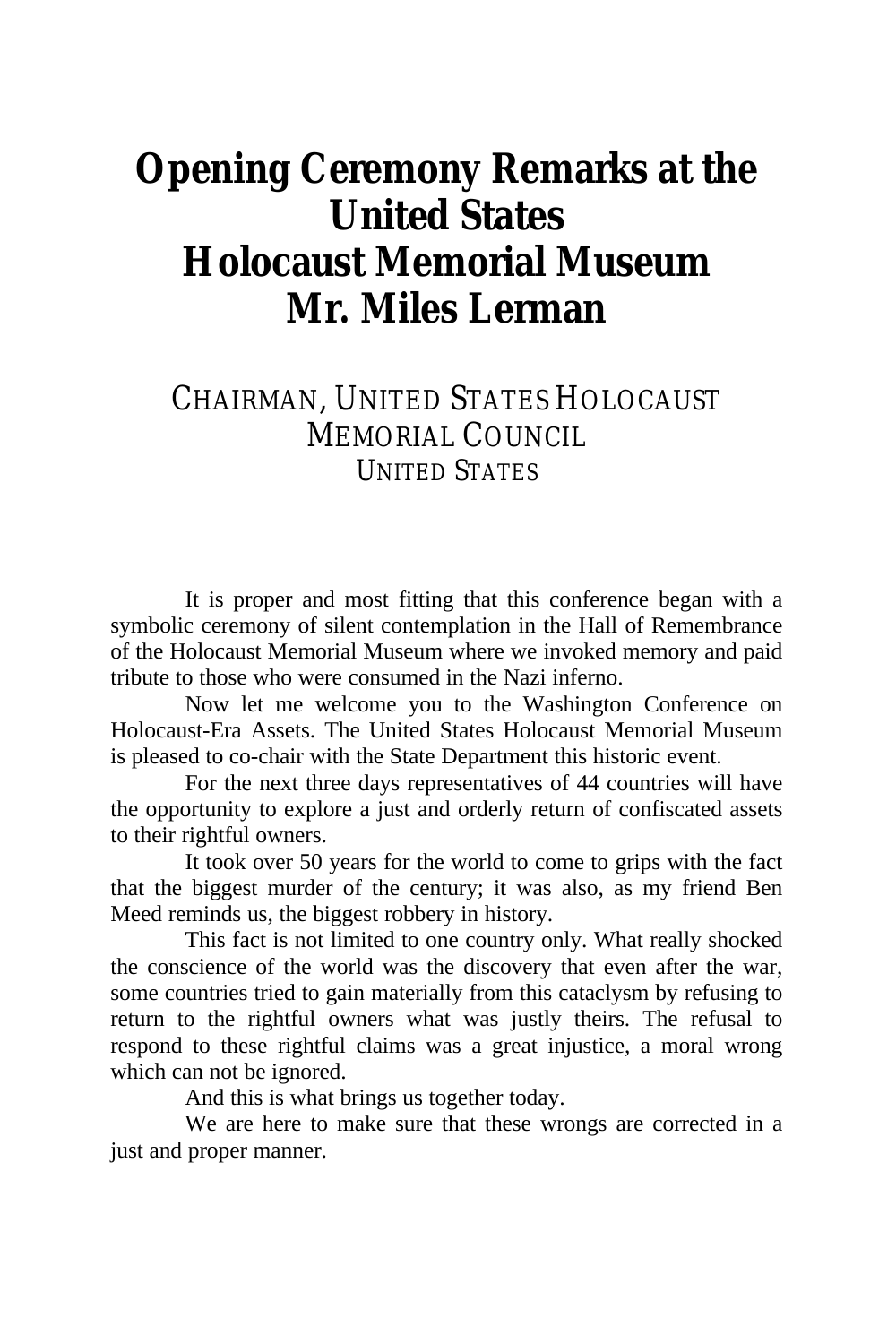Under Secretary Eizenstat and Edgar Bronfman deserve our gratitude for their unrelenting efforts to bring about full accountability for all wrongs that must be made right.

Among us are countries that on their own volition began this process. These countries are to be complimented for setting the right examples.

The issue of Nazi-era assets is very complex. It will require a thorough research of archival data of the countries involved. Some of these archival repositories are still inaccessible. This is a major obstacle to the discovery process, which we must overcome.

We, at the Holocaust Museum, have made strides in the area. We have gained access to many archival repositories and we hope to be helpful in the discovery process. However, we as a group must use our collective influence to obtain unrestricted access to all archival repositories of this period.

Only then will we be able to resolve the outstanding issues judiciously.

A lot of progress has been made. The agreement which the World Jewish Congress has negotiated with Swiss banks is a step in the right direction.

It is clear that survivors can never be compensated for their decimated families and destroyed lives. They are, however, entitled to a full accounting of all the assets that were confiscated from them or their families. For this, they must be fully compensated.

However, as imperative as the financial settlements are, it is important to bear in mind that the last word on the Holocaust cannot be gold or bank accounts.

The final objective must be remembrance. The lessons of the Holocaust must continue to serve as a reminder and a warning to you, to me and to future generations that will follow.

This is why this conference has decided to deal with ongoing Holocaust education extensively.

Some countries have begun various educational programs and we applaud them for there efforts. However, we must aim to create a global network of Holocaust education that would be both general and country specific.

We at the Holocaust Museum have substantial experience in this field. We work annually with 30,000 teachers on all levels, representing many disciplines. Should this conference endorse an international Holocaust education initiative, we at the Holocaust Museum stand ready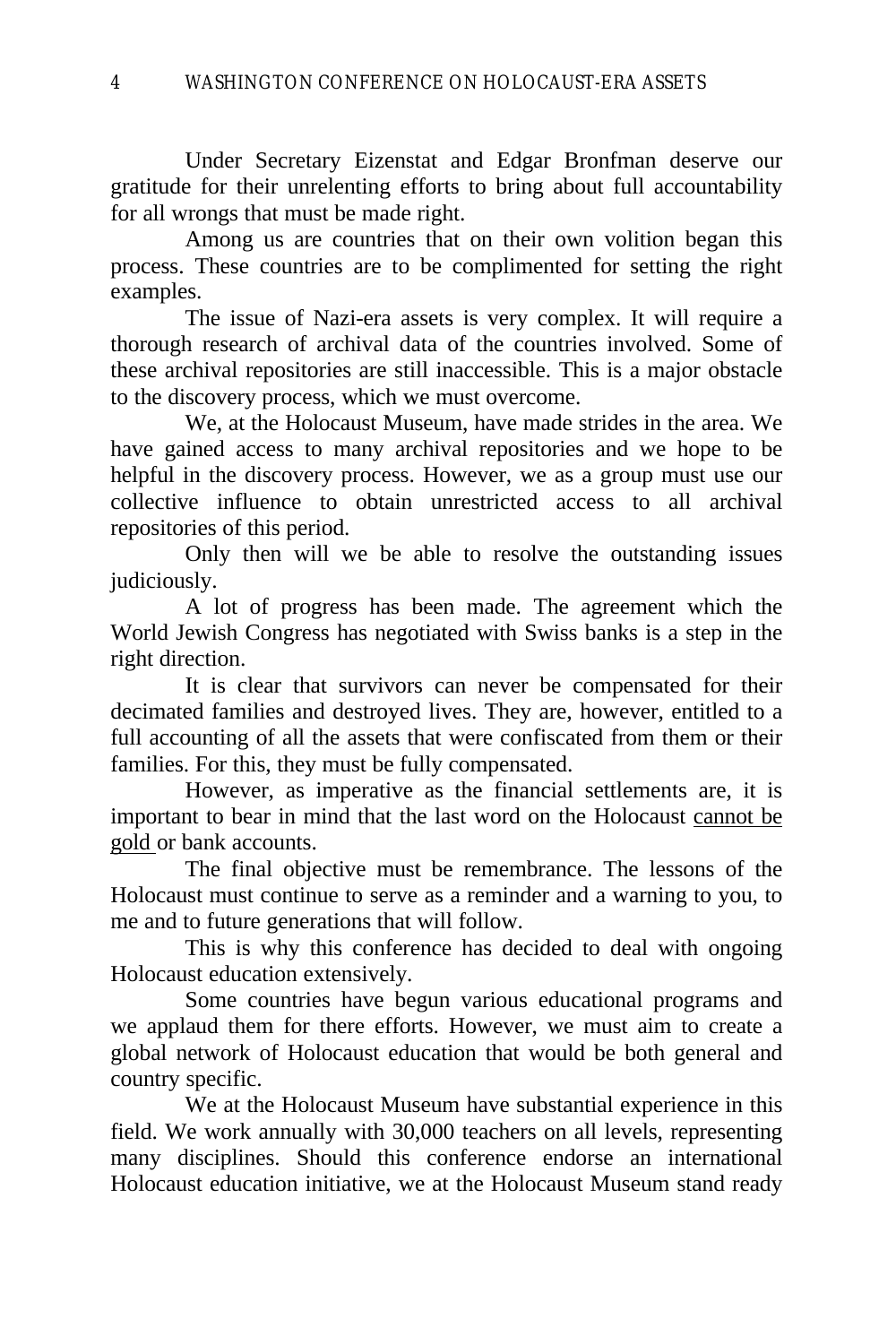to assist you in any necessary form to make sure that such efforts are fruitful and productive.

I am sure that Yad Vashem, who has vast experience in this field, would be ready to do the same.

Secretary Eizenstat, Judge Abner Mikva, the chairman of this conference, and I are looking forward to working with you to make sure that the next 3 days move us ahead with our goals and objectives and we return to our respective homes with a sense of tangible accomplishments. The memory of the victims demands no less.

Thank you very much.

And now I have the honor to introduce to you a man who has made an enormous effort to make this conference happen.

Ladies and gentlemen, please welcome the Under Secretary of State for Economic, Business and Agricultural Affairs, Stuart Eizenstat.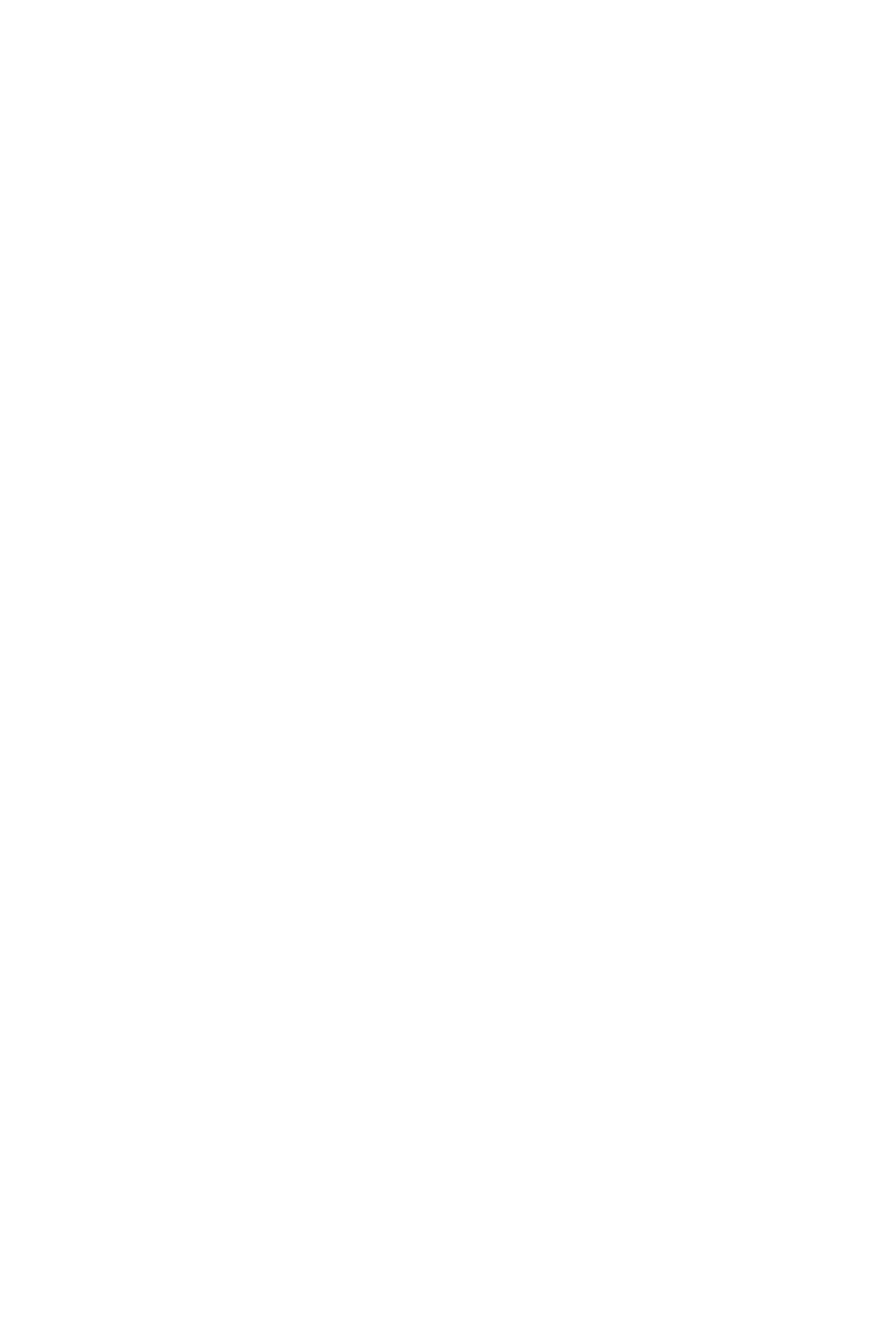# **Opening Ceremony Remarks at the United States Holocaust Memorial Museum Stuart E. Eizenstat**

## UNDER SECRETARY OF STATE FOR ECONOMIC, BUSINESS AND AGRICULTURAL AFFAIRS UNITED STATES

Chairman Lerman, Members of Congress, Elie Wiesel, national delegations, ladies and gentleman: It is a great honor and privilege to address you this evening, here at this American national treasure – the U.S. Holocaust Memorial Museum.

More than five and a half years ago, when President Clinton dedicated this living memorial, he said: "This museum is not for the dead alone, nor even for the survivors who have been so beautifully represented; it is perhaps most of all for those of us who were not there at all, to learn the lessons, to deepen our memories and our humanity, and to transmit those lessons from generation to generation."

As we join together this evening, those eloquent words echo throughout this solemn space. Before I continue, let me pay tribute to my old and dear friend Miles Lerman for both his tireless leadership of this institution and for his willingness to join with me as the co-Chairman of the Washington Conference on Holocaust-era Assets.

In addition, it is a particular honor to be standing with another friend, Nobel Prize winner Elie Wiesel. His remarkable bearing of personal witness to the seemingly unimaginable horror of the Holocaust has shed eternal light on the darkness of that unique tragedy, By doing so, he has brought its enduring lessons to a worldwide audience and through his literature has ensured that his witness is an enduring gift to humanity.

The Washington Conference, like the London Nazi Gold Conference, of one year ago, promises to be a landmark event. It may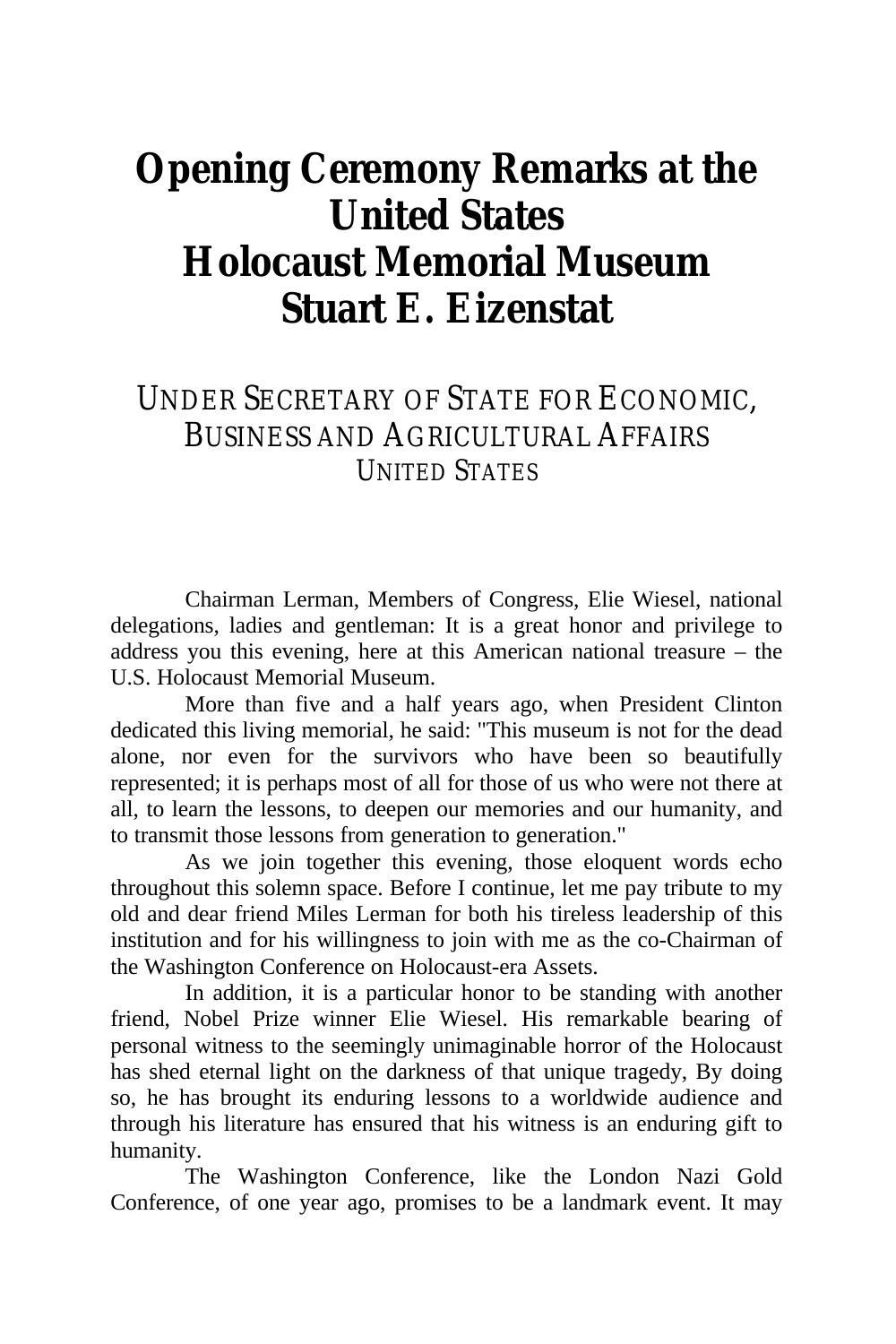well represent the last full opportunity for the international community to gather and write the final chapter in the unfinished business of perhaps the greatest human tragedy of this or any other century. It is yet another of this century's innumerable and seemingly endless tragedies that for nearly fifty years the fate of assets seized during the Holocaust remained largely undiscovered and uninvestigated.

For those who suffered at the hands of the Nazis; for those who lost entire families; for those who survived the Holocaust only to then fall under the iron fist of Communism; for those who have endured years of poverty and misery because of the world's neglect Slid failure; for those whose lives and deaths are poignantly memorialized in this museum: Our efforts to bring justice are done with a heavy heart and the knowledge that in so many ways, our work comes too late.

For those who, against unimaginable odds, are still alive today, our work must be guided by an urgent resolve to ensure that those who survived the tragedy of the Holocaust will not continue to suffer in poverty and fear.

For those who perished, our efforts must be galvanized by an unrelenting aspiration to uncover the truth and to seek justice for both the living and the dead.

Only then can we provide a last – albeit inadequate – measure of justice for those who died. As painful as it may sometimes be, we must not sweep these issues under the rug of embarrassment, silence and indifference.

The often traumatic efforts over the past several years of so many countries and institutions to come to terms with their conduct during World War II – however overdue – is nonetheless inspiring. The international community, at last, shares a common interest in the quest for justice and the search for truth.

Through our effort, we are together building lasting bridges between yesterday and today; between brutality and humanity; between searing history and enduring memory; between tragedy and rebirth; between darkness and light.

While turning the page on this black chapter of history, we must take from the lessons of yesterday a renewed commitment to usher in a new and brighter century. Our words must provide enduring lessons from this awful experience, guiding all our countries to act with a greater sensitivity to present and future crimes against humanity, even if on a different scale.

Only then will we know if our efforts have had a practical impact. Teaching future generations about the Holocaust and, the theft of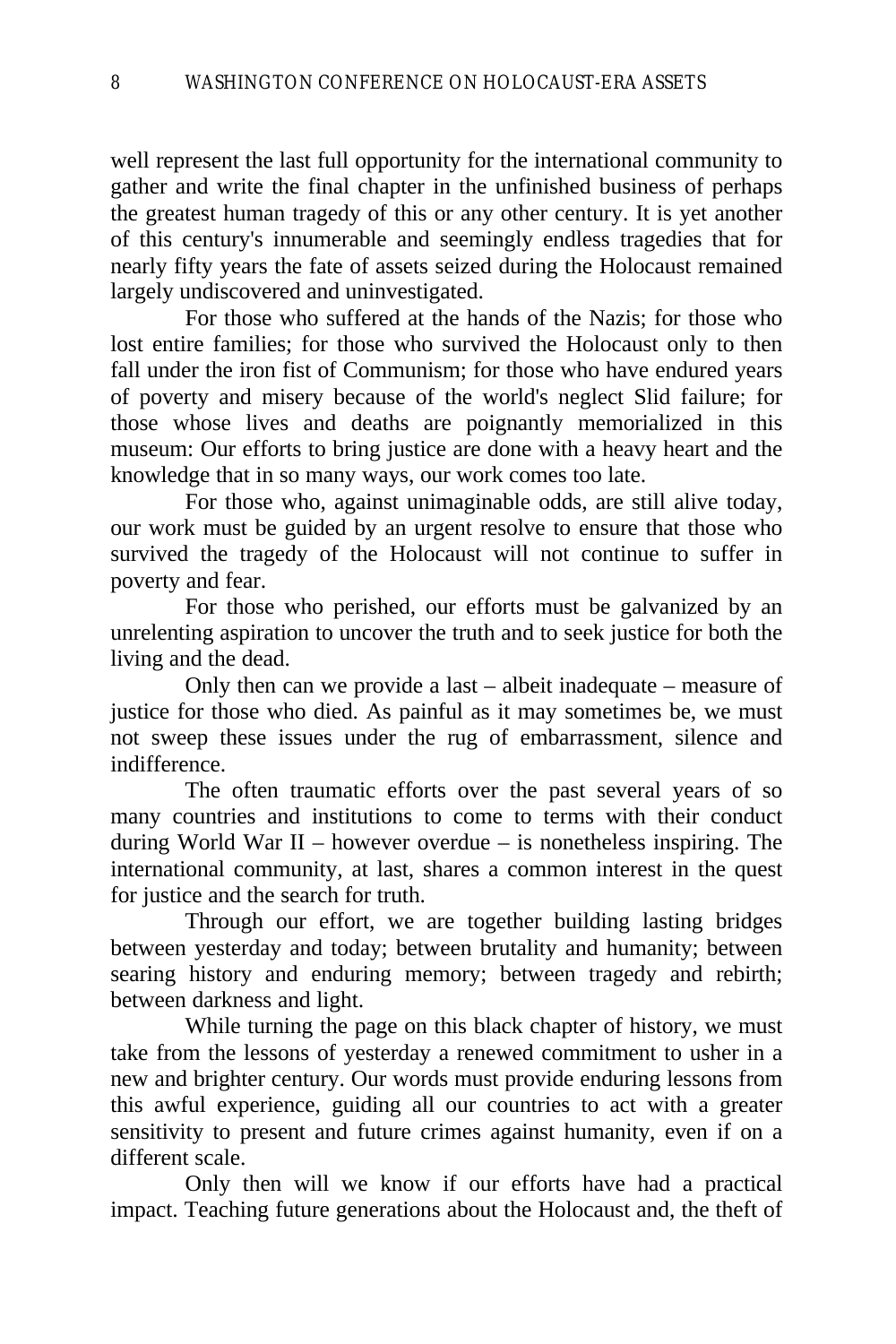assets will be essential lessons, in all our countries, for future citizens that may see these events as only ancient history.

The sheer presence of this museum – in the Capitol of the world's greatest bastion for democracy – will for generations to come perform the essential task of further educating all peoples about the horrors and the lessons of the Holocaust.

It must remain the abiding responsibility of future generations to ensure that the memory of those who perished at the hands of the Nazis is seared in the collective memory of the world's conscience.

As we make this journey together into a world of greater justice and humanity, where the dignity of each individual is upheld, I am reminded of the passage in Psalms, which says that "the path of the just is as the shining light, that shineth more and more unto the perfect day."

By undertaking a moral accounting, by completing the historical record, by providing restitution, by educating future generations, by righting the wrongs of the past and finally by seeking justice for the living and for the dead, we can walk together in the path to that " perfect day."

Thank you.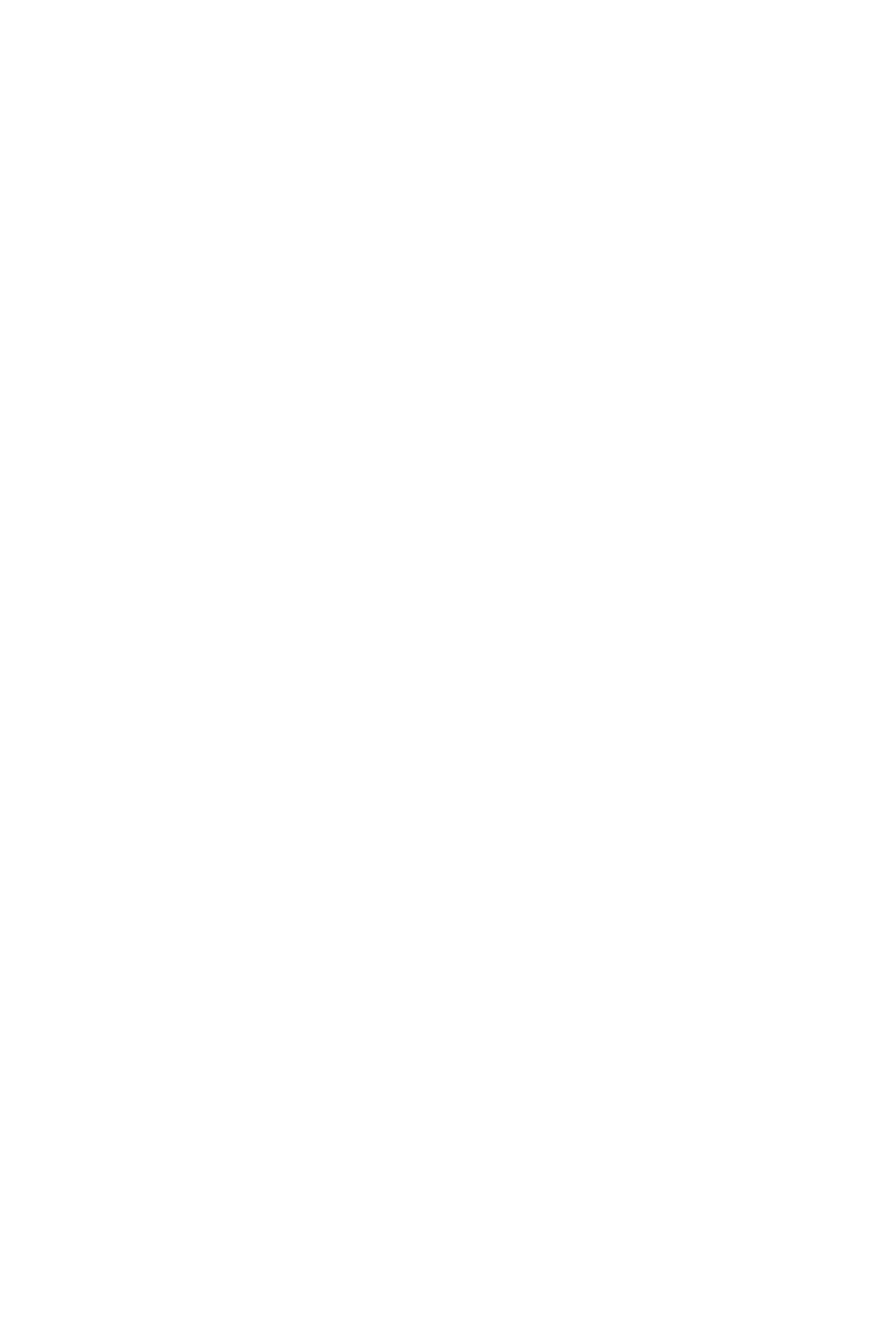# **Opening Ceremony Remarks at the United States Holocaust Memorial Museum The Honorable Abner J. Mikva**

#### CONFERENCE CHAIRMAN

Chairman Lerman, Stu, members of Congress, distinguished guests and delegates. As I placed the rose in front of the eternal flame tonight, I thought how appropriate it is that before we begin the work of the Conference, we remember those who lived, suffered, died or survived through the unique horrors of the Holocaust. Surrounded as we are here at this museum by solemn reminders of these horrors, and joined as we are by a few people who miraculously survived them, I am struck by the powerful role the past still plays in the present. Over half a century later, the international community shares a responsibility to acknowledge this still contemporary history, to absorb its terrors, preserve the memory of and- provide some small measure of justice to its survivors before it is too late.

By presenting the history of the Holocaust era, painful as it may be, this wonderful museum honors those who suffered, reminds us of our responsibility and educates us on our need to be ever vigilant in our respect for human rights for all groups in order to avoid the terrible consequences of prejudice, intolerance, and hatred.

With the memory of this tragic legacy so vividly before us, let us come together over the next three days with a common goal to tackle these difficult issues openly and constructively. Let us seek solutions while we contribute to a clearer understanding of the historical record. Let us leave behind our own legacy of healing and restitution.

I would like to introduce Elie Wiesel, author, crusader for justice and Nobel Laureate, whose life-long commitment to bearing witness to the Holocaust will itself burn as an eternal flame against darkness everywhere.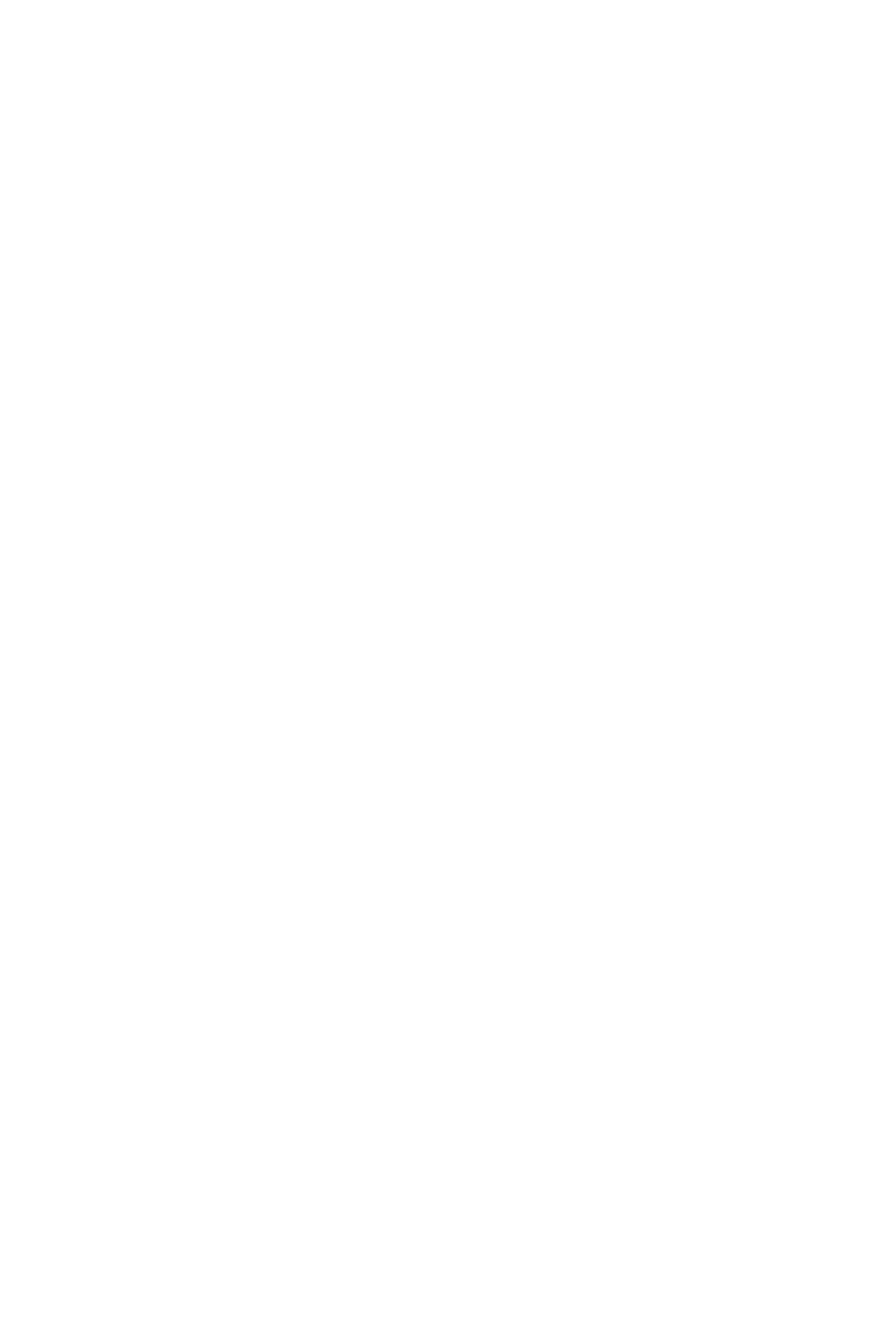## **Opening Ceremony Remarks at the United States Holocaust Memorial Museum Elie Wiesel**

## FOUNDING CHAIRMAN, UNITED STATES HOLOCAUST MEMORIAL COUNCIL AND NOBEL LAUREATE

Judge Mikva, Stuart Eizenstat, Chairman Lerman, distinguished members of Congress, my good friends.

As you are about to begin a three-day introspection of your national psyche, may I first ask a few questions. Why so late? Why only now? Why this sudden concern for stolen money and fortunes? Why has it taken so long in fulfilling the biblical command that stolen property must be returned to its owners? Why is it that it took an Edgar Bronfman, Stu Eizenstat, Israel Singer, Elan Steinberg? The group is so small. Why is it that all of a sudden things became apparent, thanks to these few people? Where were the others?

Permit me to express my hope that we have not come here to speak about money. We have come here to speak about conscience, morality and memory. Usually, anti-Semites say about us Jews that we speak about lofty things, but we mean money. Just the opposite. Here, we speak about money, but we think of other things. The man who speaks to you belongs to a traumatized generation which is still oscillating between anger and gratitude. Gratitude for what we owe our friends, and anger at those, who, in our times of distress and solitude, have withdrawn into comfortable indifference.

Inspired by moral rather than financial concerns, this conference in this place which is so particular, so important, so essential to our national survival as human beings everywhere, this conference is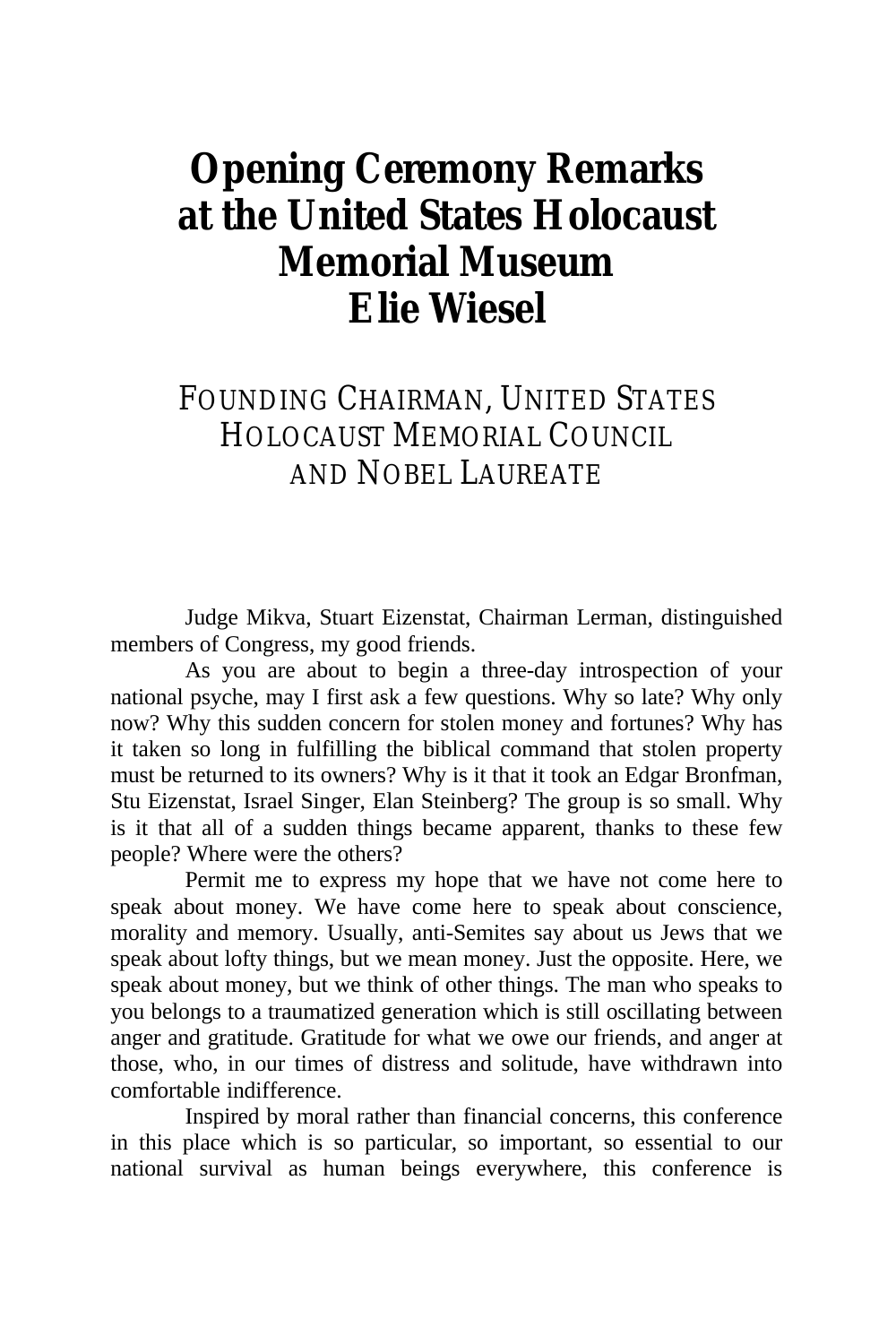important because it illustrates and perhaps embodies an irresistible quest for both justice, as Stuart said, and compassion, as you have said.

But why now? Why is it taking place at such a late date under the moral pressure of public opinion? These questions face us when we deal with the issues that motivated these meetings. You know that.

More than fifty-odd years have elapsed since the Allied victory over Nazism and Fascism uncovered the horrors of Auschwitz, Majdanek and Treblinka. Innumerable testimonies have been published, witnesses interrogated, widely-publicized trials held, criminals prosecuted, and in some cases, punished.

Political scientists, psychologists, philosophers, essayists, psychiatrists and theologians have done much research on what happened in those years of malediction, in the darkest of all kingdoms.

Here and there, people wanted to know everything about all aspects of what we so poorly call the Holocaust. Yet, somehow, its simple economic aspect seems to have been utterly neglected.

Why? Is it that we all felt the memory of the tragedy to be so sacred that we preferred not to talk about its concrete, financial and material implications? Or is it that the task of protecting that memory was so noble, so painful, but so urgent that we simply felt it undignified to think of anything else – and surely not of bank accounts? In truth, we feel reticent to talk about it even now.

Is it that intellectually and morally we could not accept the possibility that the Holocaust was for the killers a combination of both perverse, hate-filled idealism and convenient, cheap robbery?

There may have been another reason as well. In those years, survivors had more urgent problems to solve than to demand restitution. They had to adjust to freedom, life and death – normal death. Their tragedy did not end with the end of the war. It continued long after. On ruins, and haunted by invisible cemeteries, they had to rebuild hope and faith. Those who wanted to go to Palestine could not get British certificates and had to go there illegally. Some returned to their homes and were met by open hostility.

My sister Beatrice went back to Sighet hoping to find me there. Our house was occupied by strangers. In certain cities and villages, local people greeted their former Jewish neighbors with scorn, "What, you are not dead?" and chased them away. So, many left everything behind and went to stay in D.P. camps in Germany and Austria, where they were treated with no special consideration.

Listen to excerpts from a report by The New York Times, dated September  $30<sup>th</sup>$ , 1945.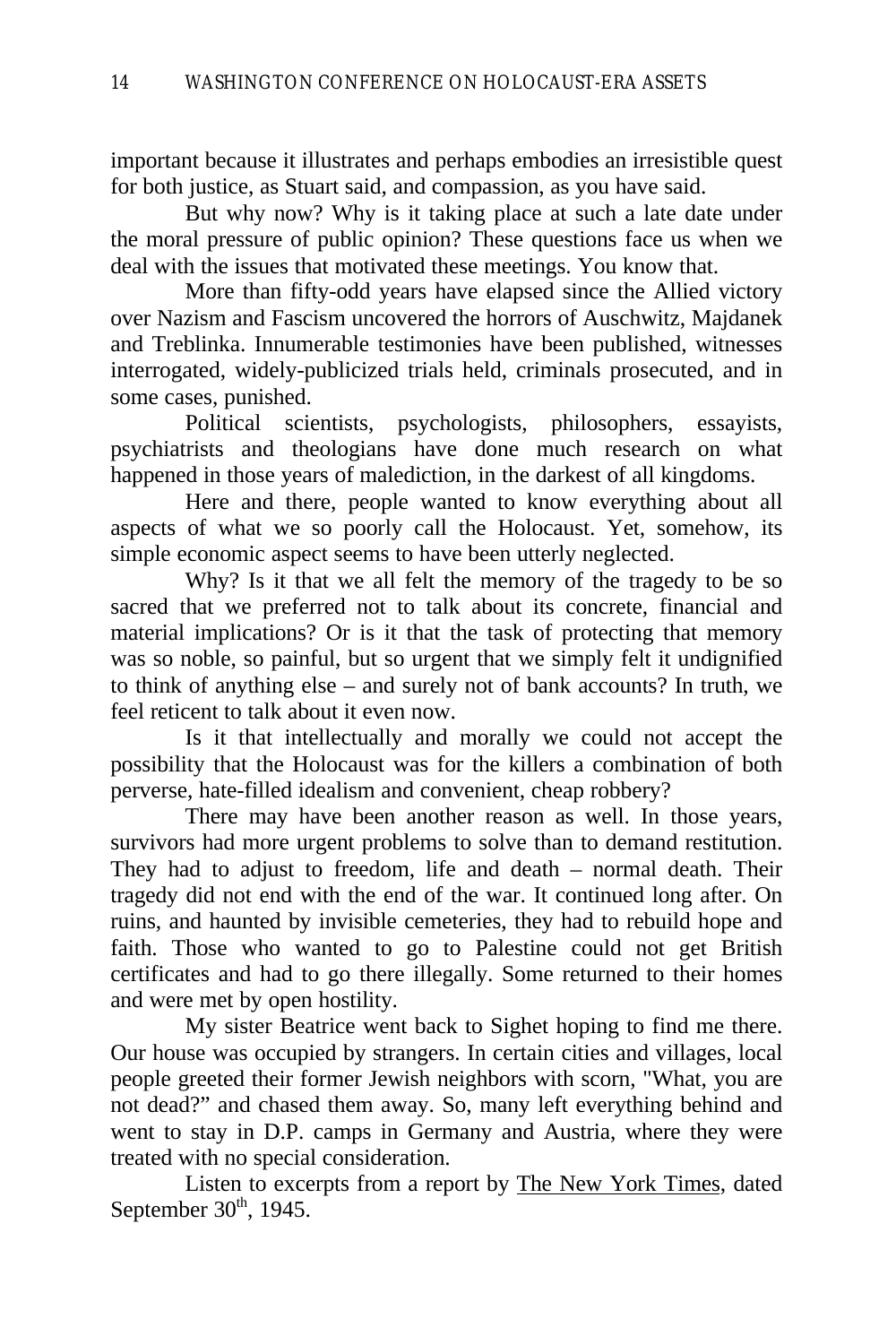"President Truman has directed General Eisenhower to clean up alleged shocking conditions in the treatment of displaced Jews in Germany outside the Russian Zone and in Austria." The report declared that "displaced Jews were held behind barbed wire in camps guarded by our men, camps in which frequently, conditions were unsanitary and the food poor and insufficient. With our military more concerned with other matters, some of the displaced Jews were sick and without adequate medicine," the report stated, "and many had to wear prison garb, or to their chagrin, German SS uniforms. All were wondering," it was added, "if they had been liberated after all, and were despairing of help while worrying about the fate of relatives."

They were, in many cases, the report said, "behind barbed wire in camps formerly used by the Germans for their prisoners, including the notorious Bergen-Belsen camp. Nearly all had lost hope," he stated. "The Germans in rural areas whom the Jews look out upon from the camps were better fed, better clothed, and better housed than the" quote, 'liberated' unquote, Jews, the report declared.

And the report noted – remember, a few months after liberation – "As matters now stand, we appear to be treating the Jews as the Nazis treated them except that we do not exterminate them. They are in concentration camps, in large numbers under our own military guard instead of S.S. troops. One wonders whether the German people, seeing this, are not supposing that we are following or at least condoning the Nazi policy."

And you would expect these refugees, uprooted human beings, to organize immensely complex legal mechanisms capable of obtaining from banks, museums and governments the restitution of what had been theirs? They were treated everywhere as poor cousins, at best. They were not even asked to play a role in the early negotiations with Germany in 1953.

In truth, the search for the missing monies, apartments and collections of art should have been initiated long ago and more elegantly, with a greater measure of grace – by banks and governments themselves. And I speak of neutral countries, as well as of countries which had been occupied by the Germans.

Now we know that some did that, some were gracious – but for the wrong reasons. More precisely, for the benefit of the wrong people. Almost under duress, efforts were being made to ask for the restitution of what had been stolen. In some places, because Jews had asked for the restitution, a new wave of anti-Semitism swept the country. The prophet's outcry to the king, *"Haraz-tachta vegam yarashta,"* "You have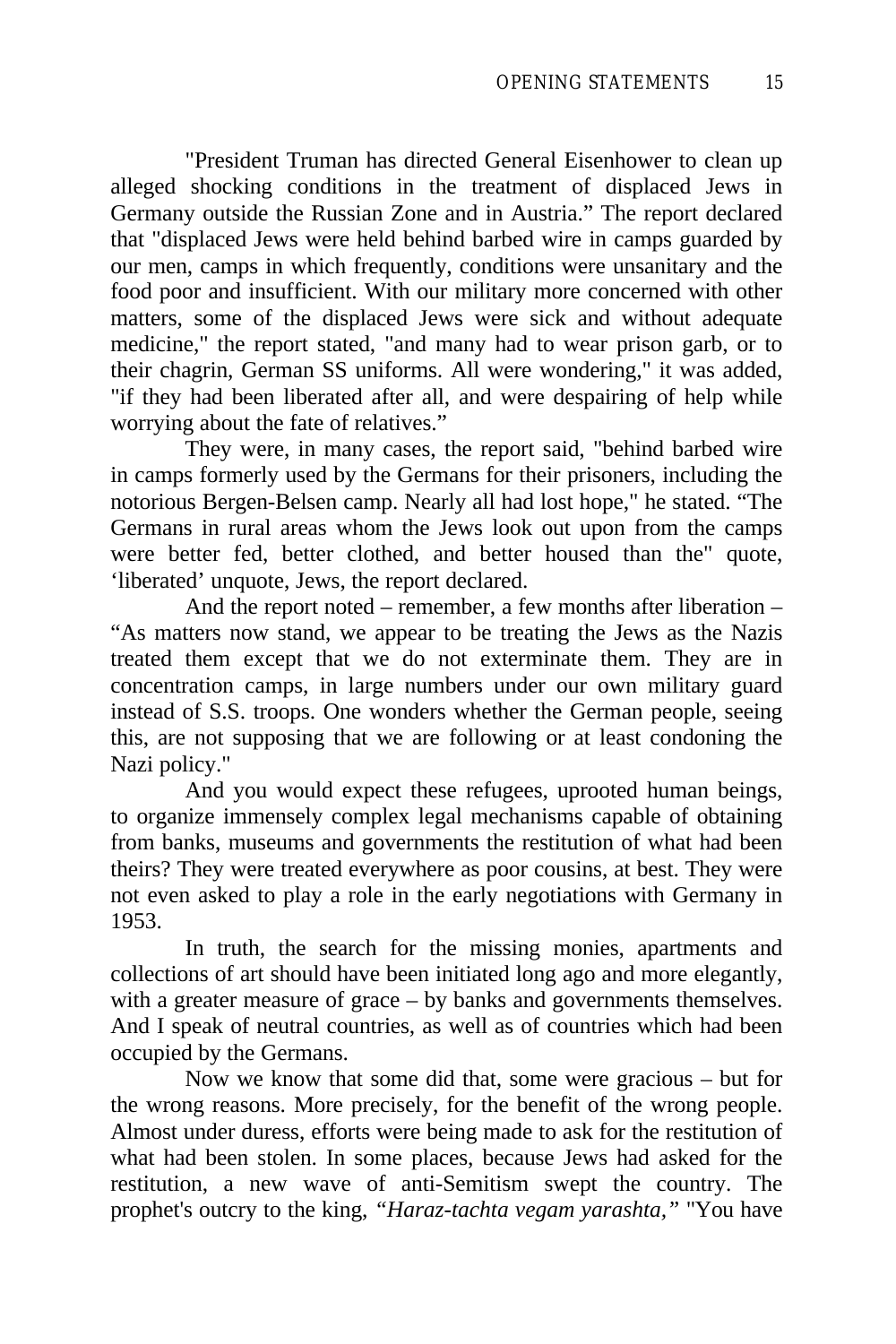committed murder and now you wish to inherit the victim's fortune as well" reverberated in our ears and in our wounded hearts for many years. In Romania, Poland, Lithuania, the Ukraine and elsewhere in the Communist empire, Jewish cultural centers and synagogues, libraries and museums, hospitals and children's homes had been confiscated, demolished, or transformed into storage rooms, stables, shops or offices. And nobody cared. People in high places chose to forget that the "final solution" targeted both collectivities and individuals.

So, how can one not speak with anger?

Oh, yes. What they have done after the war to those who survived – a few of them – it had a double effect on the victims, surely, but also on those whom they have left behind. For a long, very long time, both were forgotten or humiliated.

This conference constitutes proof that there exists now, thanks to a few people that I mentioned – but then it became contagious – there exists a desire to correct the injustices. The fact is that you are here, and that proves that of course, you were not responsible for what happened years ago. But it proves also that you now are committed to this noble, magnificent effort.

I say injustices, but I mean some injustices. The true injustice, the one dealing with the murder of six million Jewish men, women and children, can never and will never be corrected. For them it is too late. For some of their heirs it is not.

It is up to you to provide all needy survivors with comprehensive health insurance and old age homes. Why don't you create a special publishing house to print their testimonies, give the survivors a feeling that their memories are important, that their experience is not lost? What they have to say, no one can say. No one ever will.

Thus, it is really a matter not of money but of moral demand and of commitment to conscience and memory. Memory is our shield. Memory is our fortune, our only fortune. So, let us remember not only the big fortunes, palaces and art treasures. Let us remember also the less wealthy families: the small merchants, the cobblers, the peddlers, the school teachers, the water carriers, the beggars. The enemy robbed them of their poverty.

Even if we could receive, as a gesture of compensation or an act of repentance, all the money in the world, it would not diminish the pain we feel for the death of one Jewish child in Birkenau.

We are here because we remember. And that, in itself, is sufficient to enable us to replace justifiable anger with impossible hope, especially since we must admit that there were good people, too. There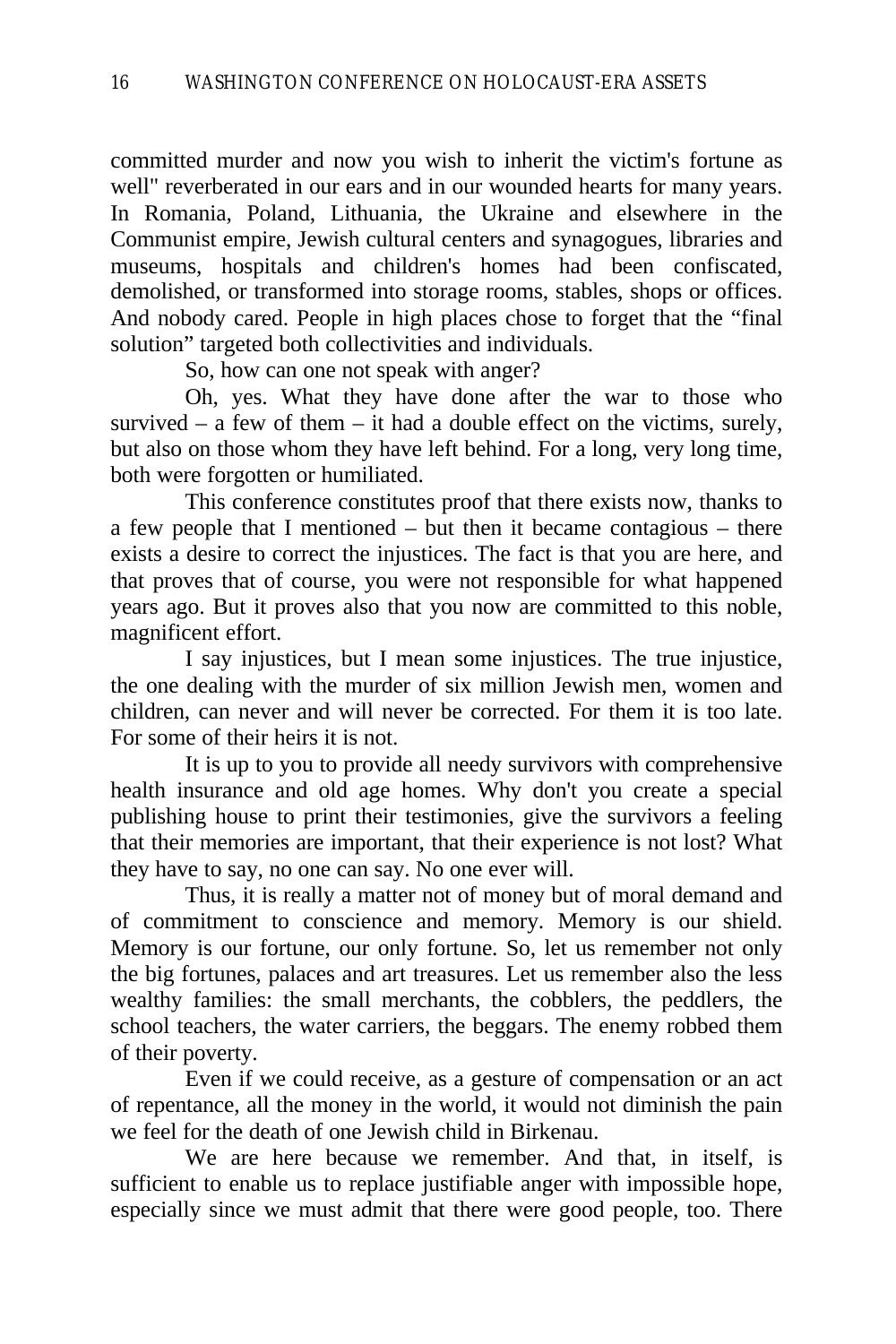were good people in all of those places, good men and women with kind hearts, good officials with compassionate attitudes. And we are eternally grateful to them, as we are always, on a different level. We say *lehavdil* always to the state of Israel, simply because the state of Israel is here as a home, as a dream that continues to be a dream even in reality.

Now, you are about to begin your discussions. May I tell you that personally I was not and am not involved in this phase of remembrance. We were not rich at home. Romania's former president wanted to make my house into a new museum, but I preferred it to be inhabited by homeless families. My books, those I bought with my pocket money in my childhood are lying in dust somewhere; I don't even know where. Who can give them back to me? Who will give back the prayerbooks, the *tallith* and the *tefilin* my father and I had in our bags when we left for a place named Auschwitz? Who will give back what we have lost as individual Jews and as communities?

I remember – I shall always remember – a little girl, a child with golden hair and blue eyes, so heartbreakingly innocent. She had taken a beautiful scarf with her, a scarf which she had received as a present for Passover. She had no golden earrings, no bracelet, no watch, no jewelry, nothing expensive, nothing special, nothing but that scarf. That was her most cherished possession. You tell me: Are there enough funds in all your banks to compensate her brother for her beautiful scarf and for her golden hair? It is of them that you must think, today and tomorrow, the day after tomorrow, and the day after and the year after when you discuss money.

Thank you.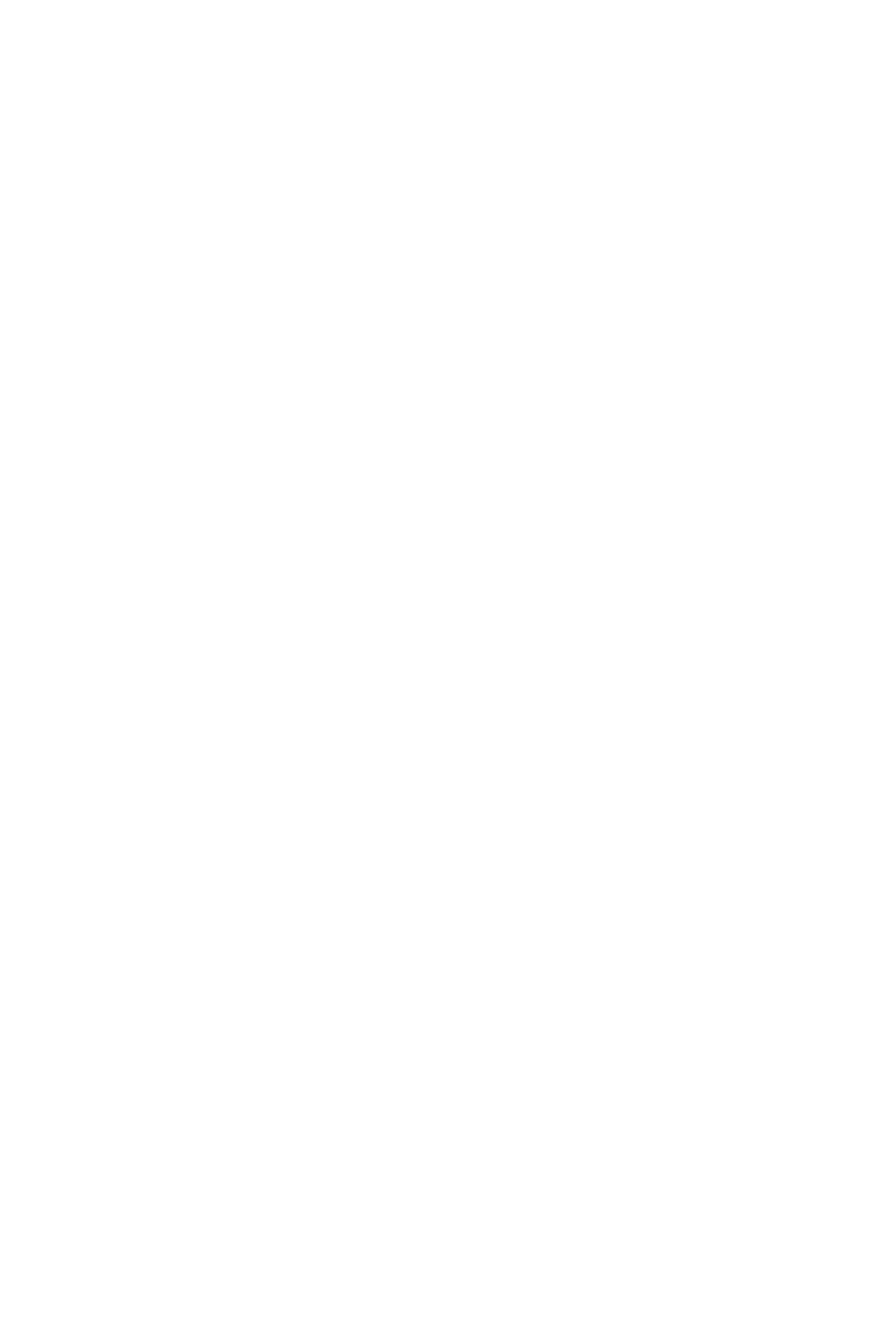## **Opening Remarks Mr. Miles Lerman**

### CHAIRMAN, UNITED STATES HOLOCAUST MEMORIAL COUNCIL UNITED STATES

Distinguished Dignitaries, Members of the Diplomatic Corps, Conference Delegates, Ladies and Gentlemen:

Last night at the opening ceremony of the Washington Conference on Holocaust Era-Assets, which was held in the Hall of Remembrance of the United States Holocaust Memorial Museum, we invoked memory and paid tribute to the victims of the Nazi inferno.

We remembered the six million Jews who were murdered for one reason only because they were born Jewish. We paid tribute to the millions of others who perished at the hands of the Nazis.

In our personal introspection, we remembered the fact that the Holocaust did not begin with the mass killings in Eastern Europe. The Holocaust began when Nazi mobs burned and desecrated synagogues throughout Germany and Austria, looted Jewish stores, and humiliated and incarcerated their owners while neighbors and friends remained silent and looked the other way.

The Holocaust began when Germany's social and legal institutions supported a political regime that openly professed total disregard for the sanctity of human life.

These are facts that we must always bear in mind.

Within the next three days, the representatives of 44 Nations will engage in personal soul searching in an effort to undertake a financial and moral audit of their own Nation's conduct in those dreadful days.

We are here to acknowledge and bring to the attention of the world the fact that the Holocaust was not limited to mass murder.

With the Holocaust also came the greatest theft in human history – the theft of money, art, gold, precious manuscripts, insurance policies, and a host of other victims' assets.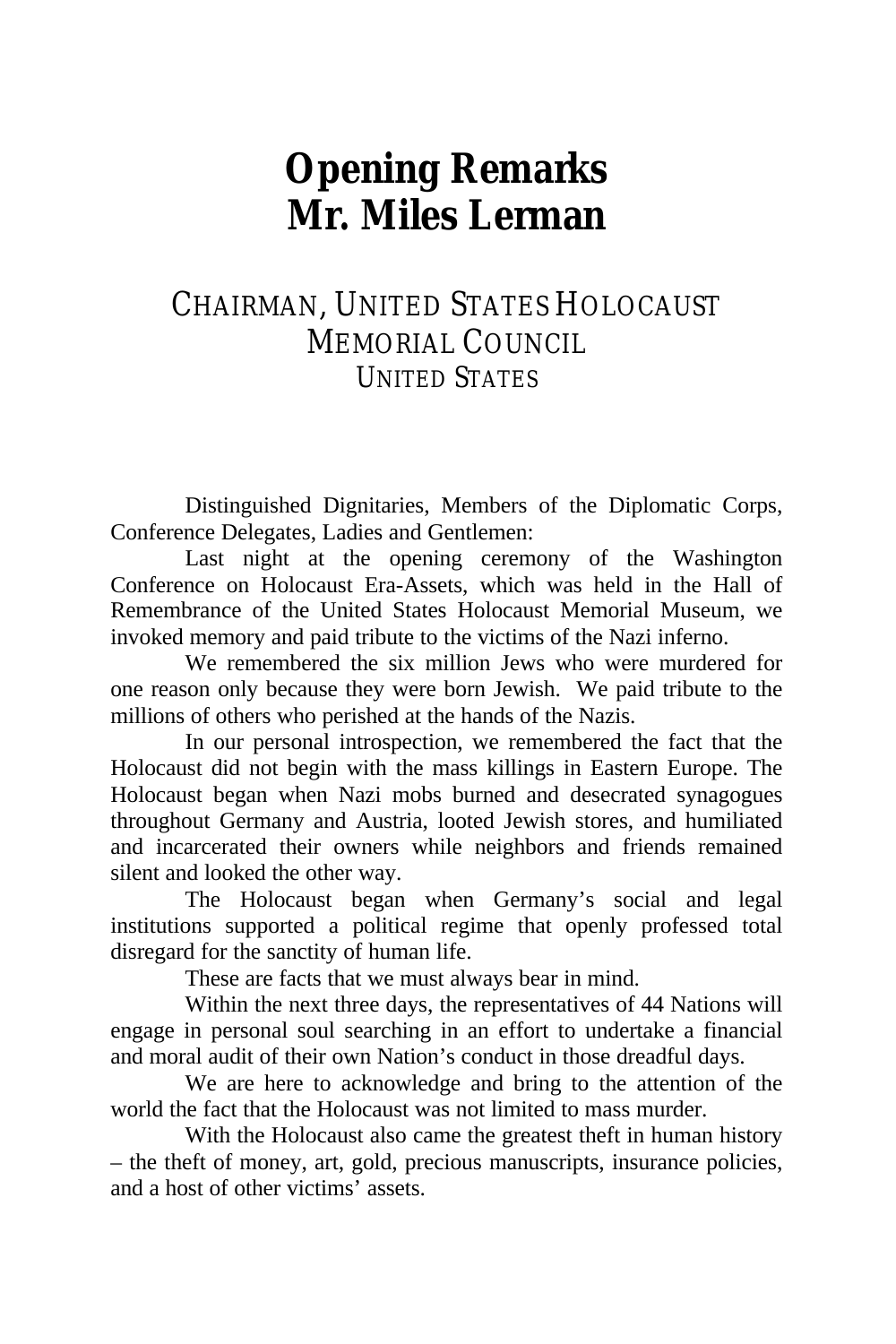It was not merely about murder and theft; it was also about the destruction of a way of life. Indeed, the collective culture of the Jewish people of Europe was devastated. Communal Jewish life in Eastern Europe was totally shattered and irreparably eviscerated.

For decades, some in this room and many others around the world have worked hard to preserve the memory of those who perished in the Holocaust. These guardians of memory deserve our sincere admiration for ensuring that the flame of remembrance will burn brightly into the next century.

But you are looking at a man and a generation that understand that the process of passing the torch must begin. It is only a matter of time before the last Holocaust survivor and witness passes on.

We are fortunate that the children of survivors and their children understand the imperative of continuing the legacy of remembrance.

For the sake of their future, our responsibility in the coming days is to further a process that began in London to bring some justice to the victims, their heirs, and to surviving remnant communities.

We must ask ourselves, how will history judges us? We must ask, was there enough done to save lives, to stop the robbery, to fight the evil that descended across Europe?

Our responsibility must be to examine the conduct of our own respective nations. We must look at our own governments, our own population. And most importantly, we must ask ourselves, is there enough being done today in our respective countries to teach our citizens about this tragic period in history? Are we bearing witness to both  $-$  to the noble and the hideous?

Do we have the courage to acknowledge the black spots on our national history?

Are we teaching our children the horrible lessons of the Holocaust? And are we using these stories as a lesson and a warning?

Some of these themes will be covered at the State Department, but especially at the Holocaust education sessions on Wednesday at the United States Holocaust Memorial Museum. On that day, delegates from around the world will explore and share ideas of how best to implement a global network of Holocaust educational and remembrance programs, as well as, research projects.

These are the programs that will be a true measure of the success of this conference, since Holocaust education will impact generations to come long after all outstanding financial claims will be accounted for.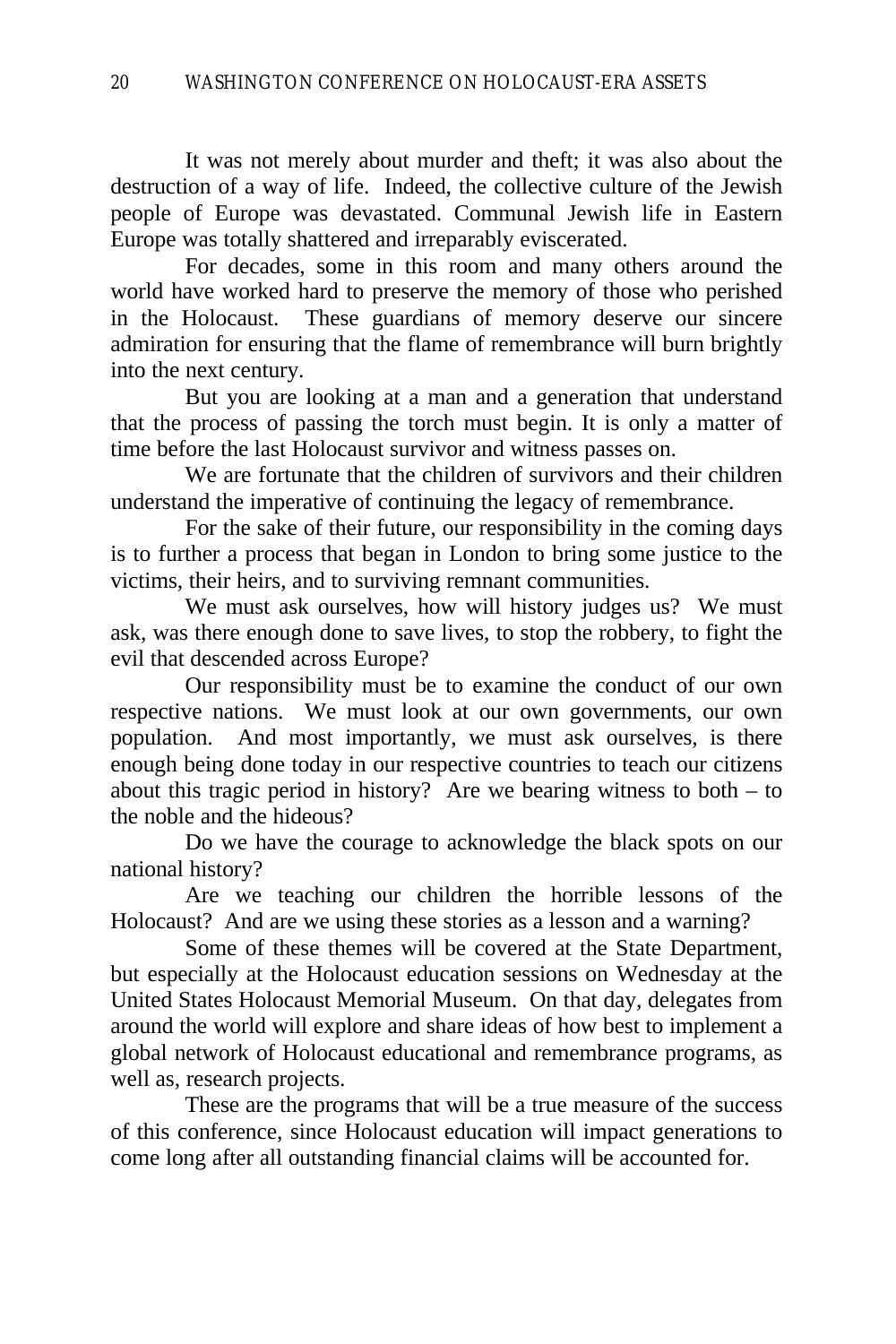As we begin our deliberations and as we begin to involve ourselves in the minutia of one asset category or another – let us resolve to not forget why we are here and what history expects of us.

Among those special people who fully understand and the magnitude and importance of this Washington Conference is its Chairman, whom I have the pleasure of introducing at this time.

We are fortunate that Judge Abner Mikva was chosen to chair this Conference. He is a man of great intelligence, broad public service, and has a deep and heartfelt appreciation of the Holocaust and its consequences.

Judge Mikva served as White House Counsel to President Clinton, and for many years served with distinction as Chief Judge of the U.S. Court of appeal for the District of Columbia.

Before coming to the bench, he ably represented his Chicago district in the U.S. House of Representatives for 10 years.

Ladies and Gentlemen please welcome Judge Abner Mikva.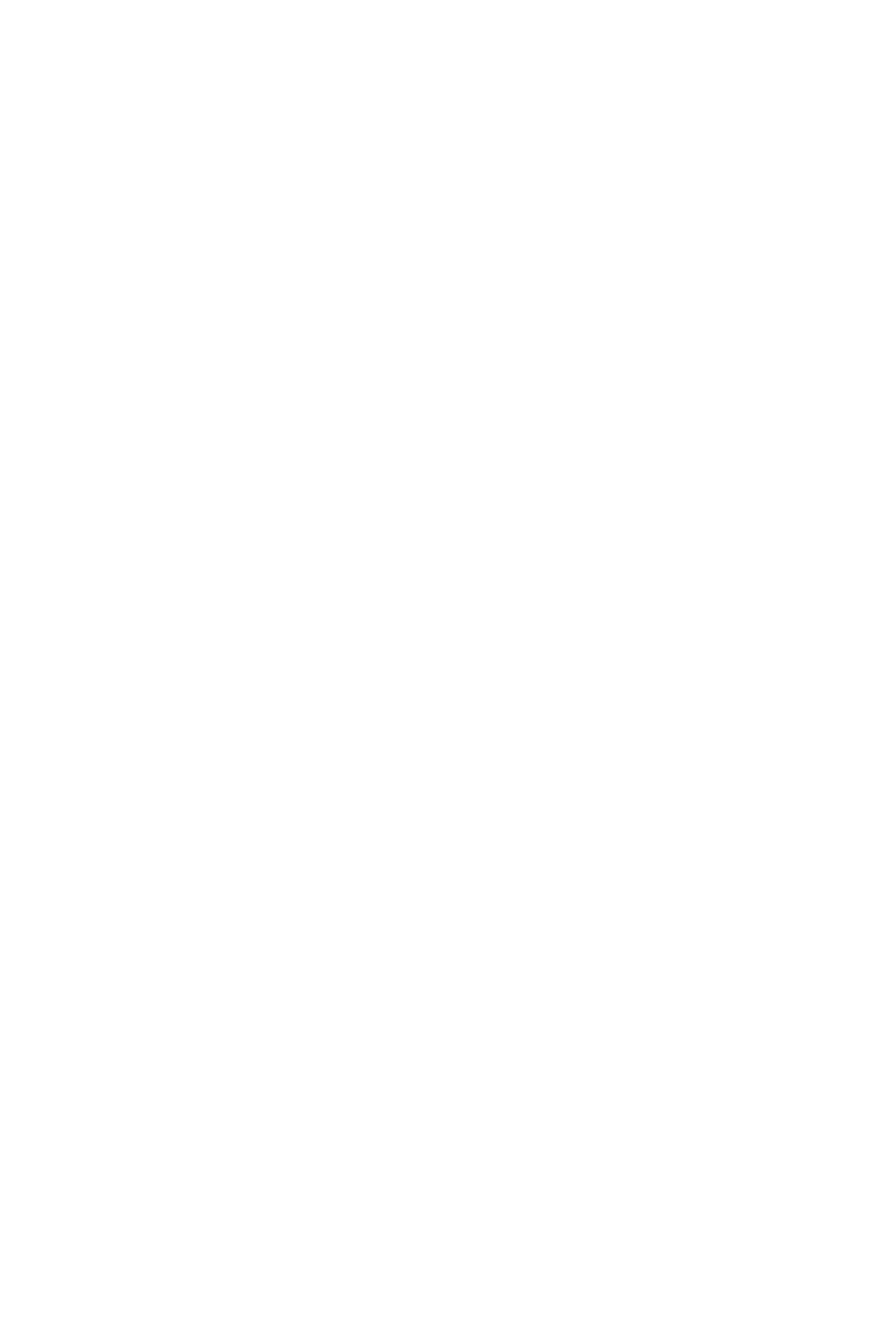## **Chairman's Opening Statement The Honorable Abner J. Mikva**

#### CONFERENCE CHAIRMAN

#### **INTRODUCTION**

Secretary Albright, Under Secretary Eizenstat, Mr. Lerman, distinguished delegates and friends: I am deeply honored to serve as Chairman of this remarkable conference, and I am grateful for the confidence you have placed in me. I have a great admiration and respect for the groundbreaking work initiated at the London Nazi Gold Conference exactly one year ago. I have particular respect for Lord Mackay's skillful and impartial chairmanship of that Conference -- a standard that I will strive to meet.

The London Conference was a significant milestone in documenting the historical record of Nazi-era confiscation of gold and monetary assets. Out of that conference emerged an international consensus that remaining issues needed to be addressed quickly and compassionately. Thanks to your work then and since, which we will review briefly later this morning, we all have a better understanding of the terrible human price exacted during this tragic period. I am honored to participate in this process – itself historic – of completing some of the unfinished business of the Holocaust and the Second World War.

#### GOALS OF THE CONFERENCE

Our goal this week is to build on the positive momentum generated by the London Conference as we turn to other categories of assets: art and insurance in particular, as well as communal property. First, we need to complete the international historical record in this area so that we can gain a better understanding of the events and issues that have shaped where we stand today. Second, with this historical context as our basis, we can then turn to current efforts for handling these issues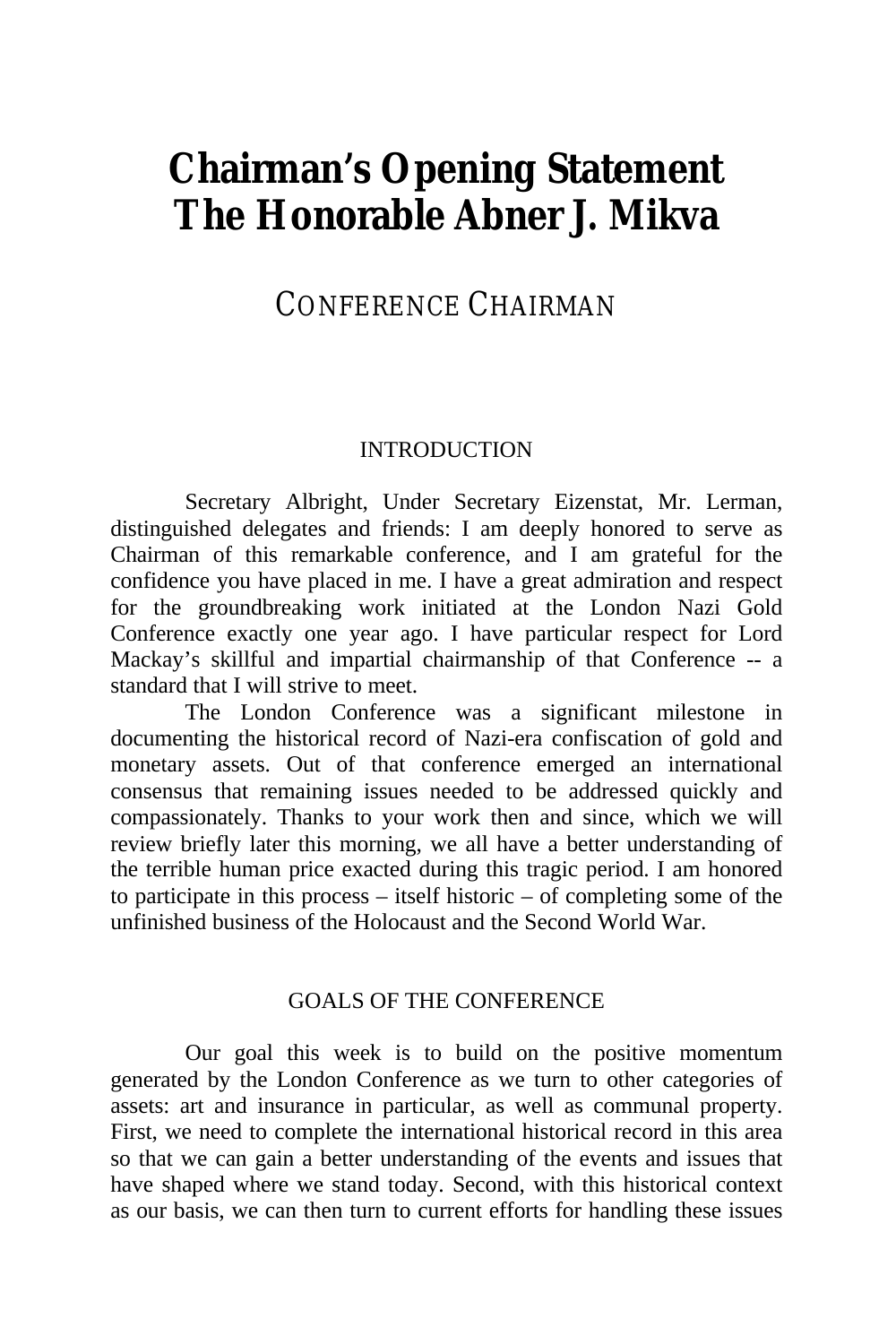fairly and openly. Countries have already made important progress in developing broad principles and specific processes for dealing with these issues. Finally, I look forward to hearing the reports and discussions of the presenters and delegations and expect we will be able to draw on these shared initiatives and experiences to forge consensus on principles and practices that we can use to resolve remaining issues. This is the central concept underpinning our agenda and I hope that it will frame the legacy of the Washington Conference.

The basic framework for the plenaries and break-out sessions will be to review and add to the historical record, identify the issues involved, discuss past and present restitution efforts and consider how the international community can agree on effective ways to move forward on finding solutions in the art, insurance and communal property areas in particular—as well as highlighting the importance of opening archives, considering the fate of looted books and not least important, promoting Holocaust education and remembrance.

As you can see, the agenda for this Conference is exceedingly challenging, even for the three days allotted. The issues with which we will be dealing are both extremely complex and highly charged. We have over 80 presenters providing expertise and opinion. We also have 60 delegations. As a result, some delegations may not have an opportunity to make interventions from the floor, or will want to make more detailed interventions than the time available. As Chairman of the Conference, I – and the Chairmen of the various break-out sessions – will seek to maximize the time available for interventions and to recognize as wide a body of comment as possible. If, in the end, this proves insufficient, I want to remind delegations that they may submit position papers that will become part of the official record of this Conference. Instructions for this have already been provided to delegations.

In the field of Nazi-confiscated art, we are honored to have as presenters several scholars who have studied the historical record to identify what the Nazis did with art and why they did it. We know that thousands of works were taken from victims of the Holocaust, some by expropriation, some by forced sale, some after house-to-house searches by agents of the Nazi regime. Many were parts of important collections; all were precious to those who owned them.

In recent years there has been a growing awareness of the problem and greater efforts to identify confiscated art. Resolving ownership claims presents questions for governments, as well as for museums, galleries, dealers and collectors. We hope, in this Conference, to explore what happened to art during the War and its aftermath, to hear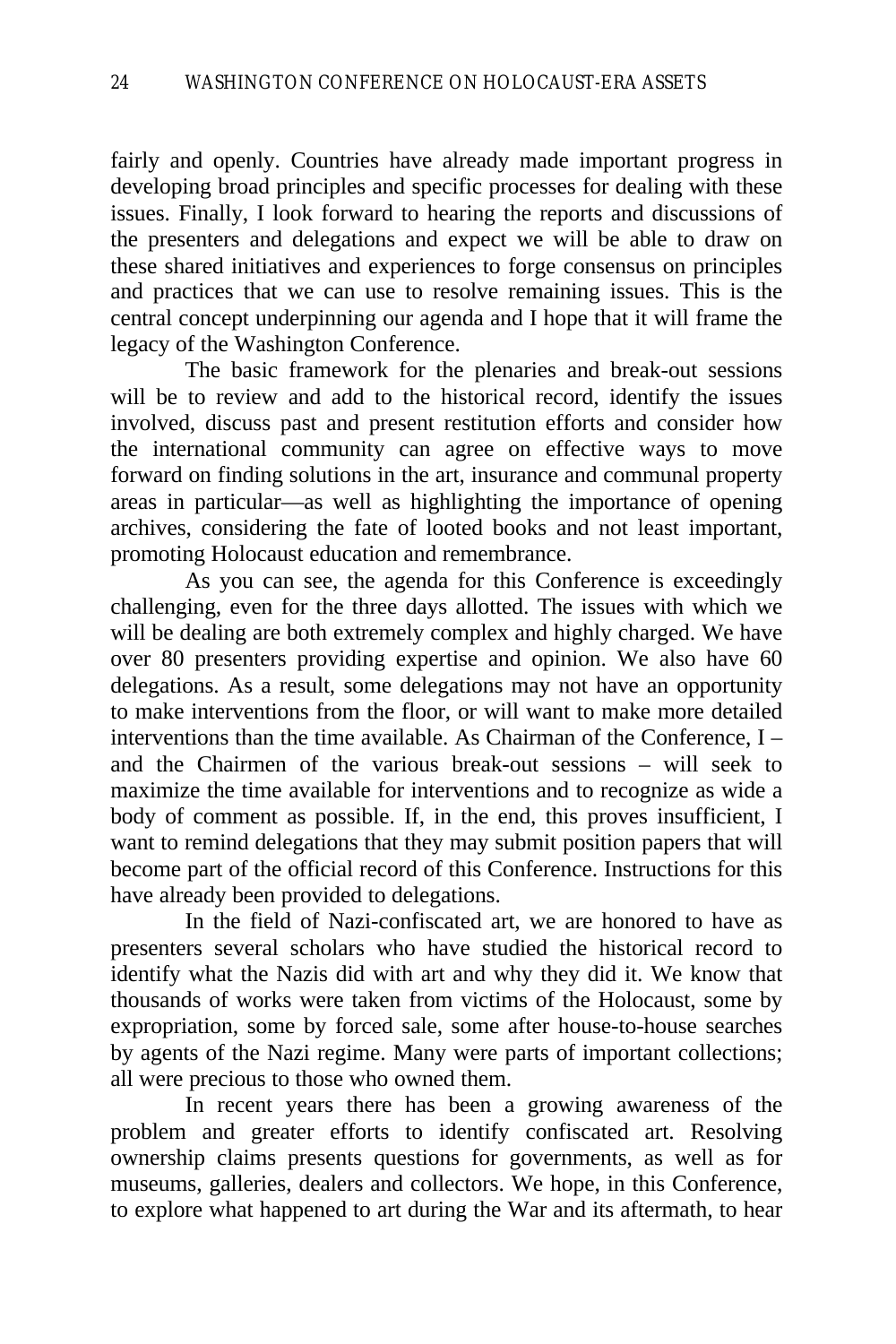how various countries are addressing the issue today, to gain an understanding of the practical problems involved in identifying this art and finding its pre-War owners, and to encourage a candid discussion of the problems and the equities involved. As we continue to work to find missing art works and missing owners or heirs, we must establish creative, constructive guidelines for the often complex and emotional cases of confiscated art that remain.

As a judge, I know that justice is often in the eye of the beholder. One such example of a creative solution involved a contested art work that was resolved by one party receiving compensation for half of the value of the work, while the other party donated its half of the work to a museum where it will be available for viewing by the public. That happened in my own city of Chicago.

Much work has already been done on both sides of the Atlantic by a number of governments and private entities alike to identify guidelines for use in resolving these issues. I hope the Conference can agree on a group of principles that can be followed in resolving these questions, so that justice can be done, and the purchase and sale and display of works of art can proceed, free of the impediment of history. Indeed, the Conference organizers circulated a discussion paper comprising eleven general principles relating to Nazi-confiscated art during consultations for this Conference. We have put another copy of this paper in each delegation's box. I urge you to consider these principles and hope that we can reach consensus on them during the Conference.

On insurance, another immensely complex and sensitive issue, we will also examine the historical record and consider the particular efforts of governments to provide compensation. We will also focus on current solutions to this half-century old problem—including the recent establishment of the International Commission (IC) made up of regulators, companies, survivor organizations, and Jewish groups. The IC will adjudicate claims and pay claimants even if they cannot establish a claim. It can also provide relief to survivors in need. I hope that the Conference will consider whether this particular process is a promising way forward to resolve these very difficult issues.

The issue of communal property encompasses property seized by the Nazis and other authoritarian regimes from religious groups. In addition to real estate, this property also includes religious artifacts including torahs. The circumstances of each property vary considerably, as do the legal situations in each country where the property is located. Our presenters will describe the wartime, post-war, and post-Cold War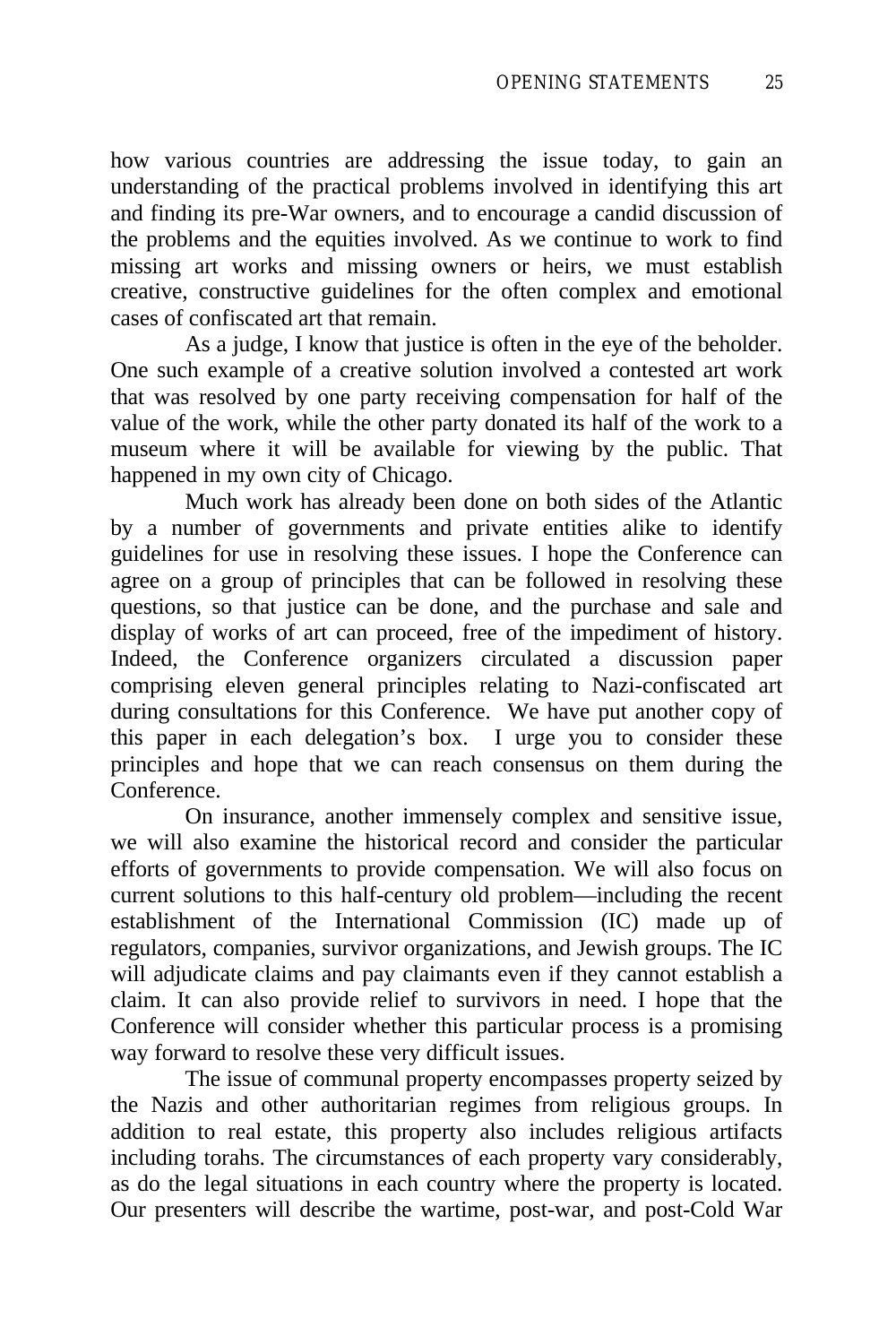history as well as efforts on the part of countries, including those in Central and Eastern Europe, to identify procedures that are realistic and practical. I hope we can identify a procedure in each country, which is equitable, transparent, non-discriminatory and expeditious. While that is a tall order, nothing less will assure that justice is finally done in this area.

The Conference will also address two other important sets of issues, which, while not categorized as assets, are no less tangible or essential to our entire enterprise. First, we will consider the issue of archives both in terms of their progressive opening in recent years and their role as the basis for the work of the many national historical commissions that are with us at the Conference.

Second, we will also focus on the importance of Holocaust education and remembrance activities. We will highlight the work of the International Task Force on Holocaust Education, Remembrance and Research—an unprecedented and innovative effort on the part of Sweden, the United Kingdom, the United States, Germany and Israel to promote international cooperation in these areas of enduring importance. By identifying common projects that countries can undertake in the area of education, we have the opportunity to make a long-lasting contribution to widespread understanding and acknowledgement of this tragic period in the world's history.

#### **CONCLUSION**

I am enthusiastic and excited about the opportunity this Conference has to clarify the historical record, increase the world's awareness of the many layers of complexity at work during the Holocaust era, and to establish common approaches to the problems remaining from that time. We are all affected by and held responsible for the consequences of our history. In striving to remember the past honestly, we show our respect for the unprecedented human suffering that occurred and our commitment to reconciliation. By remembering, by providing a measure of justice, we can accept the past and build a more equitable future.

By our actions we are setting an example for following generations of integrity. We need to seek solutions for difficult circumstances that express our inner sense of justice. The fact that we have assembled 56 delegations made up of government officials, historians, art experts and NGOs from 43 countries is a tribute to the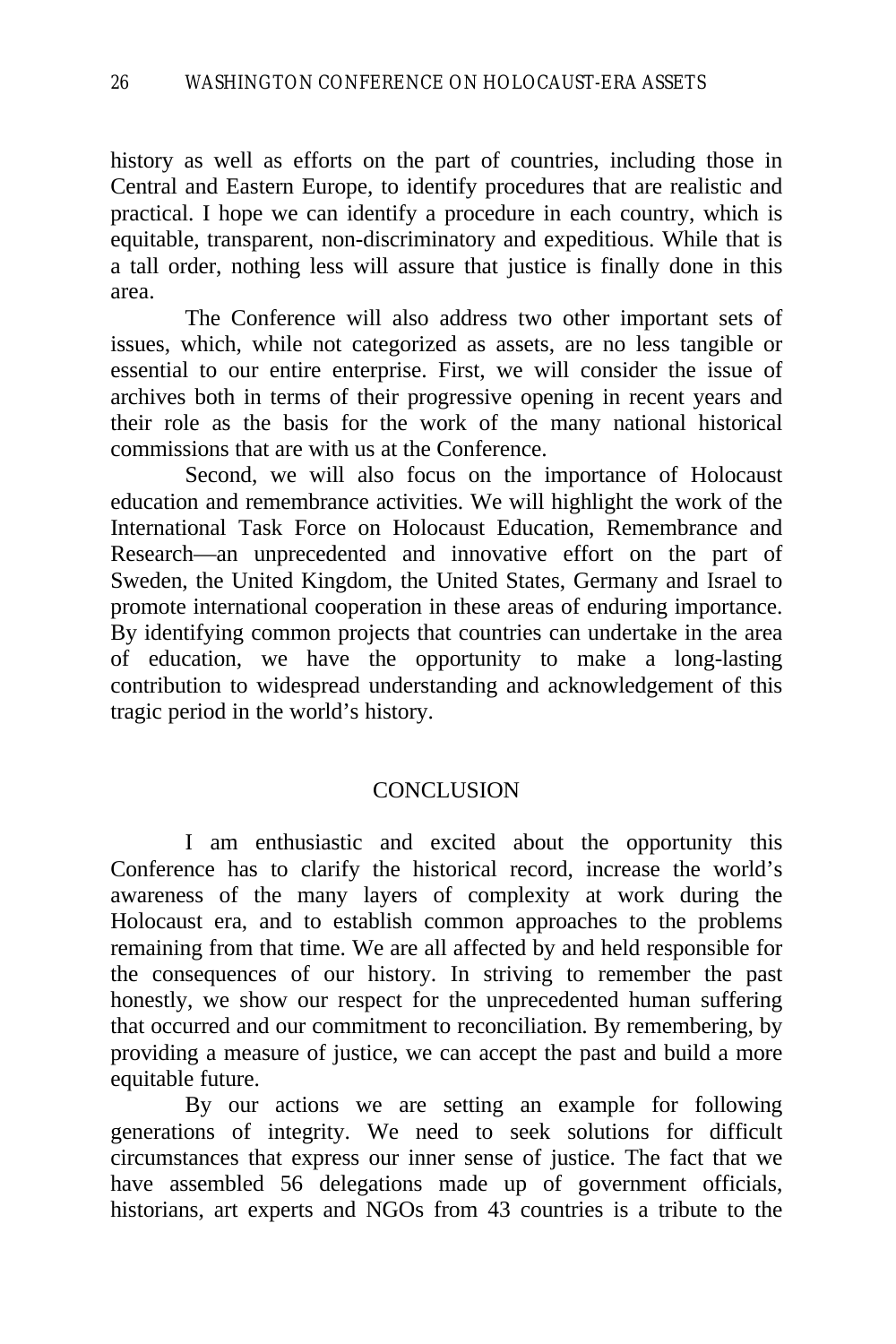international community's involvement in working together to find common approaches to these important issues. While we are not here to make government decisions on specific course of action on each set of issues, we do have the opportunity to reach a consensus where we can. I hope to use my concluding statement to highlight some of these specific ways where our countries are moving forward to resolve, finally, these issues still lingering from the past.

I want to thank you all for coming together at this historic Conference; your active participation in this process has already contributed to the international search for truth and the quest for justice. It is a privilege for us to work together to face these difficult issues and find solutions. Our efforts here this week can go far towards restoring trust and faith in the rule of law and accountability for acts regardless of historical constraints.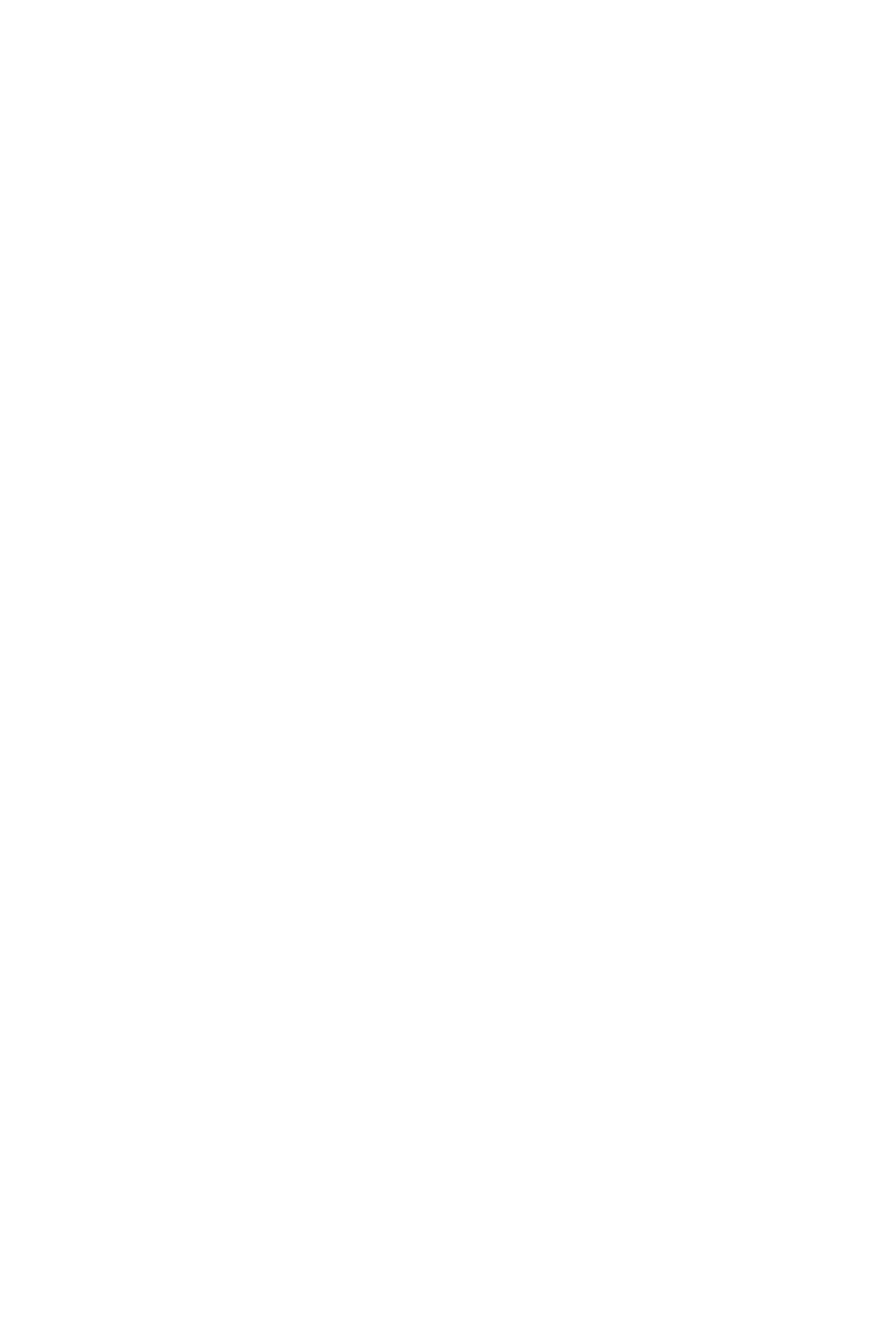## **Keynote Address Madeleine K. Albright**

#### SECRETARY OF STATE UNITED STATES OF AMERICA

Thank you, Stu, very much, for that introduction. On behalf of President Clinton and the American people, I'm pleased to join in welcoming all of you to the Washington Conference on Holocaust-Era Assets. I want to begin by thanking Miles Lerman and the US Holocaust Memorial Museum for co-hosting this event and for their unceasing efforts to keep before us the memory and lessons of history's most monstrous crime.

I also want to thank one of our nation's most accomplished public servants, Judge Abner Mikva, for accepting the role of Conference chairman. And I want to express appreciation to each of you who are participating in our sessions, and especially to those who will chair them, including New York Federal Reserve Bank Chairman Bill McDonough, a good friend; Ambassador Louis Amigues of France; US Representative Ben Gilman; and Congressman Jim Leach; and US Ambassador to Sweden, Lyndon Olson.

We're here to chart a course for finishing the job of returning or providing compensation for stolen Holocaust assets to survivors and the families of Holocaust victims. This mission began more than five decades ago, even before the war was over, when Nazi looting was condemned by the London Declaration of 1943.

In the early post-war period, the allies made good faith but incomplete, efforts at restitution. For decades thereafter, the job lingered unfinished, with vital questions unanswered, important documents unexamined and critical issues unresolved.

Then, in just the past few years, as Holocaust survivors aged and the century began drawing to a close, the quest for answers received a fresh burst of energy; and for that, the credit must be widely shared. Certainly, the eyes of the world would have remained averted from this issue if not for the remarkable work of the World Jewish Congress and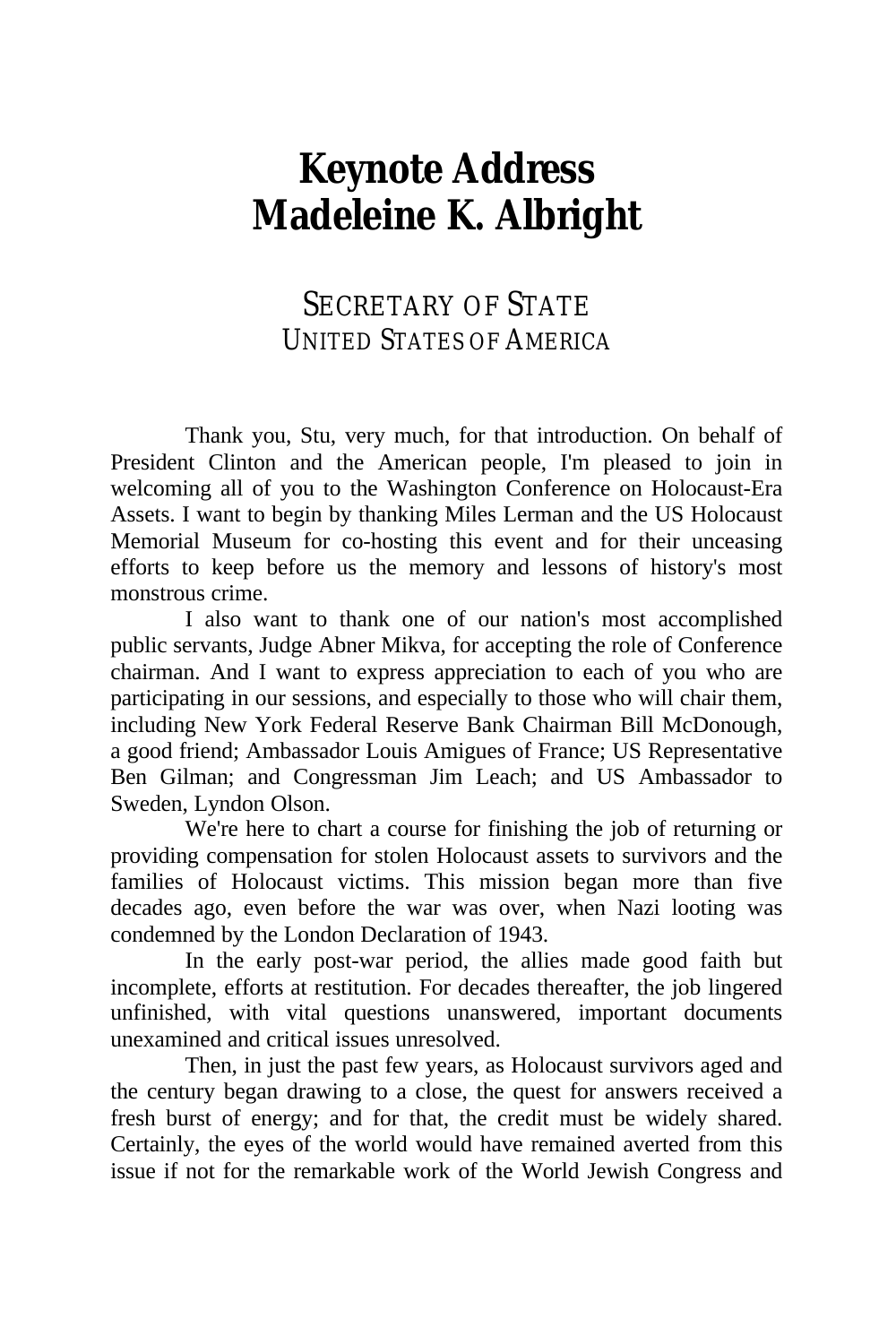other Jewish and public interest groups. In the face of daunting obstacles, they've been tireless, creative and very effective.

We are indebted as well to the many governments represented here that have come forward to address this issue with generosity and zeal. I mention particularly Foreign Secretary Robin Cook and the British Government for their insightful publications and statements and for convening last year's landmark conference in London on Nazi gold. And I am very, very proud of Under Secretary of State Stu Eizenstat and his team for setting out the historical record with rigorous objectivity and exhaustive detail in two US Government reports. Stu, I think we all owe you an incredible debt.

All this is important work and hard. It requires that painful memories be revisited, easy evasions confronted and inconvenient questions asked and answered. Above all, it demands that we be relentless in our search for truth, despite the fact that in dealing with the Holocaust, the truth is terrible beyond comprehension.

In recent years, the world has done much to retrieve facts from obscurity concerning the secretive handling and pernicious use of Nazi looted gold. No fewer than 17 historical commissions are studying the subject from the perspective of their own countries. The Tripartite Gold Commission has closed out its work; and almost \$60 million has been pledged to the relief fund for the victims of Nazi persecution that was launched at the Conference in London.

We hope that the progress on gold will serve as a catalyst for similar progress in the categories of assets we will focus on this week, which are insurance and art as well as communal property. In each of these areas, the world's experts are here - from governments and nongovernmental organizations, corporate boardrooms and university classrooms. We're here to compare views and share knowledge, frame the issues and achieve consensus on ways to move forward as rapidly, thoroughly and fairly as possible.

The historical and legal challenges vary from issue to issue, but whether we're seeking the payment of life insurance to families of those who perished in the camps, researching artwork from the walls of a museum in Warsaw, or weighing compensation for a synagogue reduced to ashes in Czechoslovakia, the moral imperative is the same. I hope, therefore, that we will be able to work together constructively in an atmosphere free from threats to develop specific principles and identify best practices for art, insurance and other topics.

I hope, as well, that our work will be driven by certain overarching imperatives. The first is that our goal must be justice, even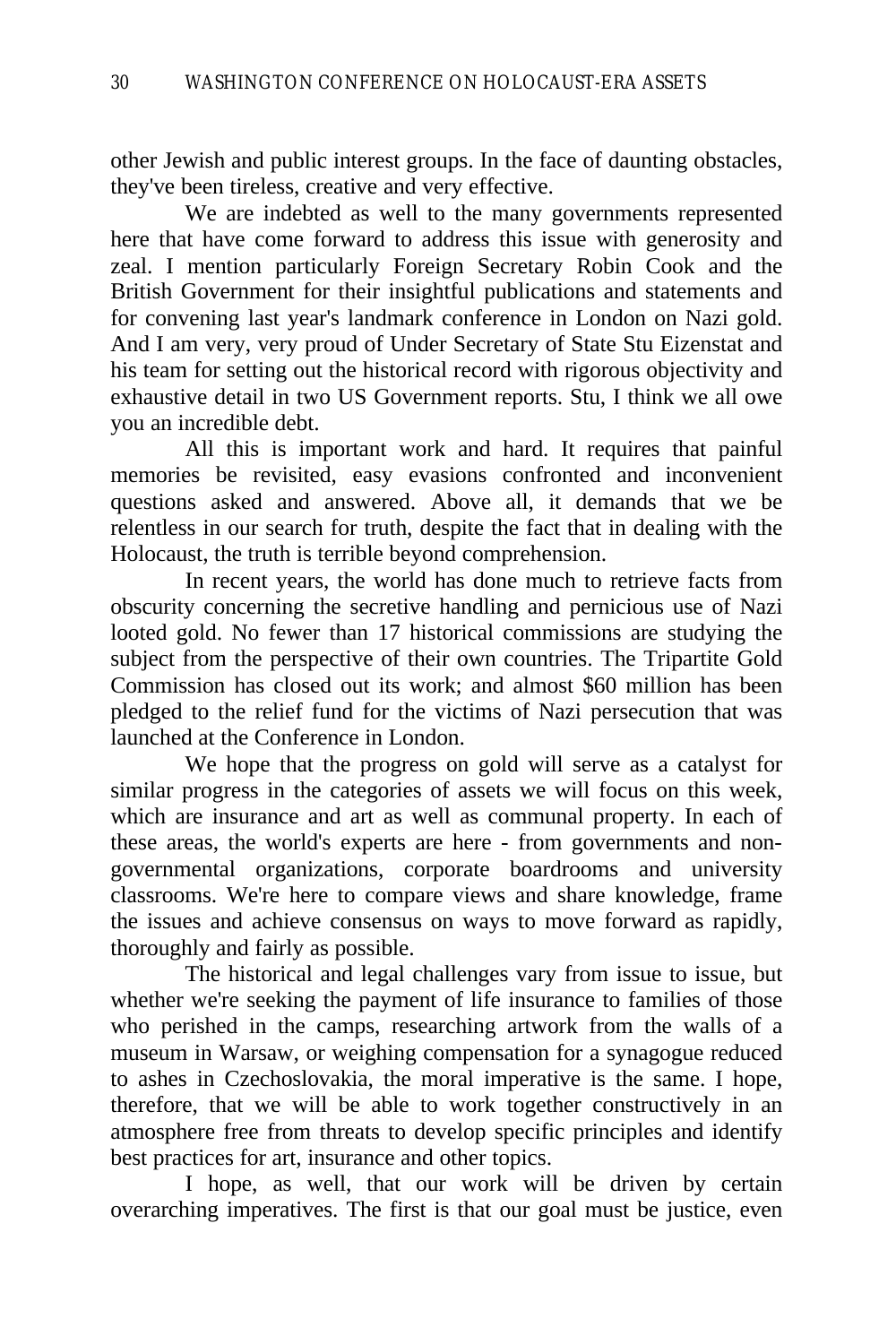though justice in this searing context is a highly relative term. We know well our inability to provide true justice to Holocaust victims. We cannot restore life nor rewrite history. But we can make the ledger slightly less out of balance by devoting our time, energy and resources to the search for answers, the return of property and the payment of just claims.

Our second imperative must be openness. Because the sands of time have obscured so much, we must dig to find the truth. This means that researchers must have access to old archives; and by that, I don't mean partial, sporadic or eventual access - I mean access in full, everywhere, now.

Our third imperative is to understand that the obligation to seek truth and act on it is not the burden of some, but of all; it is universal. As the United States has recognized by declassifying documents and creating its own presidential advisory commission on Holocaust assets, every nation, every business, every organization and every person able to contribute to the full telling of the story is obliged to do so. In this arena, none of us are mere spectators, none are neutral; for better or worse, we are all actors on history's stage.

The fourth imperative that propels our work is urgency. Remaining Holocaust survivors have reached an advanced stage in life. More than five decades have passed since the Nazis perpetrated their thefts and murders. As records are lost and memories fade, effective restitution becomes more difficult. So let us each vow that by the dawn of the new century, we have done all things possible to conclude the unfinished business of the old.

Finally, we must remember that our efforts here serve a twin purpose. Part one is to forge a common approach to the issues still surrounding Holocaust assets. Part two is to advance Holocaust education, remembrance and research. This is a task that knows no end. It must be renewed as the human race is renewed, generation by generation, so that the reality of the Holocaust is always before us and never ceases to disturb us.

It is encouraging that in the months preceding this conference, we have seen significant strides forward. The American Association of Art Museum Directors has formulated principles and guidelines to govern the handling of tabled Holocaust-Era art. An international commission led by former Secretary of State, Larry Eagleburger, has been formed to resolve unpaid insurance claims. Companies participating in that commission have agreed to establish a \$90 million humanitarian fund and to audit their books to identify unpaid Holocaust-Era claims. And at Sweden's initiative, an unprecedented inter-governmental [effort]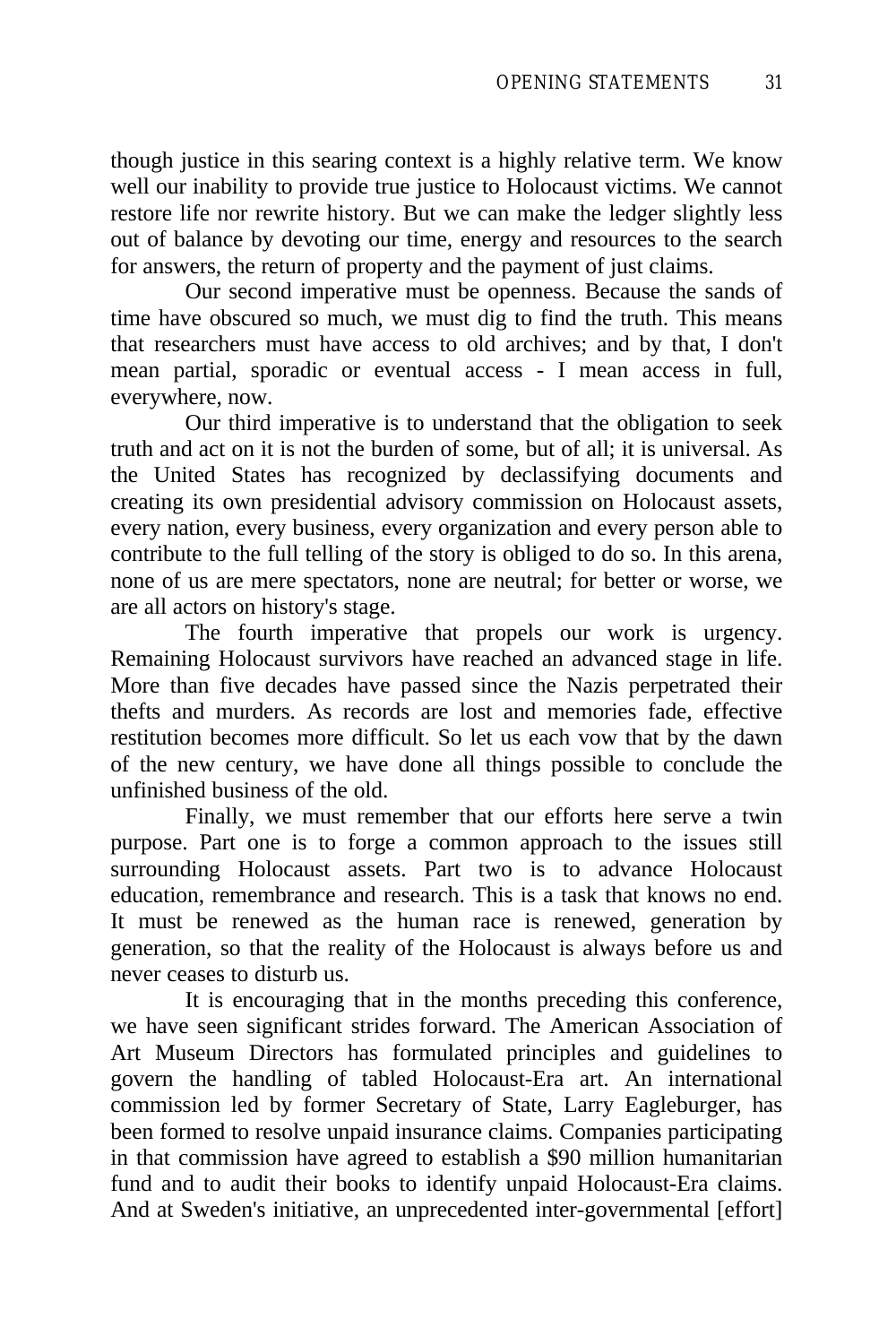to promote Holocaust education around the world is underway. We hope that every country will participate in that effort.

The struggle to reveal and deal with the full truth surrounding the handling of Holocaust-Era assets is wrenching, but also cathartic. Only by knowing and being honest about the past can we gain peace in the present and confidence in the future. That is true for nations and for institutions, and it's true as well for people.

I cannot conclude this statement without addressing briefly a subject for which I have not yet found - and will never find - exactly the right words; and that concerns my grandparents, whom I learned recently were Jewish and died along with aunts, uncles and cousins in the Holocaust.

When I was young, I didn't often think about grandparents; I just knew I didn't have any. I was an infant when I separated from them. Now I, too, have become a grandparent, and I look at my children's children and the love and pride literally overflows. I am sure now that I was once the object of such affection not only from my parents, but from those who gave them life. And as I think of my life now in my 62nd year, I think also of my grandparents' lives in those final years, months and days.

I think of the faces at the Holocaust Museum and Yad Vashem and the long list of names on the wall of the Pynkas Synagogue in Prague; among them those of my grandparents, Olga and Arnost Korbel and Ruzene Spieglova. I think of the blood that is in my family veins. Does it matter what kind of blood it is? It shouldn't; it is just blood that does its job. But it mattered to Hitler and that matters to us all; because that is why 6 million Jews died. And that is why this obscenity of suffering was visited on so many innocent, irreplaceable people - people who loved and enriched life with their warmth, their smiles and the embrace of their arms; people whose lives ended horribly and far too soon; people whose lives and suffering we must never forget or allow to diminish, even if we must, from time to time, intentionally shock our collective memory.

The peoples of the world differ in language, culture, history and choices of worship. Such differences make life interesting and rich. But as the Holocaust cries out to us, we must never allow these distinctions to obscure the common humanity that binds us all as people. We must never allow pride in us to curdle into hatred of them.

Remembering that lesson is what this effort at research and restitution of Holocaust-Era assets is really all about. For it is about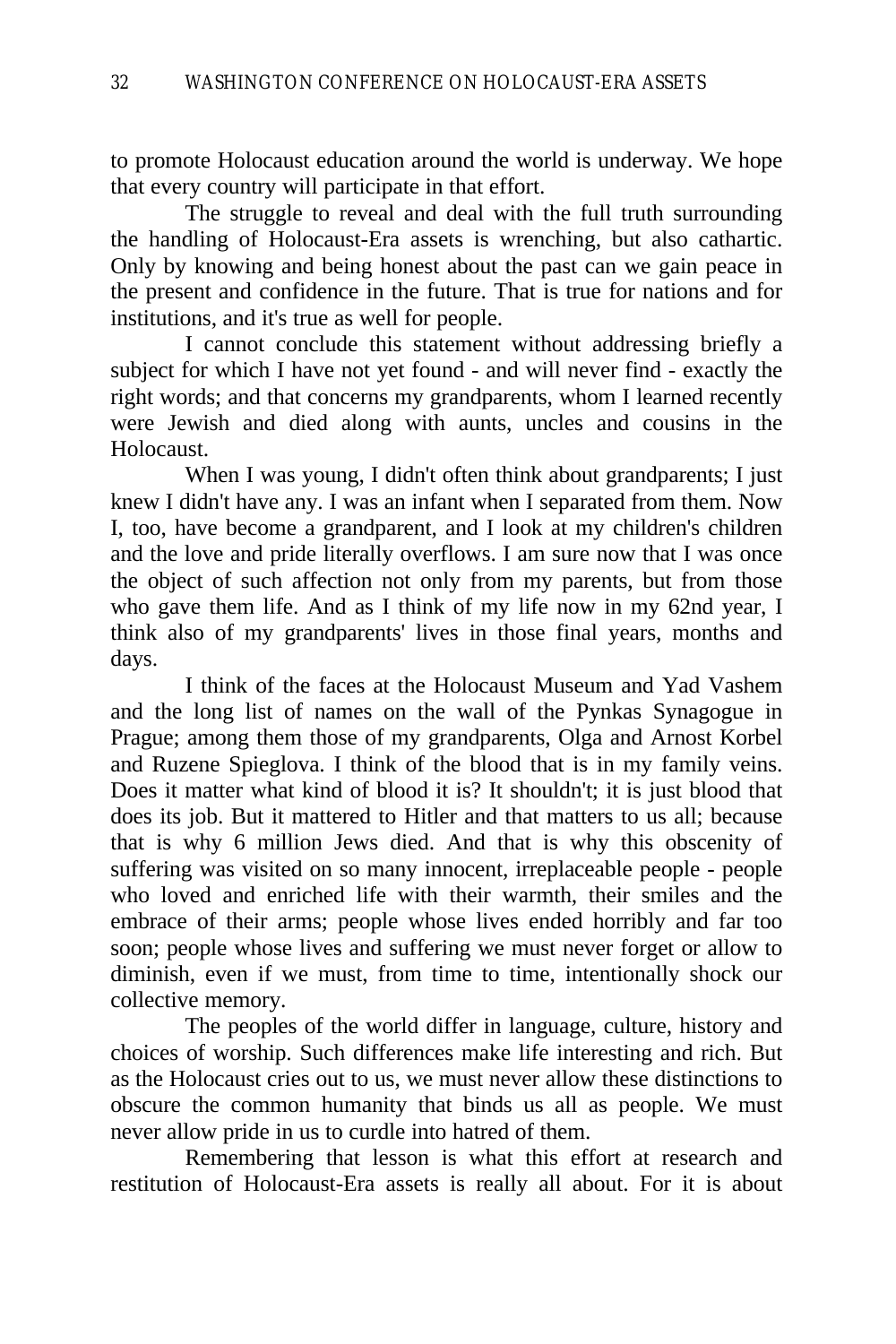much more than gold and art and insurance; it's about remembering that no one's blood is less or more precious than our own.

There are those who say that we're all prisoners of history and that humankind is doomed to repeat its worst mistakes over and over again. There are those who view the Holocaust as the freakish consequence of a sole demented mind - an accident of history whose repetition we need not fear. Still others point to the passing decades and ask whether it's not time to forget and move on and leave remaining questions unasked and the rest of the truth unknown. And yes, there are still a few who deny the reality that it happened at all.

In reply, we must admit that we're not given perfect wisdom, nor the power to change human character, nor the gift of prophecy. But we do have the power of memory, and can make certain that the dead shall never be forgotten from our hearts. We have the power of reason and can separate right from wrong. We have the power of hope and can pray, in the words of the Psalms, for a time when "truth shall spring out of the Earth and righteousness shall look down from Heaven."

And we have the power to choose. We can contemplate the Holocaust in despair, or we can consider the Holocaust and vow never again to allow complacency or fear or despair to excuse inaction.

We gather here this week not to achieve miracles, but rather to do everything in our power to replace dark with light, injustice with fairness, contention with consensus and falsehood with truth. That is the most we can do. That is the least we must do. It is what we owe to the past; it is our hope for the future; and in the largest sense, it is the hope of the world.

Let me welcome you again to this conference, and may our shared efforts prosper. Thank you all very, very much.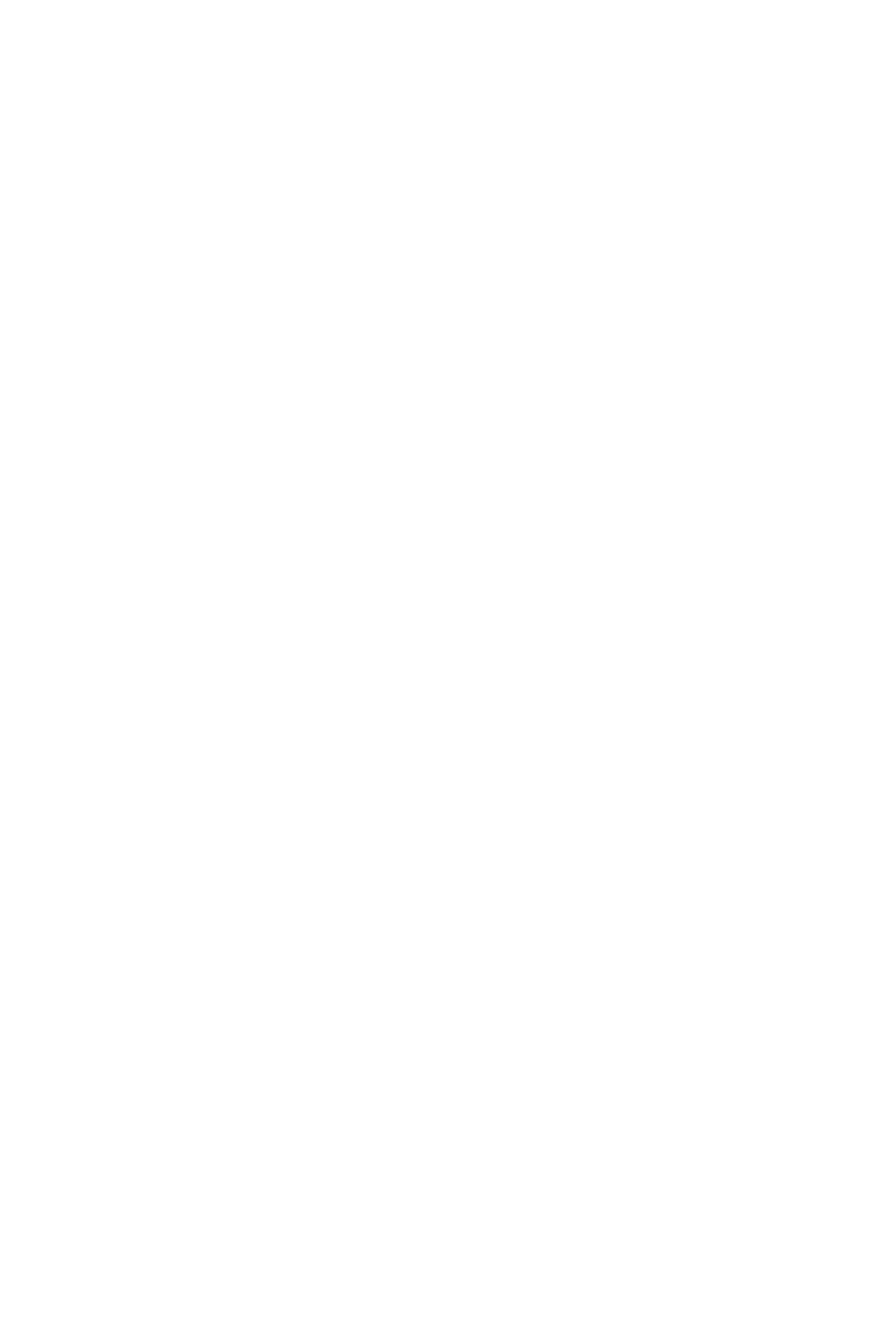# **Message from Robin Cook, Foreign Secretary United Kingdom**

#### DELIVERED BY MR. ANTHONY LAYDEN HEAD OF DELEGATION UNITED KINGDOM

Secretary of State, Chairman, distinguished delegates,

When I opened the London Conference on Nazi Gold almost exactly a year ago, I said that the group of 41 countries and 6 nongovernmental organizations taking part had come together to "clarify one of the darkest episodes in human history", and to "shine a light in corners which have stayed dark too long".

The London Conference undoubtedly accomplished that: the papers presented there, later published in book form and distributed to delegates, represent the largest and most diverse body of information on the subject of Nazi Gold yet assembled.

But the London Conference did more than that. It also addressed the question of compensation for those whose gold the Nazis had seized, both countries and individuals. It looked backwards at what had already been done, and forwards at the case for further help to victims of Nazi persecution, especially those in greatest need, and for whom least had been done until then.

The Chairman of the London Conference, Lord Mackay of Clashfern, noted in his Conclusions that "all present were agreed that the international community must look urgently and imaginatively for ways to bring relief to such people". The International Fund for Needy Victims of Nazi Persecution, whose establishment I announced in London on 2 December last year, aims to do exactly this. It has met a ready response from the countries receiving shares of the Tripartite Gold Commission's monetary gold pool, and from a number of other countries as well.

Your Conference will shortly hear reports from the French and United Kingdom Delegations on progress made since the London Conference in winding up the Tripartite Commission, releasing its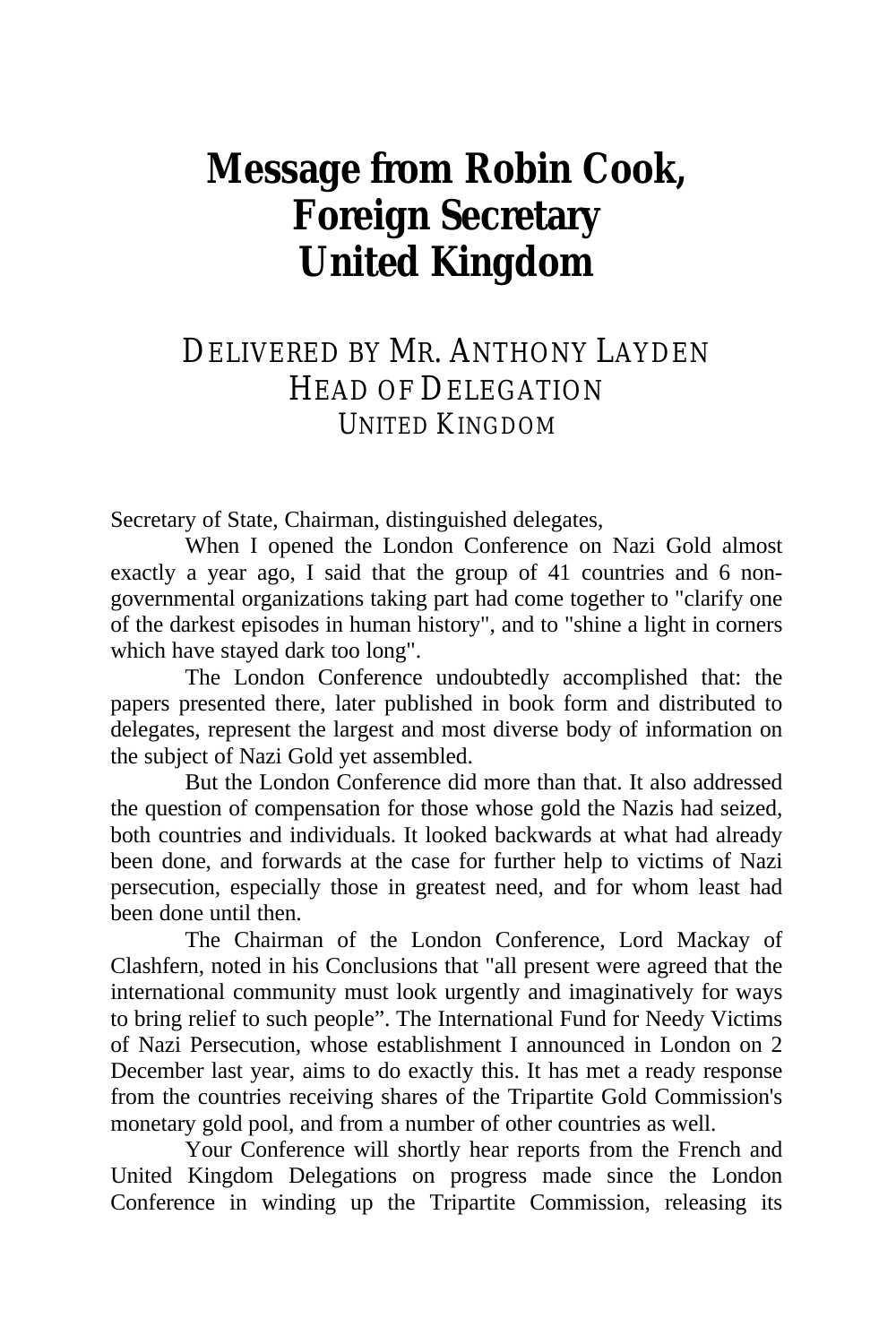archives, and making the Fund a reality. In my view this process has been an extremely imaginative and successful piece of modern diplomacy, of which all the participants can feel justly proud.

Much has been done since this group of countries and organizations met in London a year ago. The United Kingdom, as chairman of the Tripartite Commission and as Account Holder for the Fund account, has played an important role in this. More needs to be done in the future. I hope your Conference will provide a stimulus for this; and I pledge that the UK will continue to play its part as the Fund's Account Holder with energy and diligence.

This Conference in Washington goes on to address a wider group of issues than we dealt with in London: art, insurance, property, archives and education. All are important aspects of the search for clarity about the tragic events of half a century ago. I am sure your proceedings will be imbued with the same spirit of ready, practical co-operation between governments and nongovernmental organizations which we saw in London.

Perhaps the most valuable part of your agenda for its long-term effect is Holocaust education, commemoration and research. In the UK, we have been active in this area for many years. When our National Curriculum for Education was introduced seven years ago, the Holocaust was included as a compulsory component of the modern history curriculum for students aged 13 to 14. There is close cooperation between Government and the relevant nongovernmental organizations. Five of these organizations are represented in the UK Delegation to this Conference, including the Holocaust Educational Trust, of which Lord Janner, who first suggested that the London Conference be held, is Chairman.

It is vital that future generations worldwide should learn about the Holocaust. We must heed this warning about what can happen if discrimination and intolerance are allowed to grow unchecked. We have also found in the UK that learning about the Holocaust can help considerably in reducing social, racial and other tensions in schools. Schools have described the effect in this area of visits by Holocaust survivors as "near-miraculous".

The UK has been an enthusiastic participant in the International Task Force on Holocaust Education, which will be reporting to your Conference on 3 December, since it was suggested to Prime Minister Tony Blair and President Bill Clinton by the Swedish Prime Minister, Goran Persson, earlier this year. We have agreed to take on the Chairmanship of this group, which now includes also Germany and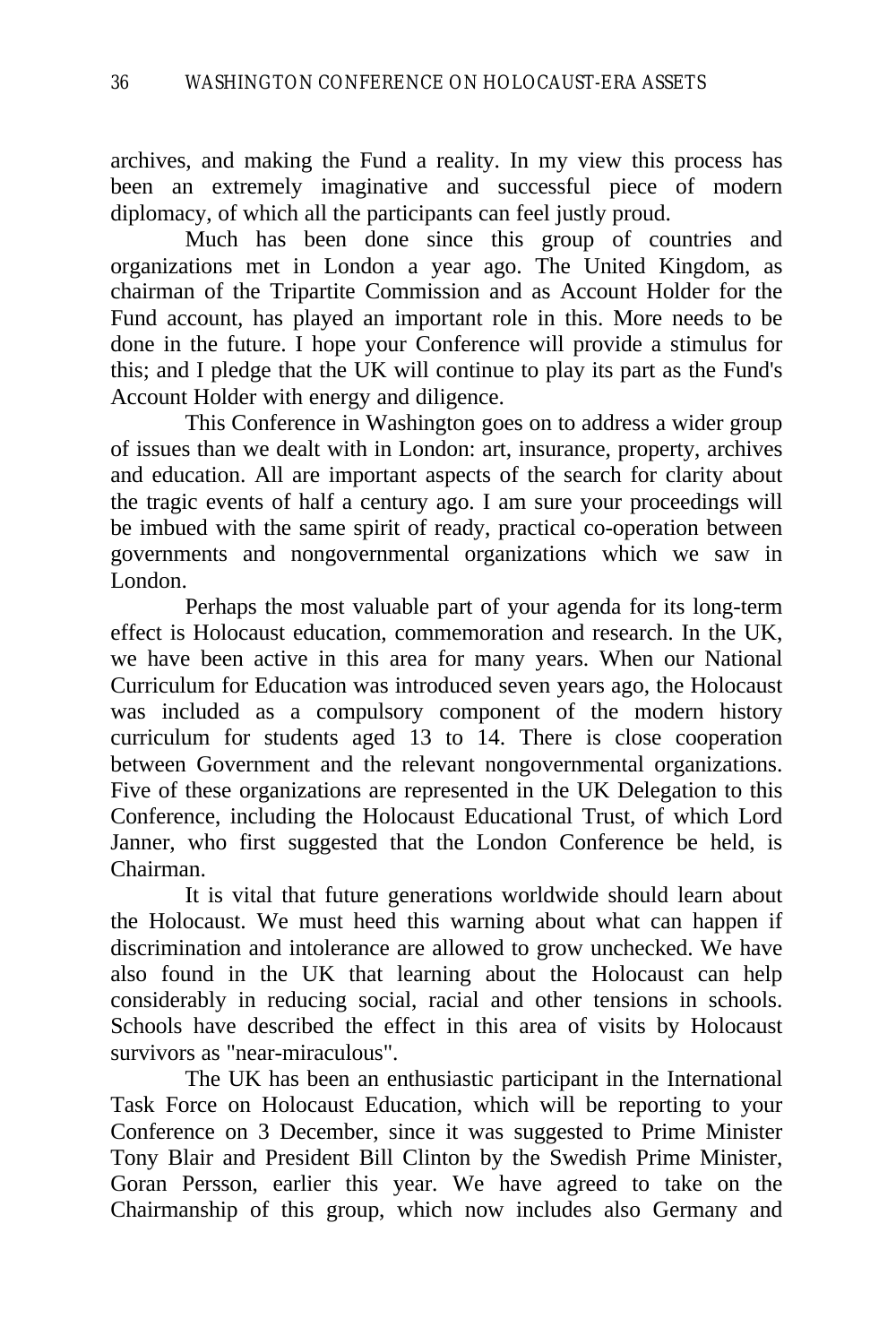Israel, after the Washington Conference, and shall continue to do all we can to advance its work.

Secretary of State, Chairman, and distinguished Delegates, I wish you every success in your endeavors.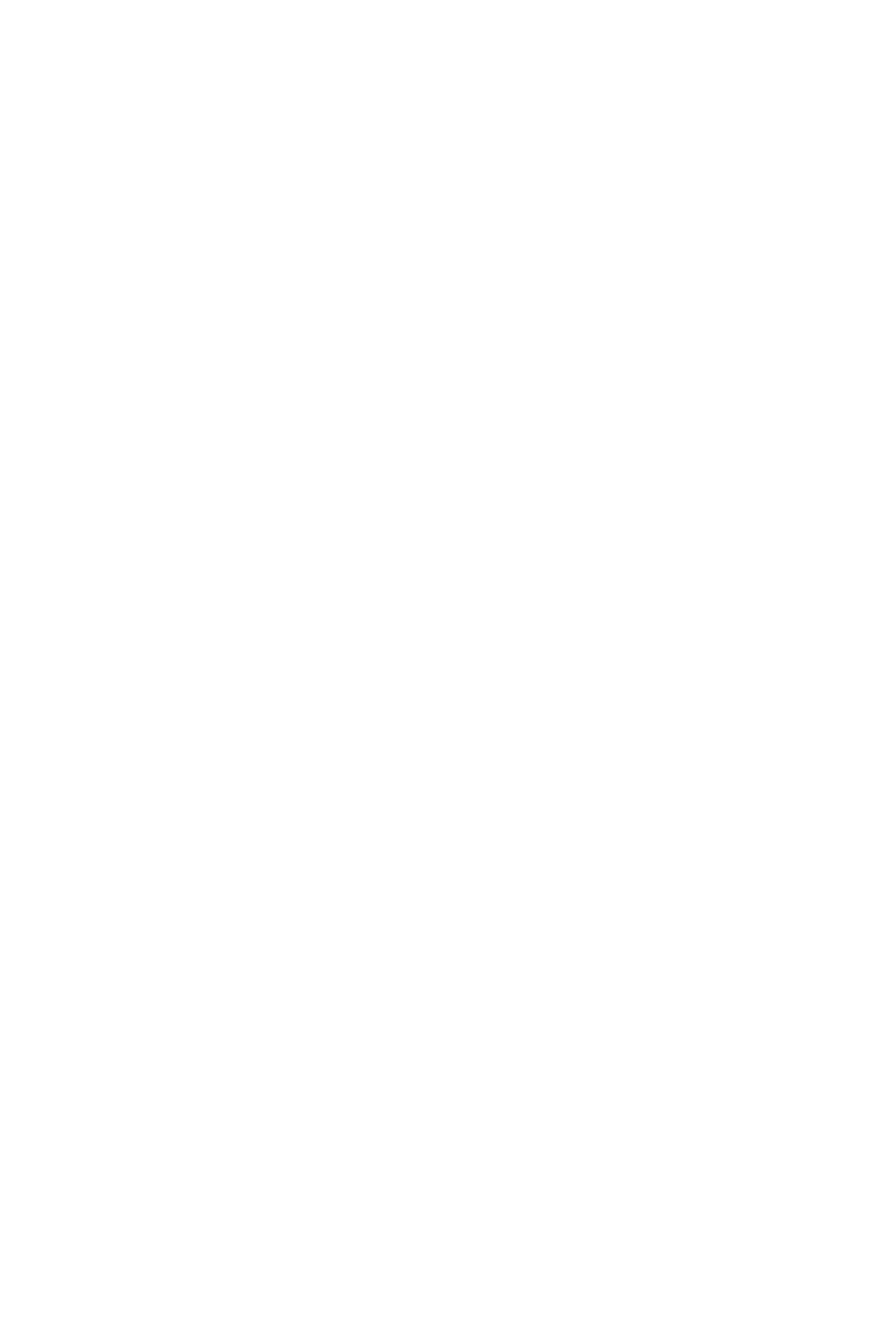## **Opening Remarks Ambassador Stuart E. Eizenstat**

### UNDER SECRETARY OF STATE FOR ECONOMIC, BUSINESS AND AGRICULTURAL AFFAIRS UNITED STATES HEAD OF DELEGATION

Mr. Chairman, delegates, ladies and gentlemen: Let me begin by saying what a privilege it is to head the United States delegation for this landmark event. I want to first take a moment to thank Judge Abner Mikva for agreeing to be the Chairman of the Washington Conference on Holocaust-Era Assets. His probity and integrity will give this Conference the leadership that will be essential to its success.

It is also a pleasure to follow my friend Anthony Layden of the United Kingdom. Anthony's diplomatic and organizational abilities brought the London Conference to life, exactly one year ago, and his leadership, along with that of our French colleagues has helped bring the Tripartite Gold Commission to an honorable close.

Finally, I want to say a special word about British Foreign Secretary Robin Cook, whose leadership in convening the London Conference helped capture the world's attention and galvanize action toward the cause of justice. I will have something to say later in the Conference about another person from the United Kingdom, Lord Janner.

Opening the London Conference, Foreign Secretary Cook spoke of our dual responsibilities to the victims of the Nazis. "To those who are still alive, we must ensure that the unbearable tragedy of living through the Holocaust is not compounded by an old age marked by the fear and sadness of poverty.... To those who died, we have a different duty  $-$  to document the facts, to gather the evidence, to locate the truth."

We also have a further responsibility  $-$  to heed the lessons of these tragic events by renewing our commitment to usher in a new and brighter century, marked by freedom and respect for the fundamental dignity of each individual. We, who have listened to the stories of the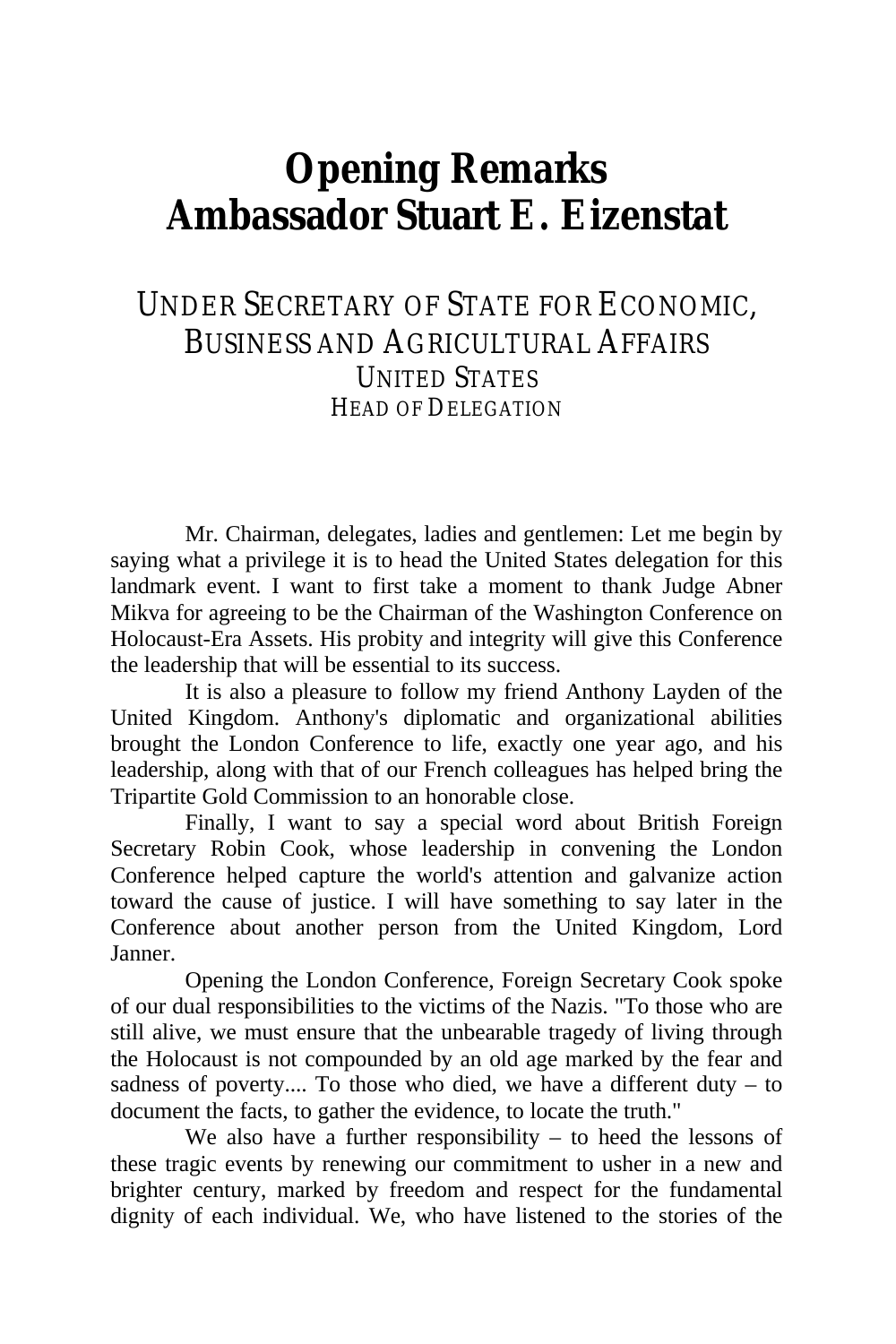survivors and have tried to absorb the memory of the unimaginable horror inflicted on the victims, now have a solemn responsibility: To be the trustees of their memory and their advocates for justice.

It is this responsibility that must serve as our guiding beacon while we seek to illuminate the tragedies of the past and provide enduring lessons for future generations.

Our overarching responsibilities and priorities are clear – to complete the historical record, however complex, while providing some measure of justice, however belated, for the survivors,

We must review our current efforts while developing a clear and realistic consensus on how to sustain, and where possible to accelerate the momentum generated by the London Conference so that we can complete our tasks by the end of this century – December 31, 1999.

A year ago at the London Conference the international community addressed the issue of Nazi-looted gold. On the final day of the Conference, we broadened the scope of our discussion to encompass other categories of assets confiscated by the Nazis. In light of the importance, complexity, and urgency of these issues, the United States recognized the need to hold a second conference, which would primarily focus on looted art and insurance policies, as well as communal property and other assets.

As the host of the Washington Conference, the United States has attempted to construct a Conference that reflects the widest possible points of view compromising all 44 governments and 13 NGOs represented here. Through continuing consultations with you and an organizing seminar held this past June, we have refined the agenda and the goals that we hope the delegations assembled here can constructively pursue this week. We are very pleased that so many countries have joined with us in moving the process forward. In particular, I want to thank the British government for the advice and strong support it has given our Conference. Also, I extend my appreciation to the French government for playing such a critical leadership role on the issues of art, insurance and archives. Let me say a few words about each of the major issues comprising the Conference agenda, and the view of the United States on how they might best be approached.

The subject of looted art is significant to the heritage and culture of all peoples – well beyond its value in monetary terms. One-fifth of all the art in Europe was uprooted during World War II and today there are countless survivors and families who still do not know the whereabouts of their priceless artworks. Today, a growing number of nations and institutions are acknowledging these claims and are demonstrating a new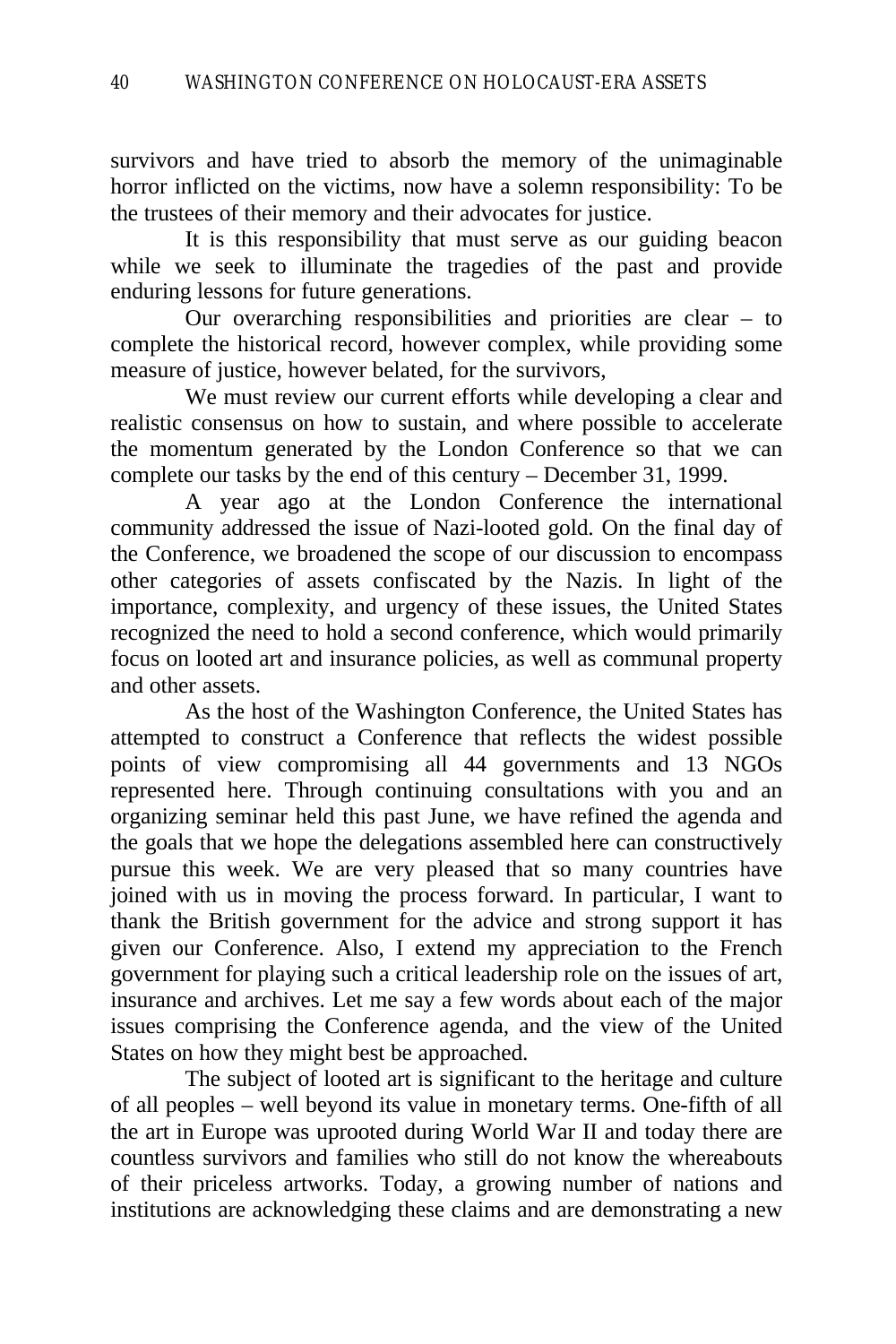willingness to locate missing artworks, publicize their existence, determine their provenance and come to a just and fair resolution of ownership questions. A number of European countries are addressing these issues in a constructive manner, none more so than Austria, which recently passed a law allowing claims to be made on Nazi-looted artworks found in the nation's federal museums. This is the first time a European government has taken such a far-reaching step and it is our hope that Austria's actions will serve as an example for other nations to emulate.

Based on our consultations over the last several months, I am hopeful that the Conference can achieve consensus on ways to bring about a speedier and far less confrontational resolution to the problem of looted art. Tomorrow I shall suggest a set of principles based closely on existing practices drawn from both sides of the Atlantic. They will call for new efforts to find missing art, including the use of new technologies in searching for evidence and matching art with claims as well as new methods of dispute resolution for deciding these claims. I urge your consideration for establishing a consensus around these principles. What we do here can go a long way toward reconciling the very real sensitivities and needs of current owners and those who lost art during the war.

The international art market must be open, stable, and free of uncertainty that it might be trading in works that are tainted by Nazi looting. The exchange of art is essential to our understanding and recognition of different cultures, and the resolution of Nazi-confiscated art issues will be critical for ensuring that this age-old process of cultural exchange continues for future generations. But, it is equally critical that families from whom art was looted by the Nazis have the full opportunity to find and reclaim their artworks.

Regarding the issue of insurance, our goals are twofold: First, we must review the historical evidence relating to the loss of insurance assets during the Holocaust era. Second, we must examine subsequent efforts by governments and companies to provide compensation. From these reviews, we need to understand the post-war programs for compensation and examine the steps we can take today to continue redressing past injustices.

The establishment of the new international Commission on Holocaust-Era Insurance Claims – inspired by leaders of the National Association of Insurance Commissioners like Neil Levin of New York and Glenn Pomeroy of North Dakota and chaired by former Secretary of State Lawrence Eagleburger – is a particularly encouraging development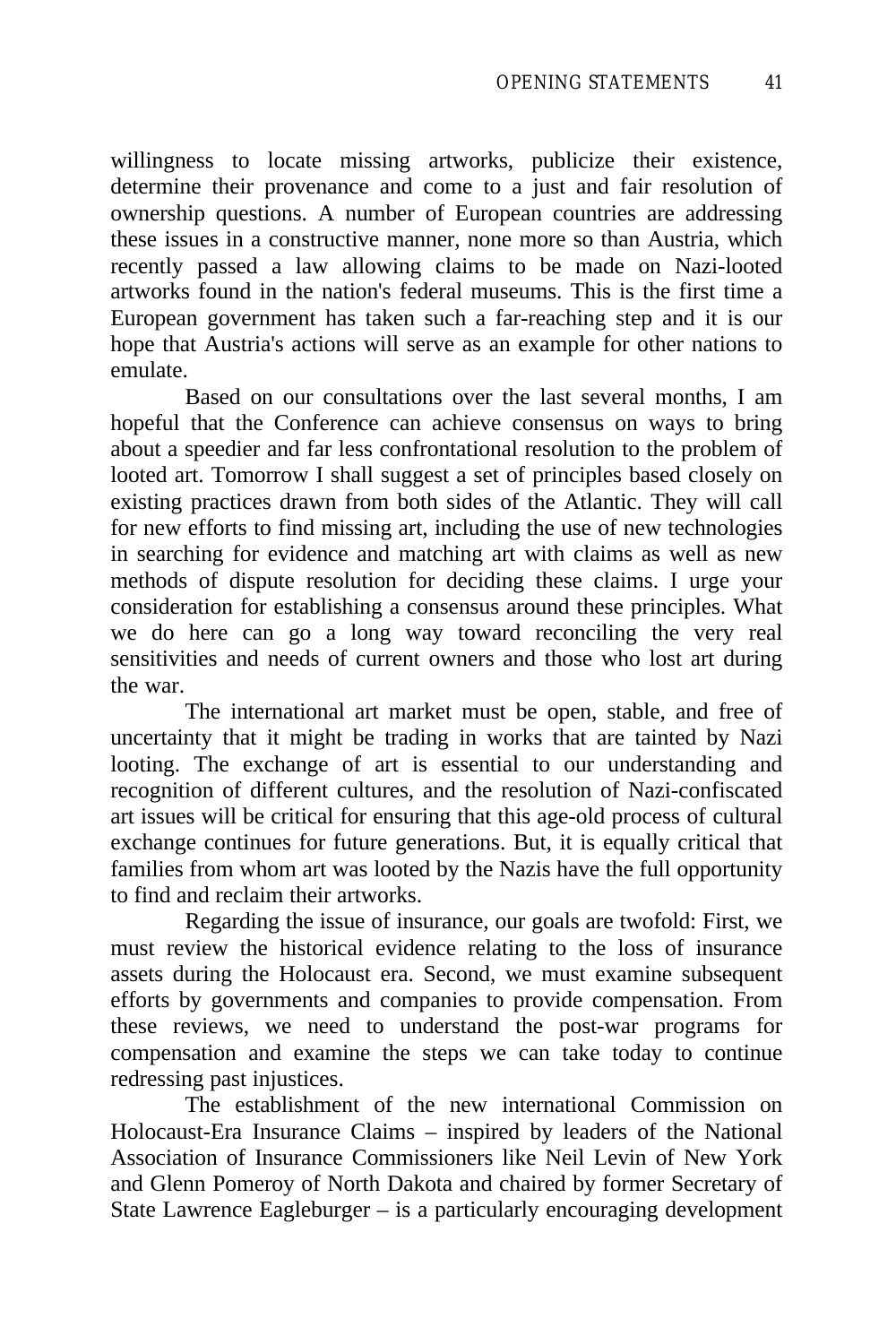because it offers an efficient and effective means of advancing the swift and just resolution of these issues. By bringing together key actors such as insurance regulators, insurance companies and Jewish groups, we are helping ensure that the goals and purposes of the Commission will be met.

I look forward to hearing from the Commission about their very encouraging efforts to resolve these difficult issues. For those who have perished, we must ensure that their policies are finally paid. For Holocaust survivors – many of whom are in their later years – it is absolutely imperative that we act now.

In this regard, I want to express my great appreciation for the strong interest that the former Communist countries of Central and Eastern Europe have begun to show in resolving Holocaust insurance and communal property issues. After the enormous destruction and despair of World War II, these nations lived under the iron fist of Communist dictatorship and economic deprivation, which prevented them from addressing these issues in a just manner, They, as well as Holocaust survivors, have been the double victims of World War II, having suffered under both Nazism and Communism. To be sure, it was not only Jewish, but also Catholic and Protestant communal property that was confiscated. And today the region's democratic governments are taking concrete steps to rectify these injustices. It is now time to build on these encouraging examples and shape an international consensus on principles for moving forward so that we can advance the cause of justice and strengthen democratic institutions in adherence to the rule of law.

At the same time, the return of Jewish communal property, such as synagogues, cemeteries, day schools, and community centers, is absolutely essential to the reemergence and rebirth of Jewish communal life in Central and Eastern Europe. During my travels as the State Department's Special Envoy on Property Restitution, I have seen firsthand how many of these communities are impoverished and in need have outside support if they are to survive and prosper into the next millennium.

Of course, if we are to truly make a better world for the future, then all nations must be willing to take a long-delayed and serious examination of the events of the past. After nearly five decades of silence, there has been an explosion in scholarship and research by various national governments, international institutions and independent scholars about the events surrounding the Holocaust. In fact, the U.S. government has made more than 15 million pages of documents available for researchers. Having recently returned from South America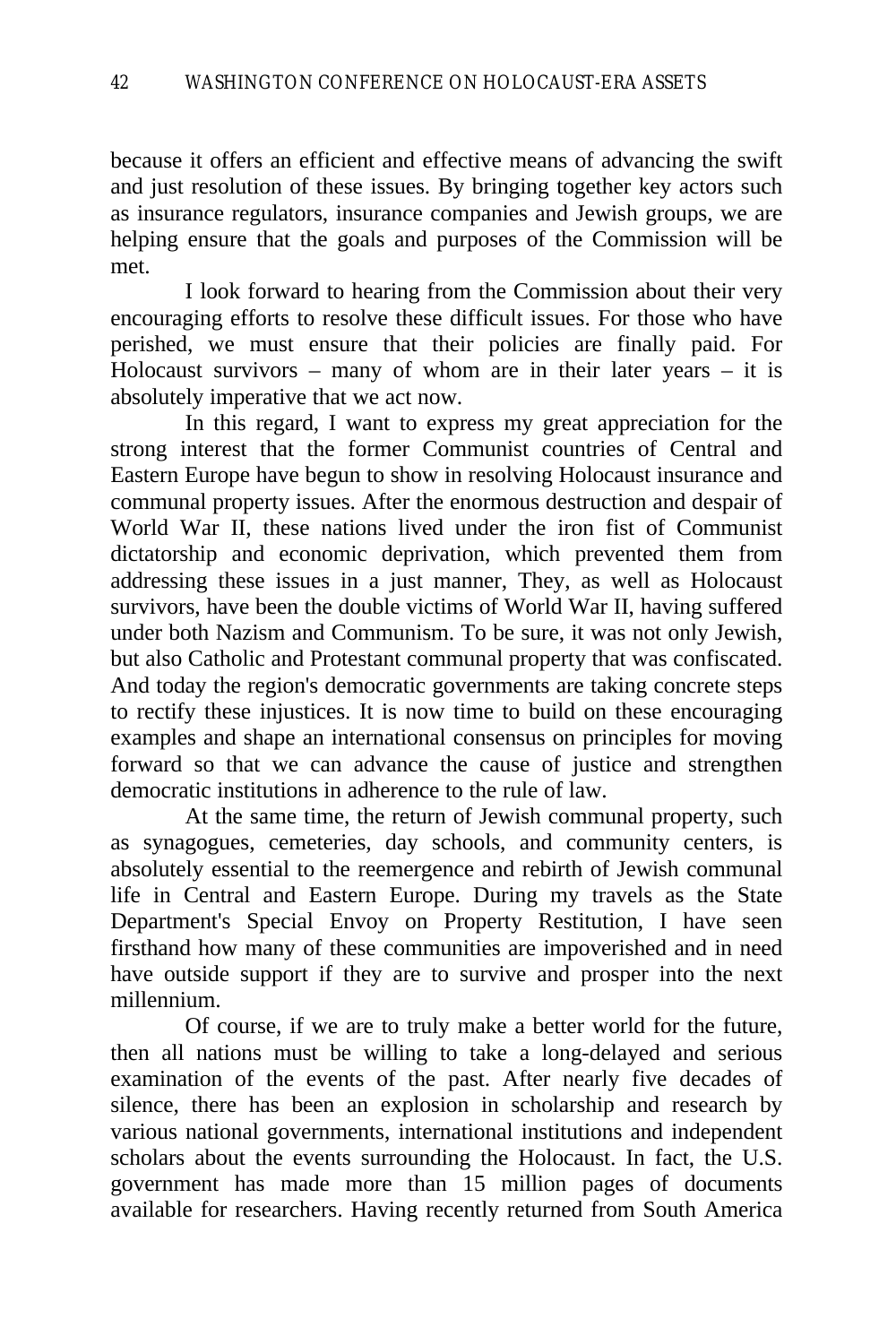and meetings with the Commission for the Clarification of Nazi Activities in Argentina and the Special Commission for Investigation of Nazi Property in Brazil, I can attest to the fact that many nations around the world are demonstrating great courage and determination in coming to grips with their actions during the Nazi quest for global domination.

Much work, however, remains to be done in setting the record straight and more steps should be taken to ensure that the fullest possible openness and accessibility of archives on the fate of Nazi looted assets is provided by the end of 1999. Only by opening these archives can we fully illuminate the long-hidden issues of Holocaust-era assets, and gain a complete and unvarnished view of the events surrounding the Holocaust.

Over the past five decades, many nations have undertaken the often painful steps of educating their citizens about their behavior during the Nazi era. Nowhere has this been more evident than in Germany, which has taken notable and commendable steps to come to grips with its past conduct. Another positive example is Sweden, which has not only strengthened its own Holocaust education efforts at home, but has launched the International Task Force on Cooperation on Holocaust Education, Remembrance and Research. The Task Force report, which I will be presenting tomorrow on behalf of the United States, Sweden, the United Kingdom, Germany and Israel, includes a declaration calling on all countries represented at the Washington Conference to join us in strengthening their Holocaust educational activities.

A commitment to strengthening Holocaust education, remembrance and research must be a fundamental goal of each of our nations. Such remembrance is the most appropriate means of taking from the dark lessons of the past a renewed vigor in ensuring that similar horrors are never repeated again. As we prepare to enter a new century, it must be our continuing determination to ensure that we fulfill our responsibilities by educating future generations on the horrors of the past-century. We must keep in mind the ancient Jewish saying that "The only truly dead are those who have been forgotten."

To be sure, our gathering today is not a decision-making body. Nonetheless, it is the hope of the United States that issue by issue and session by session we strive to craft a strong and durable consensus on the complex and sensitive issues before us this week.

As we prepare to begin our deliberations, we must be guided by this simple proposition: We can only usher in a freer and more dignified next century by penning the final chapter on the most horrific and soul-searching event of the past century.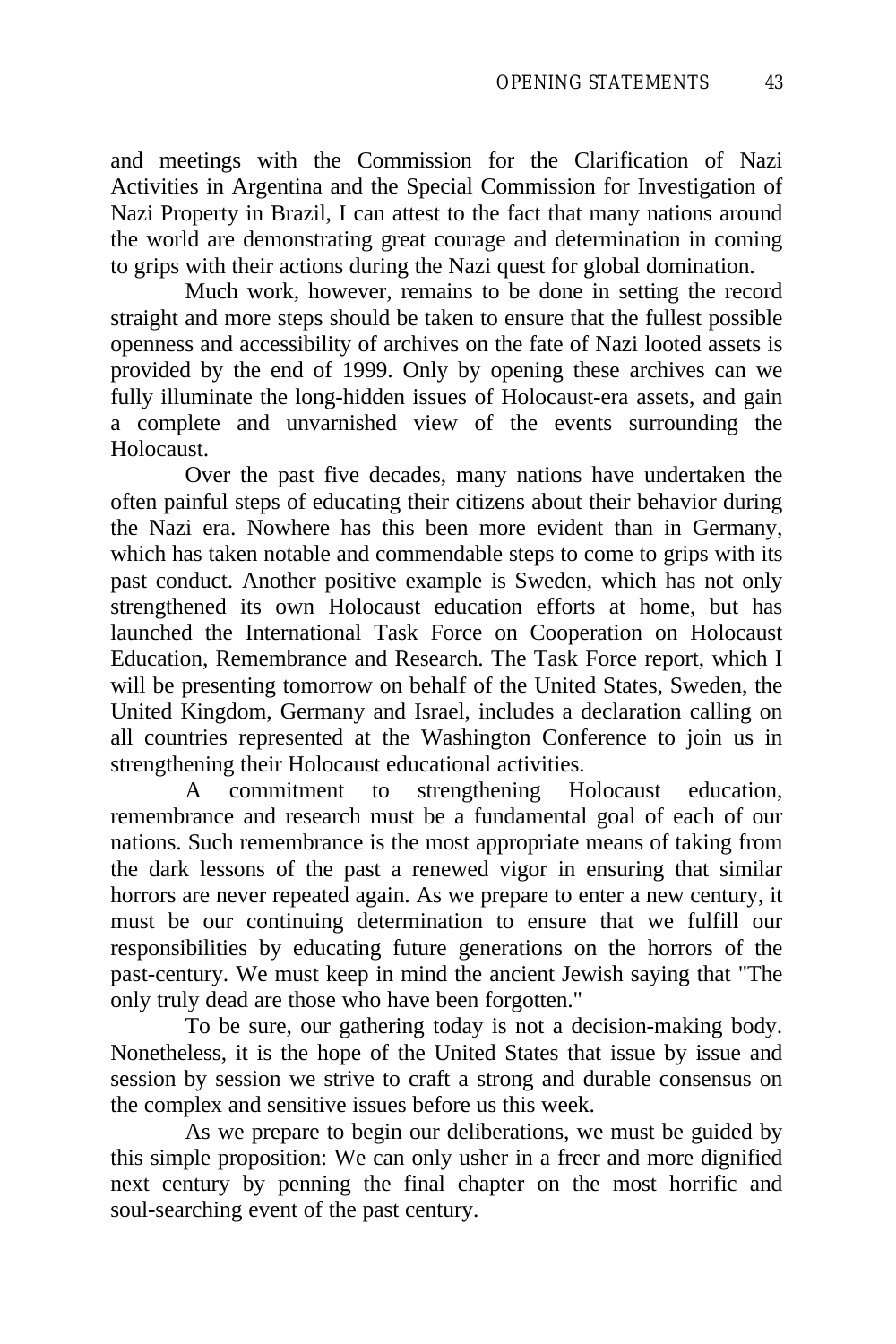Our efforts this week will bring a greater determination, a greater understanding and a greater resolve to continue and complete in the months ahead the process of pursuing the truth, uncovering the facts, providing restitution, achieving closure, educating future generations, righting the wrongs of the past and finally seeking justice.

These efforts are critical not just to the survivors and to the deceased, but in fact to all humanity and to the simple proposition of a better world firmly anchored in truth, justice and the fundamental dignity of each human being. Thank you.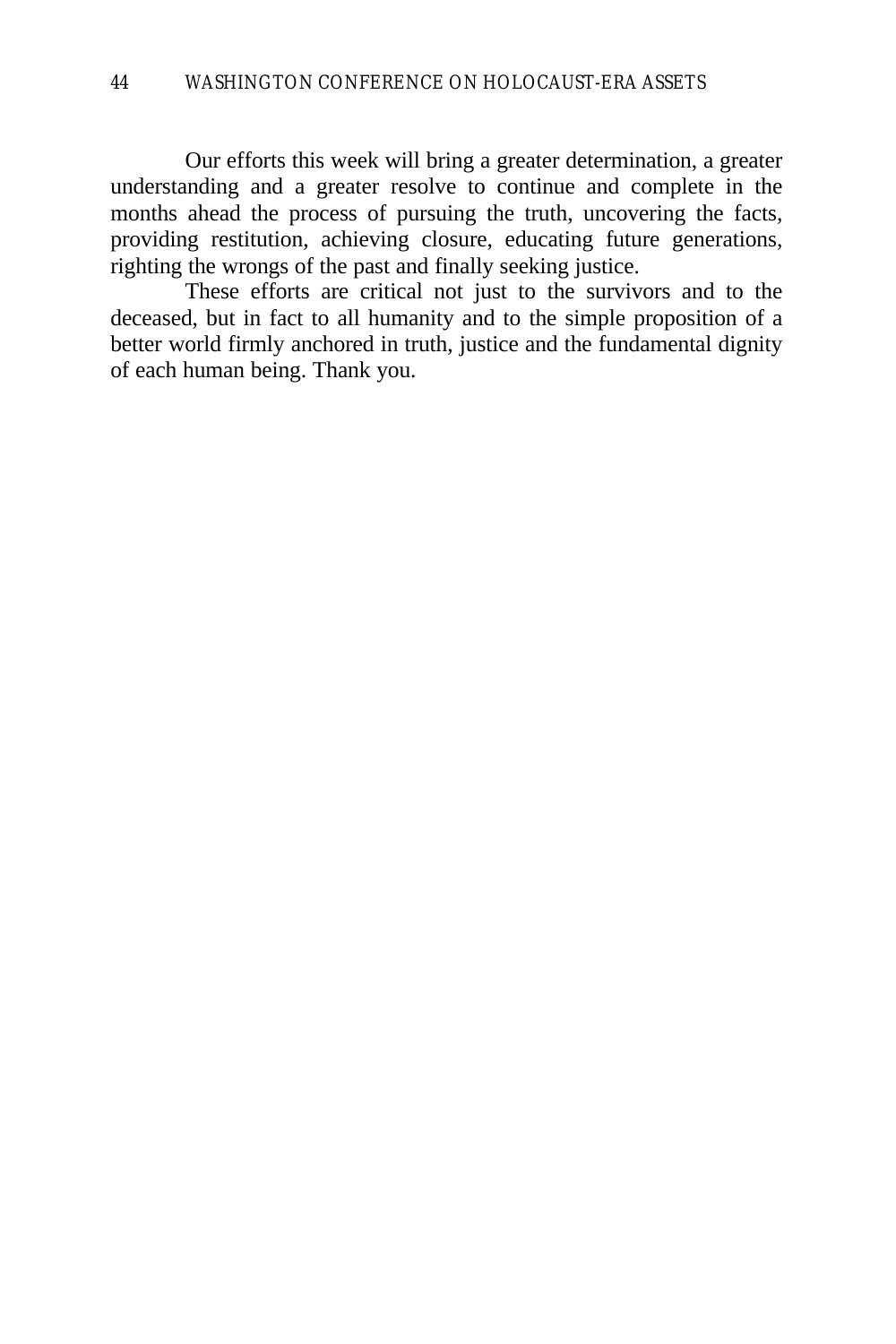## **Opening Remarks Mr. Avraham Hirchson**

MEMBER OF KNESSET ISRAEL HEAD OF DELEGATION

Perla Danziger from Lodz, killed in Auschwitz, 2 years old.

Shmuel Davner from Lodz, killed in Treblinka, 6 years old.

Feya Damchzek from Riga, killed in Riga, 8 years old.

Lenny Davids from Holland, killed in Sobibor, 9 years old.

Renya Federgreen from Krakow, killed in Bergen-Belsen, 12 years old.

Rosa Danzon from Paris, killed in Auschwitz, 16 years old.

Gittel Dantos from Warsaw, killed in Treblinka, 13 years old.

Yosef Danziger from Sosnovitz, killed in Birkenau, 16 years old.

Daniel Danielek from Warsaw, killed in Treblinka, 16 years old.

Motel Danishevsky from Poltowa, killed in Treblinka, 16 years old.

Ladies and gentlemen,

These are just a few names from a list – a very, very long list – a list which should never have existed; a list of victims of the Jewish people in the Holocaust period.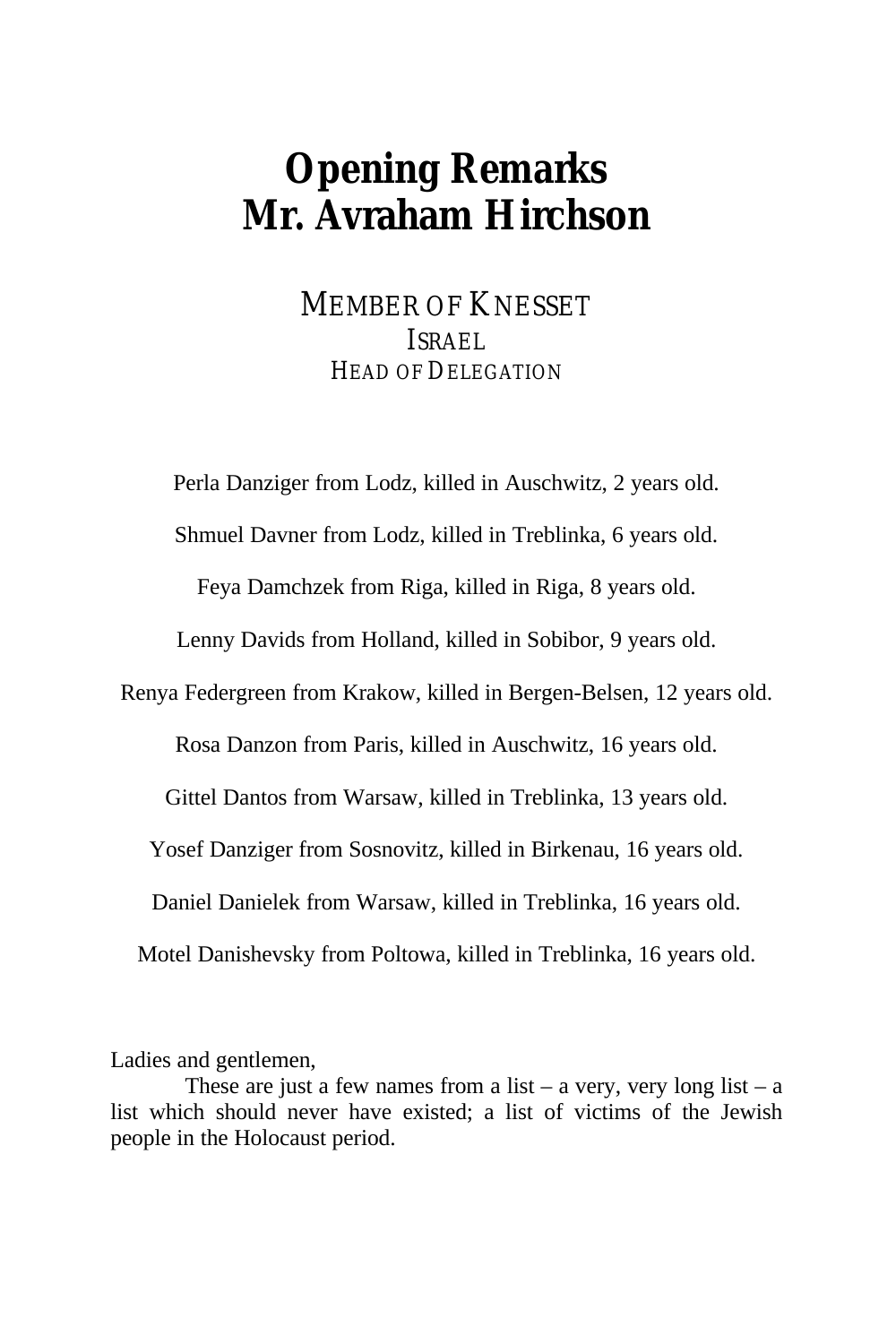If I were to read out the names of the entire six million people on this list, taking just one second to read each name, each individual person, each human being – it would take me more than two months.

In the time available today, I cannot share with you even the names of the million and half Jewish children who were exterminated in the Holocaust.

Today, I am addressing you as a representative of the State of Israel, which was founded for the Jewish people. I am speaking to you on behalf of each mother and daughter, each father and son, each and every one of those six million Jews who can no longer speak for themselves and who did not have the privilege of seeing the renaissance of the Jewish people in its historical homeland.

Today, at this Conference, we can look with pride at what we have achieved so far on the issue of restitution of Jewish property but we must also recognize the challenges still to come.

From the very beginning, all of us involved in this issue set ourselves no boundaries – neither the geographical boundaries of any particular state nor any particular area (such as insurance, banking or art). As things unfolded, we found that we were dealing with the restitution of goods stolen in the greatest robbery ever carried out in the history of the world, let alone in Jewish history. The extent of this robbery is so great that no one dares put a figure on its real magnitude, and only a few people are willing to confront the broad, almost unlimited range of countries and bodies which took part in it, whether actively, passively or by simply closing their eyes.

Today, we know for certain that Jews throughout the whole of Europe were stripped utterly bare on their way to the crematoria. They were robbed not only of the clothes on their backs, but also of any sign or distinguishing sign of their human image.

Therefore, we should also look into the moral aspect of our activity. We are not involved in vengeance, but rather a sacred duty. Vengeance is driven by instinct. Duty is driven by the feeling of mission.

We are the emissaries of those people – the elderly and the children, the men and women – who were condemned to suffer such torments on their way to physical destruction, torments which were intended to strip them of absolutely everything – their entire social or cultural worth, their total humanity. There is no other explanation for taking away clothes and glasses, for burning books, plundering works of art, destroying all cultural symbols, denying all religious freedom. Not only did the Nazi oppressors and their allies rob us of our parents and fellow Jews; they also tried to strip us of the symbols of our culture and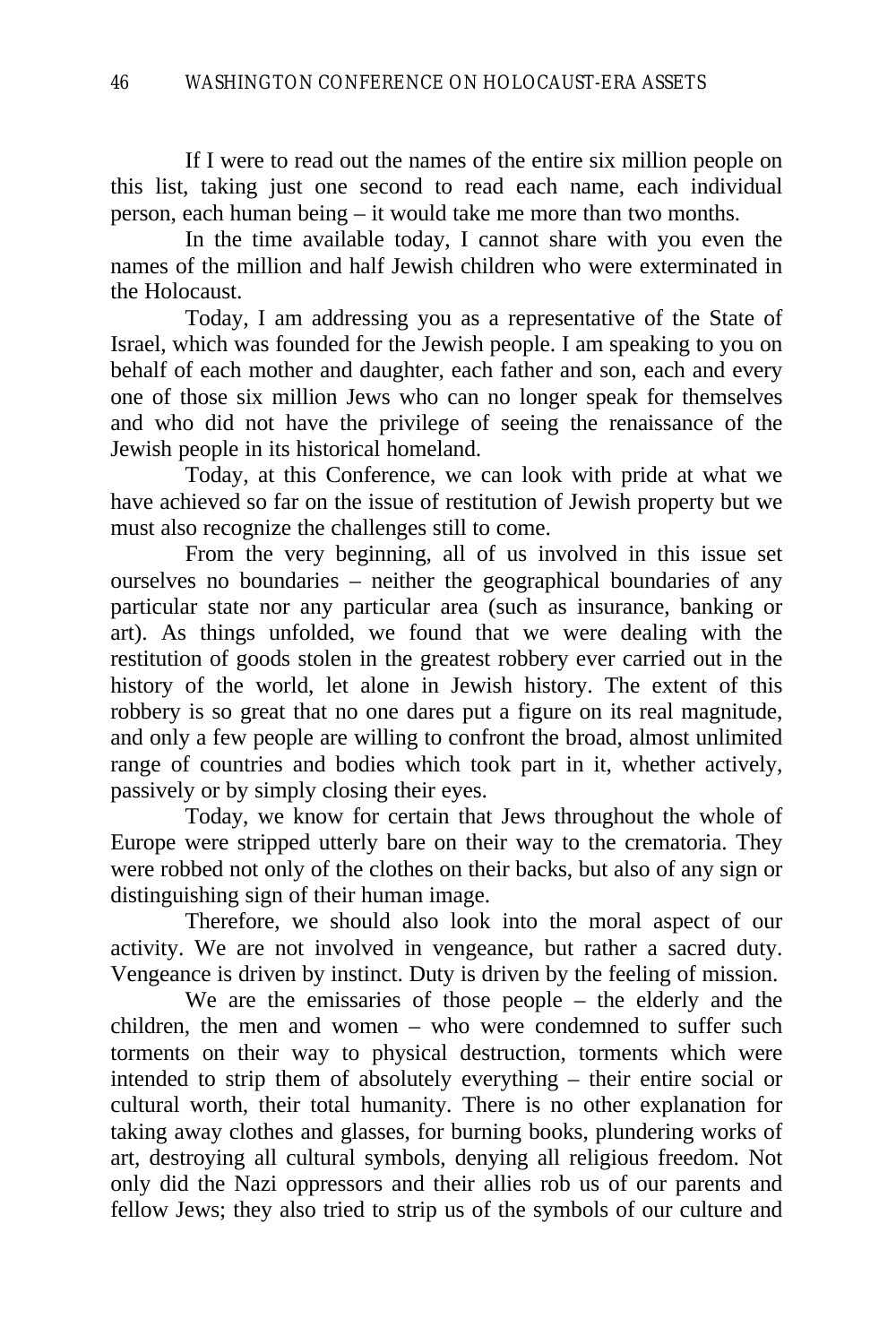history. They were not satisfied with our physical extermination; on the way to the death pits and the smoking crematoria they also stripped their victims of every single personal object.

Therefore, the struggle which we are waging is not only the determination of the Jewish people to recover its looted property – it is also a struggle for the very image and character of the world and its moral system.

The fact that this conference is taking place does not mean that our work is completed. The struggle has begun. It is not over. We know that the despicable robbery was not only carried out by the German Nazi oppressor and his collaborators in the offensive against free Europe, but there were also partners from various nations. Even the neutral countries were unconcerned that they were making handsome profits from trading in goods and works of art expropriated from their rightful owners. Even the Allies contributed, in certain ways, albeit unwittingly, to this greatest robbery of all time.

Some of the wrongs have been redressed. Norway has shown sensitivity and responsibility. Its Government has set up a Commission which is in the final stages of compensating its Jewish citizens and its Jewish community for the property stolen from them by the Germans and those Norwegians who saw fit to identify with them. Other countries should follow a similar path and act as bravely and honestly as Norway has done.

Some of them have already seen fit to open their archives and make their findings available to all those bodies, organizations and individuals interested in examining them. Some of the countries are adamantly refusing to do so and I believe, Ladies and gentlemen, that one of the resolutions of this Conference should be an unmistakable call to all those countries and bodies still refusing to open their archives – to do so sooner rather than later.

The arrangement reached with the Swiss banks after a long drawn-out struggle was a first step in the right direction for all matters involving private institutions and companies. If they have not yet done so, the insurance companies, other banks and institutions must follow the correct path which has already been taken by other institutions. This means examining their records and the information in their possession and reaching an appropriate arrangement on the basis of their findings.

It is my pleasant duty now to refer to the United States, the world's greatest democracy, under whose auspices this Conference is taking place. This is not the first time that the United States has been involved in and contributed to the struggle for the return of Jewish assets.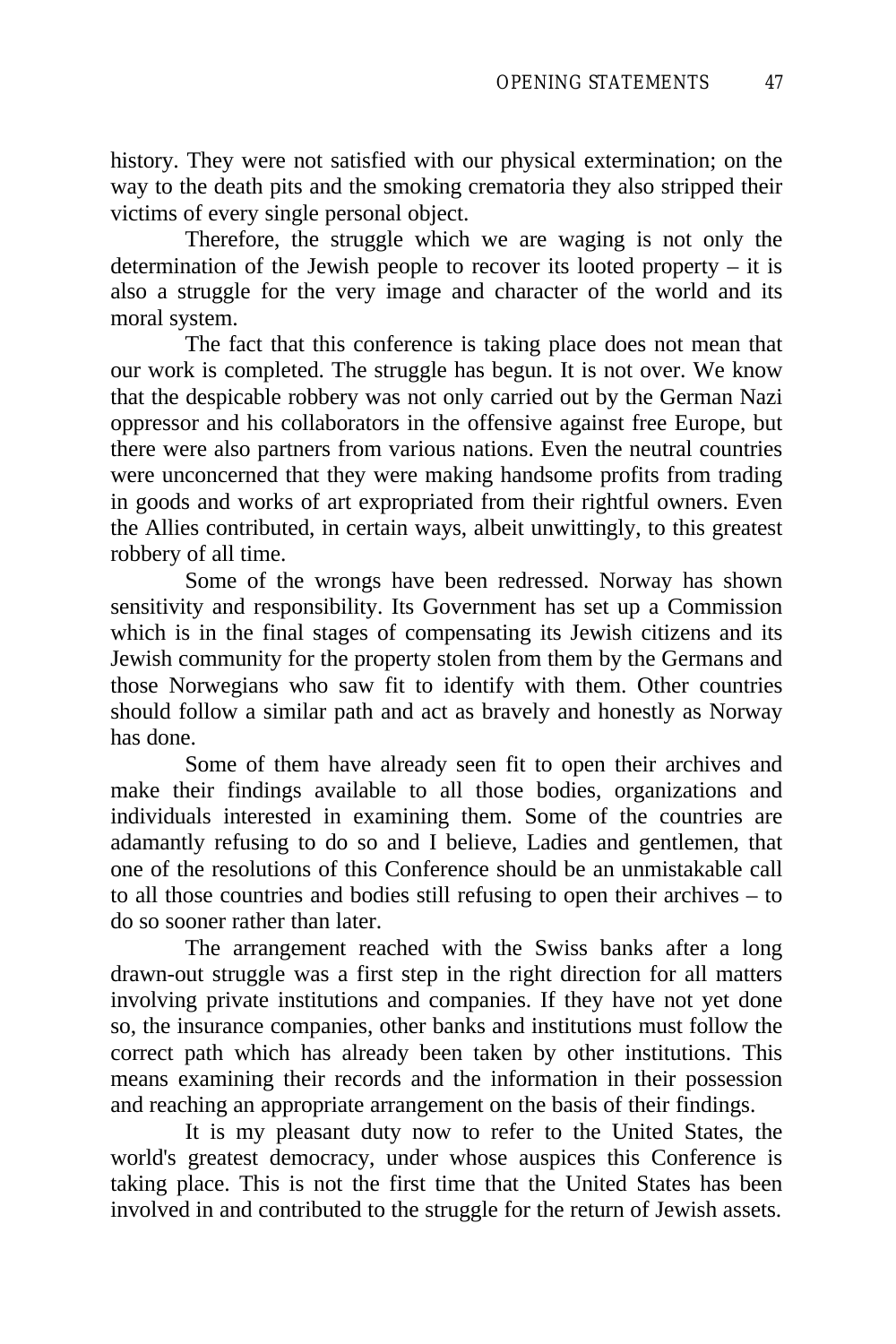With President Clinton's blessing and under the leadership of Under Secretary of State, Stuart Eizenstat, the United States has undertaken not only to contribute to the struggle on one front together with us, but also to examine the documents and the archives in the United States itself – a thorough, in-depth, responsible and honest examination, even if less pleasant aspects of its past are exposed by some of its findings. In this way, the United States has also set an appropriate and correct model for all other countries. The wrongs of the past cannot be redressed, but there must be an honest, penetrating look at the past. This is the only way to ensure that a change has, indeed, taken place in the post-war period.

There are those of us who always knew that the accounts might be dormant but the memories were not; who always believed that the money might have vanished from sight but that justice would emerge; that we were right to risk the world's favor in order to ensure that the entire world would respect us and relate to us as equals, and admire those who have already chosen to take the correct path, and encourage those who are still hesitating to tread that path with us.

We will, without a doubt, have to continue our efforts to make sure that the last chapter of the Second World War be written clearly and fairly, in order to restore Jewish honor and Jewish pride to our people, who have suffered so terribly. We are just at the beginning of the path and there is much to be done in order to complete our task in the many countries and different areas concerned.

All of us who are involved in this task have vowed to remember and not forget, to remember and to remind.

I hope that by the end of this millennium we will be able to close this chapter in the history books and open a new chapter in the relationship between the Jewish people and the countries of the free world.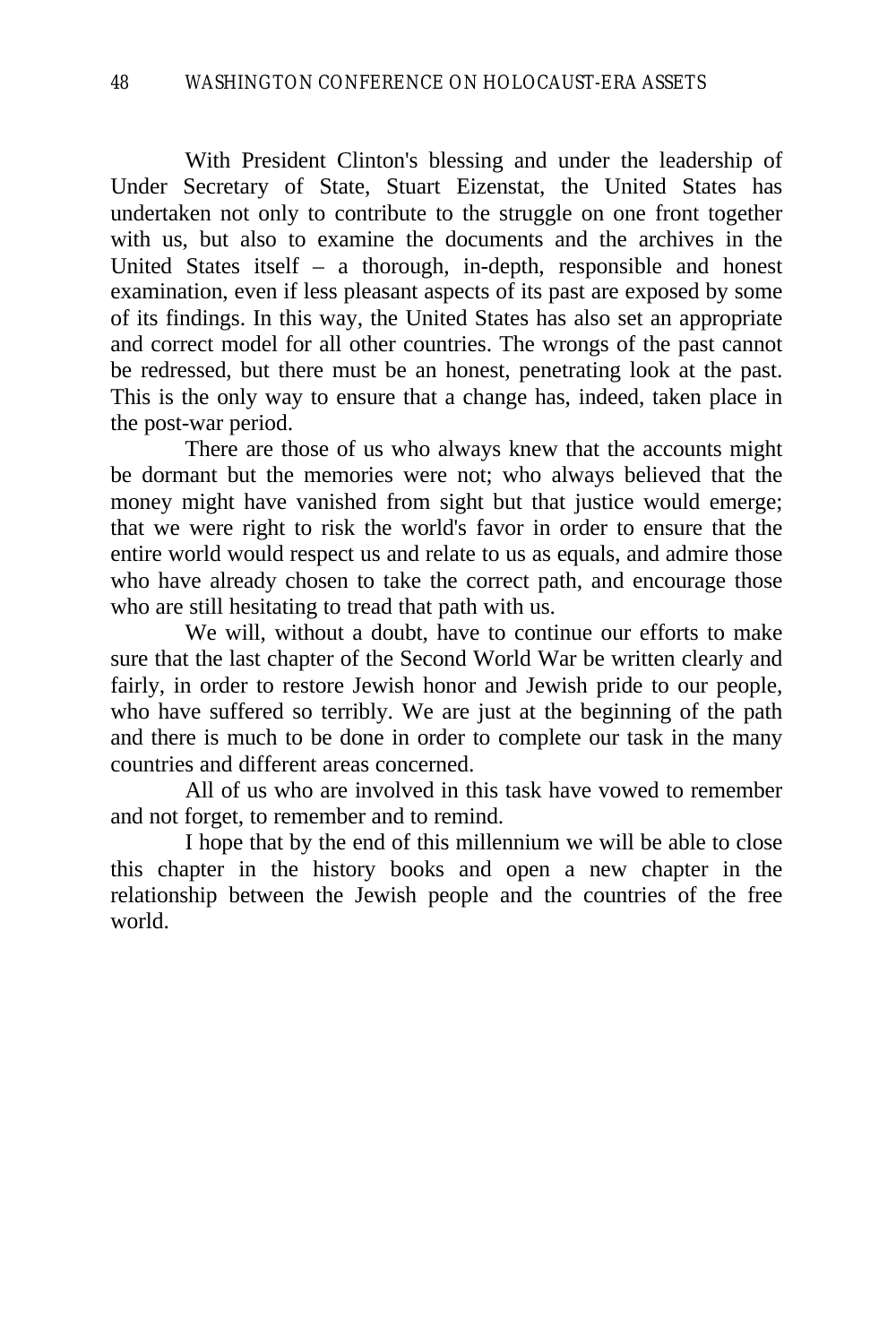# **Opening Remarks Dr. Rajko Djuric**

### INTERNATIONAL ROMANI UNION HEAD OF DELEGATION

Ladies and gentlemen,

The International Romani Union is most grateful for the invitation to participate in this conference. We are grateful above all to the government and the people of the United States of America who have made it possible for the historical truth of the around 12 million Romanies be heard, the truth of a people which the Nazis planned to completely exterminate, as too they planned to eliminate the Jews. Receiving the opportunity to participate in this conference also moves us to express our gratitude to our brothers and sisters to whom we are linked by historical fate, the Jews, whose systematic study of the Holocaust has contributed to keeping alive the memory of our people's Holocaust.

In contrast to the Enlightenment, whose most learned representatives, Denis Diderot and Jean d'Alambert, gave humanity the encyclopedia, a compendium of all the scholarship, social and artistic experience of the time, our Age has seen the creation of an "Encyclopedia of the Holocaust!" The sufferings and the anguish of my people, the Romanies, and the half a million Romanies murdered in Auschwitz, Auschwitz-Birkenau, Treblinka, Belzec, Buchenwald, Dachau, Mauthausen, Ravensbrück, Jasenovac etc., occupy significantly more space in this encyclopedia, an encyclopedia of death, than do the entries in contemporary general encyclopedias on my people's history, social life and culture from our origins through until today. My people's entire history and current way of life are literally overshadowed by our better documented and more comprehensively researched "way of death." This trail of death and suffering began in Dachau in 1934 and led via Marzahn near Berlin (where in 1936 during the Berlin Olympics [!] a camp with the cynical name "resting Place" was set up specially for Sinti and Romanies) all the way to Auschwitz-Birkenau and the so-called "Gypsy Camp" B IIe. Christian Bernadac describes in his book "Vergessener Holocaust" (Forgotten Holocaust) how 4,000 Sinti and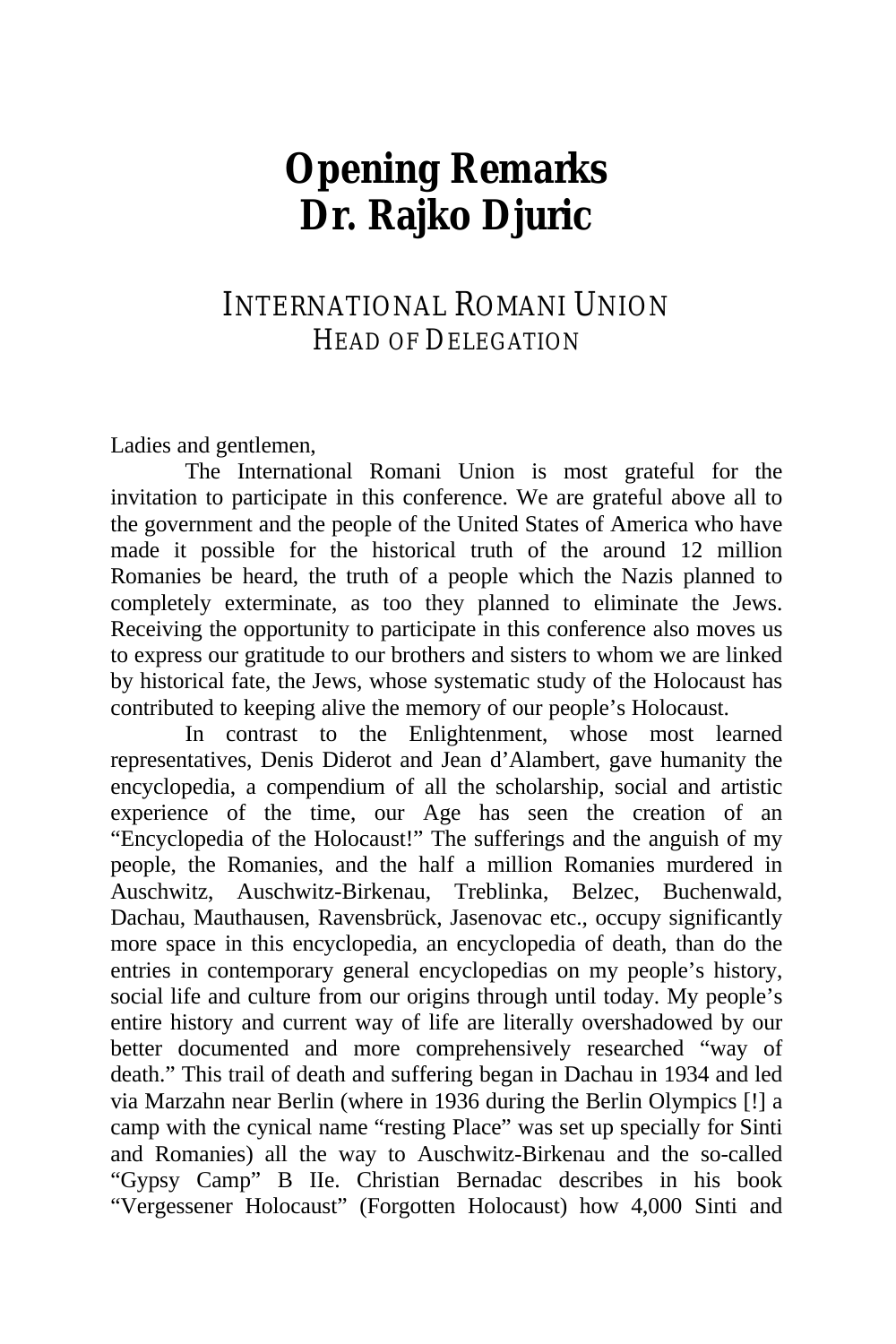Romanies were sent to Crematorium no. 1 there in just one night, from the  $2<sup>nd</sup>$  to the  $3<sup>rd</sup>$  of August 1944.

On the  $3<sup>rd</sup>$  of August 1994 the  $50<sup>th</sup>$  anniversary of the beginning of the Romanies' extermination was marked in Auschwitz. Assembled there at the place of our mothers' and fathers' suffering, we received letters from the then President of Poland, Lech Walesa, from the President of the Czech Republic, Václav Havel, and also from Pope John Paul II. The message from the Pope read as follows:

> *"Together with all the participants of the commemoration in Auschwitz I kneel down, deeply moved and in deference, at the place which holds the ashes of the Nazis' genocide. In particular I remember the tragic fate of the Gypsies, our sisters and brothers, who were interned in the concentration camp in Auschwitz-Birkenau. I have done this many times as Metropolitan Bishop of Kraków, and today I do it as*

Ladies and gentlemen,

When I contemplate the history of my people an image of Simon Luis appears before me. Simon Luis was a Romanie from France interned in the concentration camp in Buchenwald. Simon was tattooed over much of his body – on his fingers, his back, his arms and hands. When the Commandant noticed this he ordered that Simon be flayed alive. The English Holocaust researchers, the Romanies Donald Kenrick and Grattan Puxon, describe how Simon's skin was removed from his body, treated, and then used to cover the Commandant's desk. When I try to imagine the tattooed signs and symbols on that poor man's skin I always arrive at the conclusion that the history of my people is in fact like the skin of that martyr.

To respect the historical truth I also must mention another incident from the long series of sufferings and sorrow of my people. In a group of people who Dr. Mengele was conducting experiments on were two Sinti children, the Mechau brothers. These children were selected out to suffer for the simple "reason" that, following an interplay of the laws of genetics, each had one blue aye and one dark eye - a case of so-called heterochromia. It is told that Dr. Mengele pulled out the children's eyes *and* then killed them single-handedly. The eyes of these martyrs, which will remain open as long as we exist on this planet, and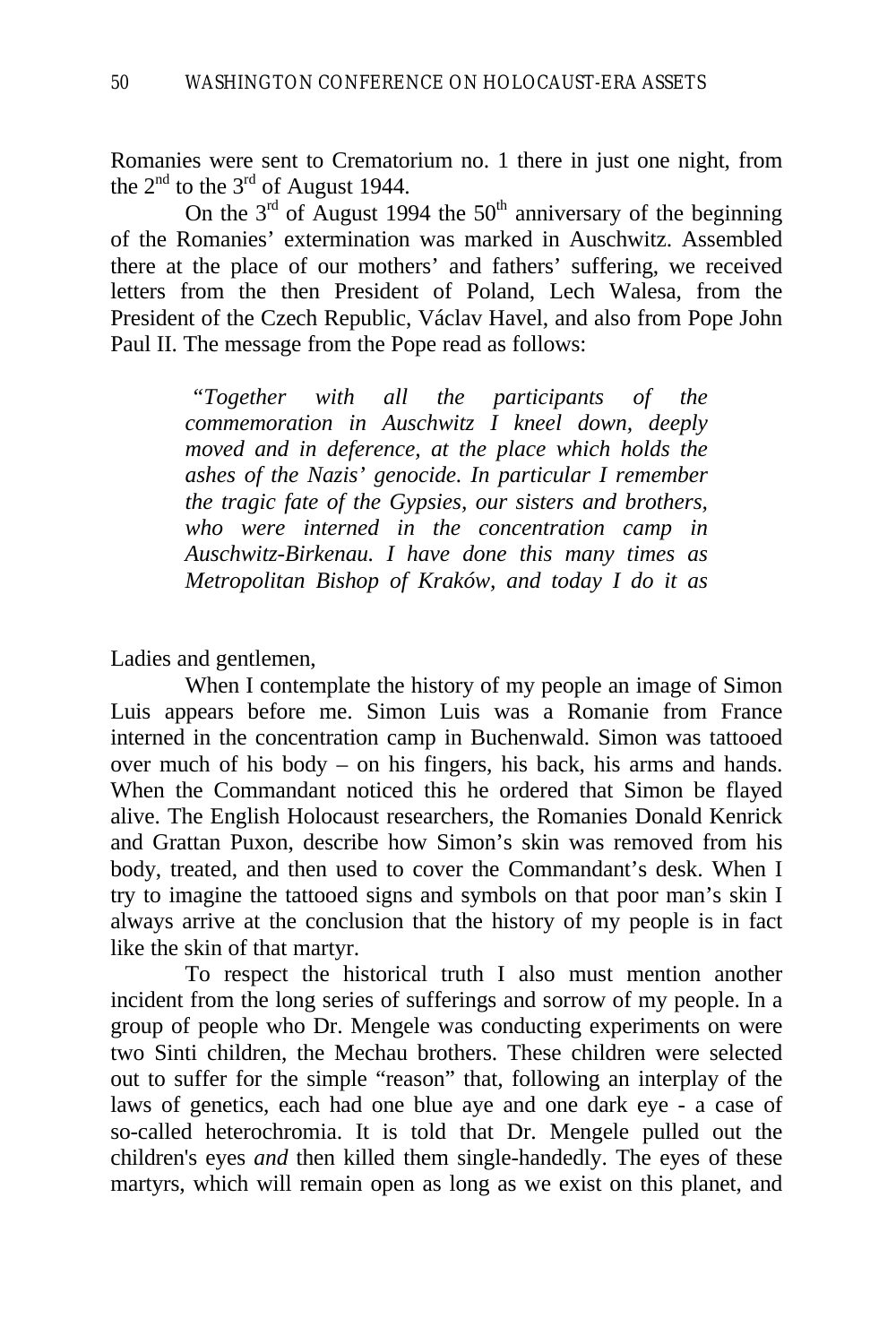which I feel are also watching us here at this conference, were sent to the laboratory of the Ophthalmological Clinic in Berlin.

Ladies and gentlemen,

There is no scale on which to measure the eyes and the screams of children! Never will there be scales to weigh human skin with tattooed signs and symbols. There is no gauge for the ashes and the blood of Auschwitz.

Truth and justice are the only measure of things.

For my people, however, truth and justice have passed us by.

My people did not suffer only under the Nazi Regime – in various countries Communist dictatorships also took a terrible toll: Romanies were murdered in the Stalin era in the former USSR; in Romania under Ceausescu they were brutally persecuted; in former Czechoslovakia Romani women were forcibly sterilized…A new, dark chapter in the history of the Romanies began in 1989: there were anti-Romani pogroms in Romania; in the Czech Republic and in Slovakia Romanies were beaten up and killed; in former Yugoslavia there was suffering on a massive scale, particularly in Bosnia. My people have gone down in history for their suffering, and only as such. Is survival, its naked physical existence, bears the imprint of death, suffering and anguish much more indelibly than it shows any signs of progressive legislations, social justice or democracy. The historical knowledge about my people's past and the facts of its current life stir in me the words of the Spanish poet Antonio Machado y Ruiz: *"Sing him a song, dear brother/the Gypsy Jesus is still waiting/to have the blood washed from his hands, to be taken from the cross!"*

If it is true that all those who suffer and die for their truth are united with God and humanity, that they become a cornerstone of the future building of humanity which after all the anguish and blunders will finally be erected on earth in keeping with principles of humanity, that would at least be a consolation to us. We expect of this conference that it open our people the door to justice. What our people deserves, in keeping with the laws of historical truth and justice, must be utilized to serve its progressive activity and social development.

Only those who know the history of the Romanies, who have studied the Romani community, and who recognize the current economic, political and social conditions and circumstances which the Romanies live under in various countries of the world – particularly in Europe, where the Romanies' Holocaust and that of the Jews began – can contribute to this process. Whoever neglects these facts and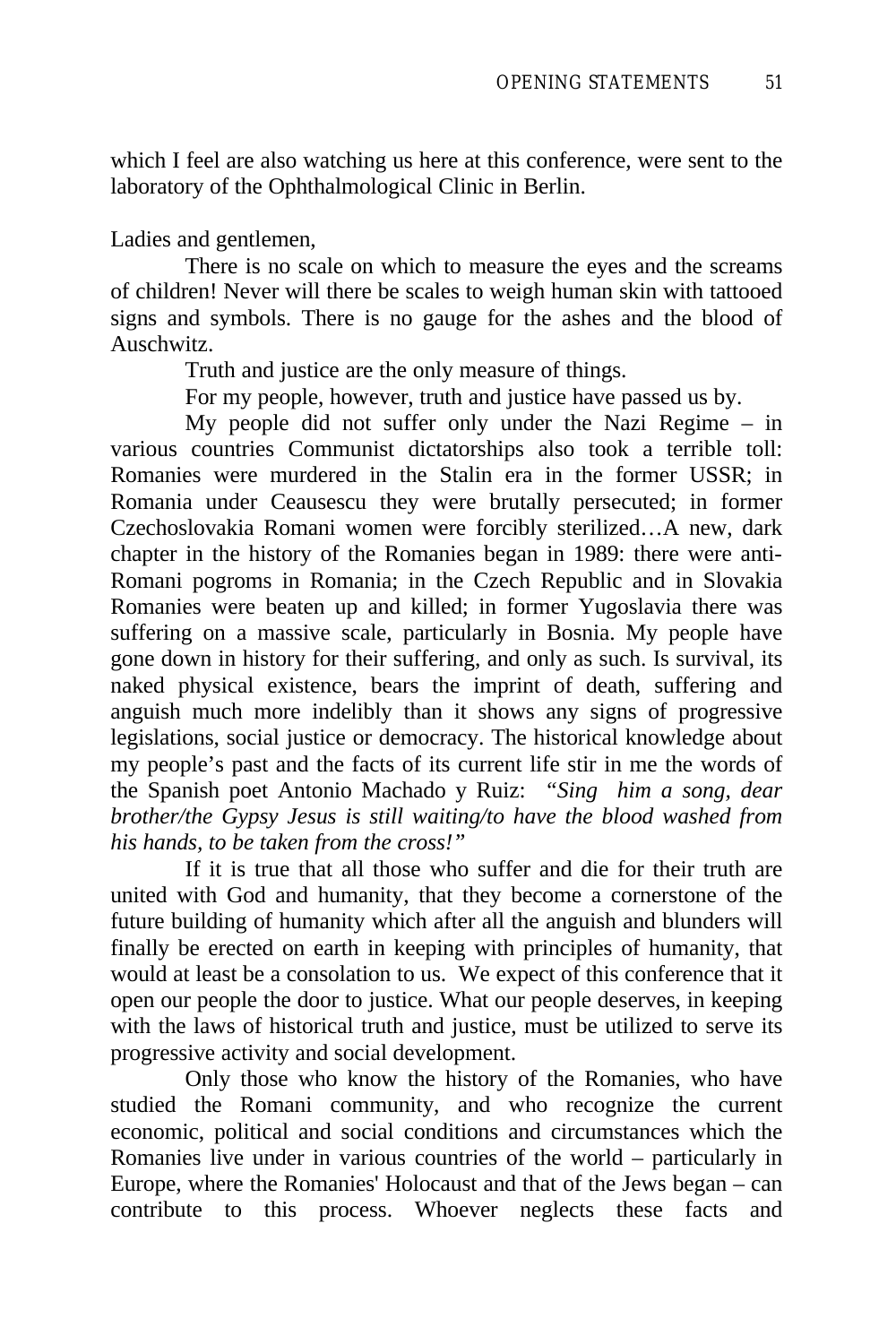circumstances could cause unforeseeable damage to the Romanies and our community, which in itself is segmentary and is still based on organic solidarity. A redistribution must therefore be carried out in harmony with historical awareness and real needs, and must be as fair as possible. Priority should be given to investments in the Romanies' future, above all in the schooling and education of the younger generation; furthermore, it has to serve the construction of ethnic and cultural institutions which will guarantee the preservation of the Romanies' identity but also contribute to our development. Institutions which will enable us to effectively combat racism in the contemporary world will also be of significance. Parallel to this, the economic and social problems of the many Romani families have to be resolved.

Ladies and gentlemen,

Today our people is faced with grave dangers, beginning with the armed injustice in the former Yugoslavia and Bosnia, the violence and the threats of the neo-Nazis, and including the fact that it is forced to live in ghettos, without enough daily bread, which is a negation of every purposeful existence in this world. Thus for us Romanies the future has not yet been freed from the past, nor has the past been resolved on the scale of a humane future; our people has still seen neither victory nor defeat – we are living proof of the fact that in the countries of both the victors and the vanquished of the Second World War people are still tormented and humiliated. Like no other people in the world we have been left with the burdens of life – all that is hard, meager and cheerless. Even our children are born, so to speak, with pre-determined dark fates. Those who deprive our children of the right to a future commit a crime against our people.

Myself and the members of the International Romani Union's *Mr. Victor Famulson, Deputy Chair; Dr. Emil Scuka, General Secretary; Dr. Marcel Cortiade, Secretary; Fredi Hoffmann, Committee member; the writer Jovan Nikolic, Deputy Chairman of the Romani PEN-Center; Mr. Böhmer and Mr. Jörg Böcken, representatives of the Sinti and Romanies in Germany; Ms. Rosa Martl from Austria; Mr. Robert Huber from Switzerland; Mr. Milorad Vujicic from Yugoslavia; Mr. Alija Mestic from Croatia; Mr. Stefan Palison from Sweden; Mr. Zoran Dimov from Macedonia; Mr. Velko Georgiev from Bulgaria; Mr. Sean Nazareli from the Czech Republic; Mr. Bobu Nicloae, lawyer, Romania; and our lawyer Mr. Barry Fisher – appeal to* this high and respected conference and request that, in the spirit of historical truth and justice and in accordance with the word and the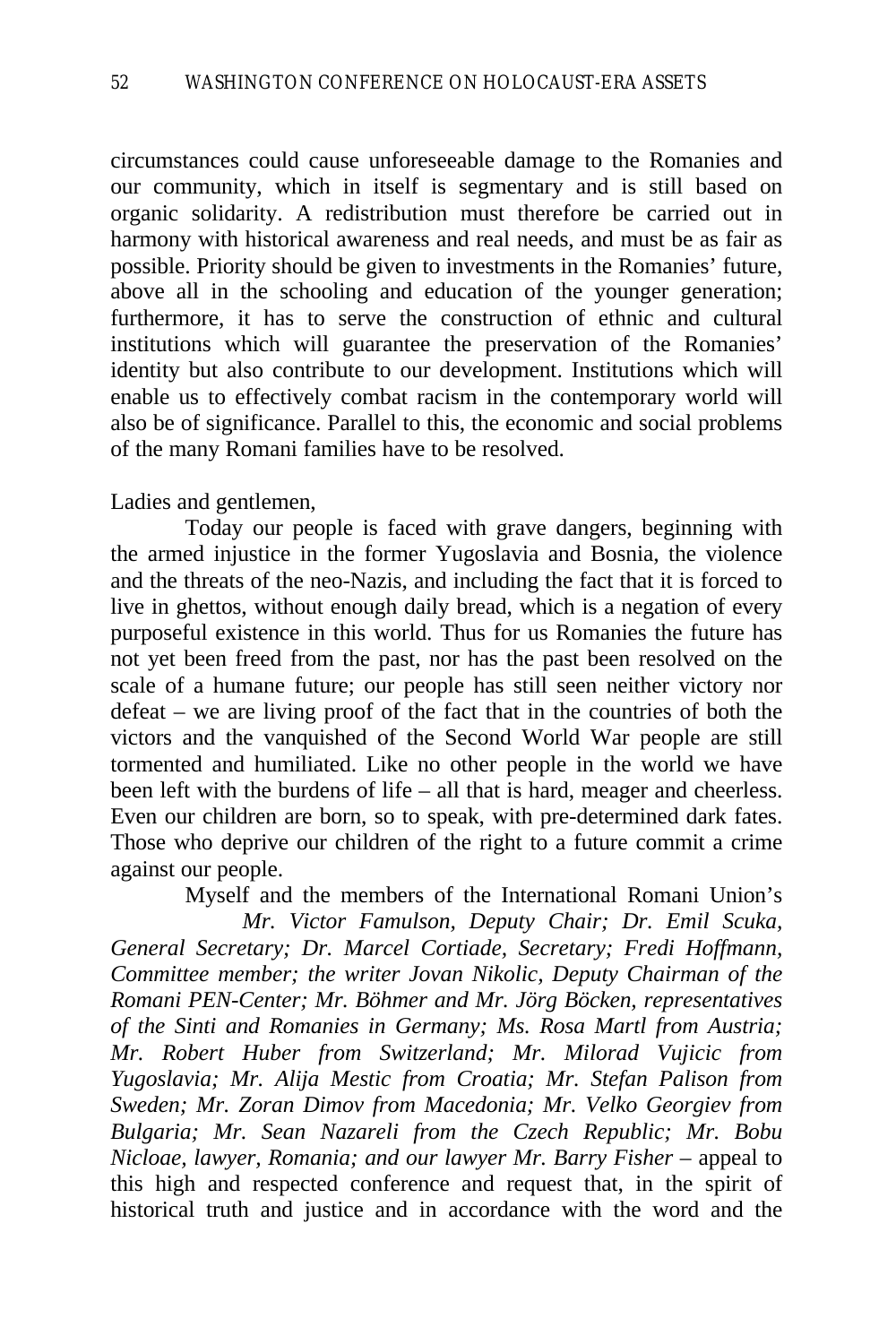notion "holocaust", it make a contribution towards resolving these problems, which will allow our dead to rest in peace and will give a sign of hope to the living, especially our children. Those who feel the sufferings and misfortune of our people and who sympathize with its pain will be able to set up standards of justice and fair redistribution simply and easily. Those, on the other hand, who neither know of nor understand the Holocaust of our people, who do not *want* to hear of the Romanies' misfortune, will be prepared to walk all over these principles, our dead, and the future of our people.

Together with the delegates of the International Romani Union I hope – and am even deeply convinced – that this high and eminent conference will effectively hinder and repulse any potential attempt of this kind, whichever quarters it comes from.

In the hope that the memory of the victims of the Holocaust will live eternally and the hope of the living will never falter, I sincerely thank you for all your attention.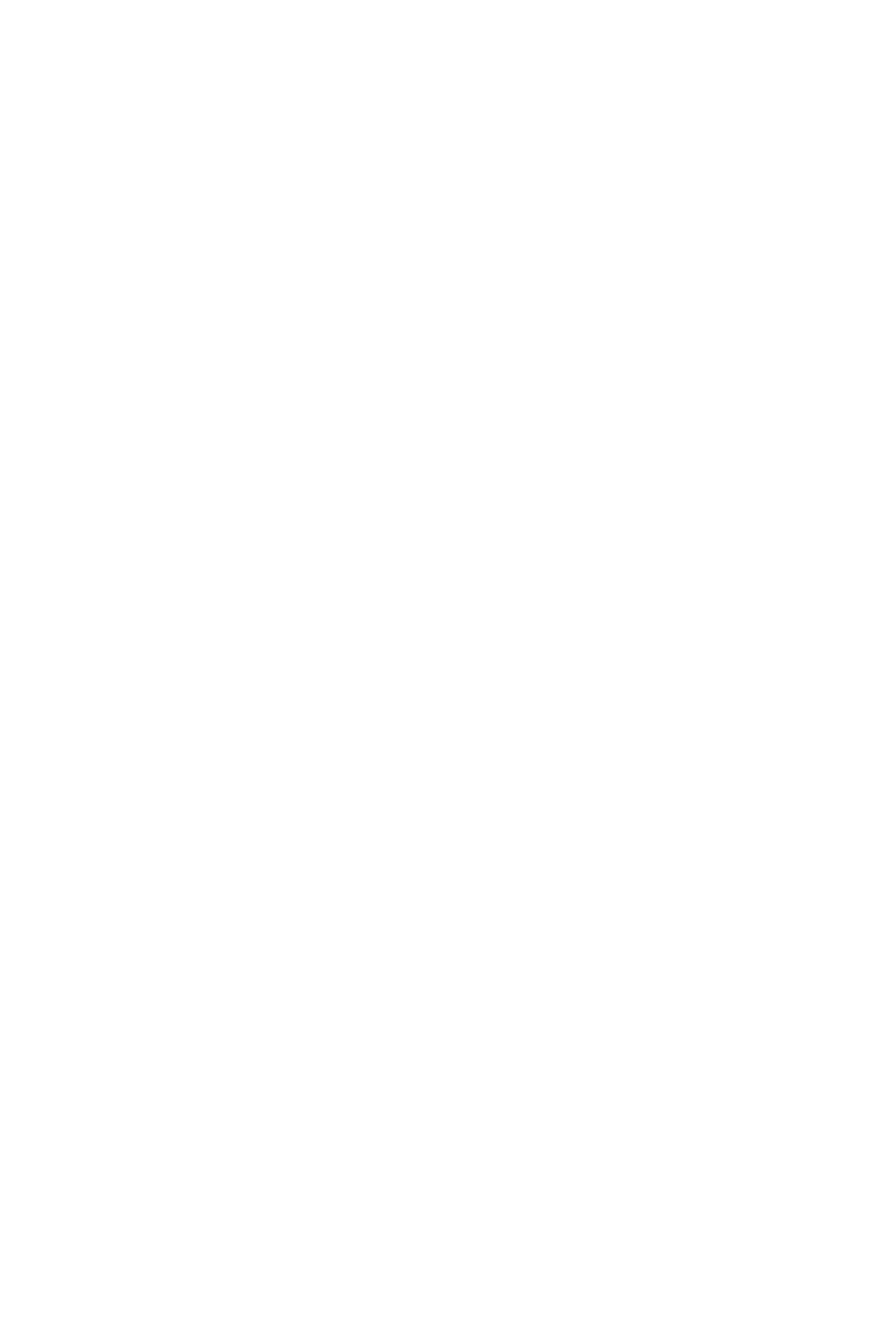## **Opening Statement Ambassador Alexander Philon**

### **GREECE** HEAD OF DELEGATION

As Under Secretary Eizenstat stated in the First Conference on Holocaust Era Assets, held here in Washington, it is dispiriting that for nearly half a century the fate of Holocaust-Era Assets remained largely obscured, but at the same time it is encouraging that over the last several years, these issues have come to command the world's attention and touch the conscience of humanity.

As Head of the Greek Delegation to the London Conference on Nazi Gold last year, I wish to stress the importance of these forums in achieving a just solution to these problems. I certainly hope that the Washington Conference will produce similar results in the form of a consensus among governments and that it will inform those involved internationally on the size of the problem and the best ways to deal with its many different aspects.

We now have the opportunity to see clearly and establish the facts in an effort to obtain justice.

The Washington Conference is not a forum for government decision-making. It is a forum in which we will try to identify the injustices committed in the fields of art, insurance, archives and other assets during the Nazi occupation.

In this spirit, Greece fully understands and shares the Jewish drama, especially the one that took place during World War II, when my country suffered not only loss of innumerable human lives but also immeasurable economic devastation.

The Nazi occupation resulted in a decrease of about 10% of Greece's population. It also wrecked the monetary and financial mechanisms of the country and caused the disintegration of the administrative system.

In this respect, please allow me to bring to the attention of the delegates a particular issue concerning Greece.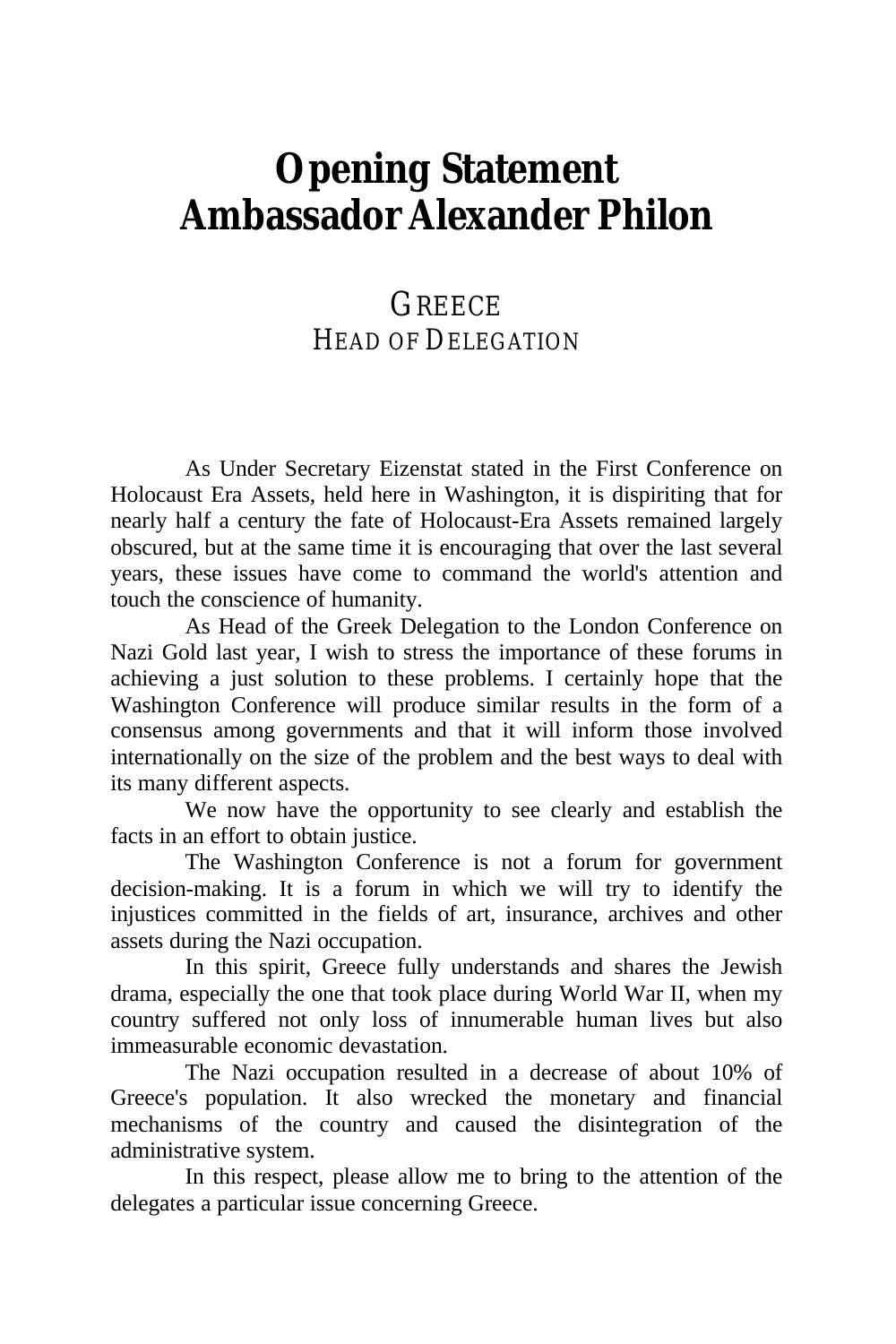During the occupation years, the Axis exacted from Greece contributions of huge sums of money. In addition to direct monetary contributions, the Axis also demanded large credits from the Bank of Greece.

The first "forced loan" protocol was signed in March 1942 and it was subsequently amended several times during the occupation. In this protocol, high-ranking officials of the German and Italian Ministries of Foreign Affairs had undertaken to pay back the loan to the Athens government and began doing so in 1943, thus recognizing liability to repay a debt.

We would like to focus upon the fact that the "forced loan" extracted from Greece was not a part of "regular" occupation costs and that the claim for repayment of that loan is therefore different in nature from reparations claims.

With one exception, the Bonn government responded to all war claims placed and substantiated by countries, after German unification. These responses constituted either some kind of material compensation or at least a beginning of negotiations on the claims.

The only exception is Greece.

The full Greek argumentation and documentation on the subject is contained in a memorandum which is available and which deserves, I believe and I hope, your attention.

Furthermore, I would like to inform you that on the issues of education, archives, art and communal assets, members of the Greek Delegation will intervene in the respective panels.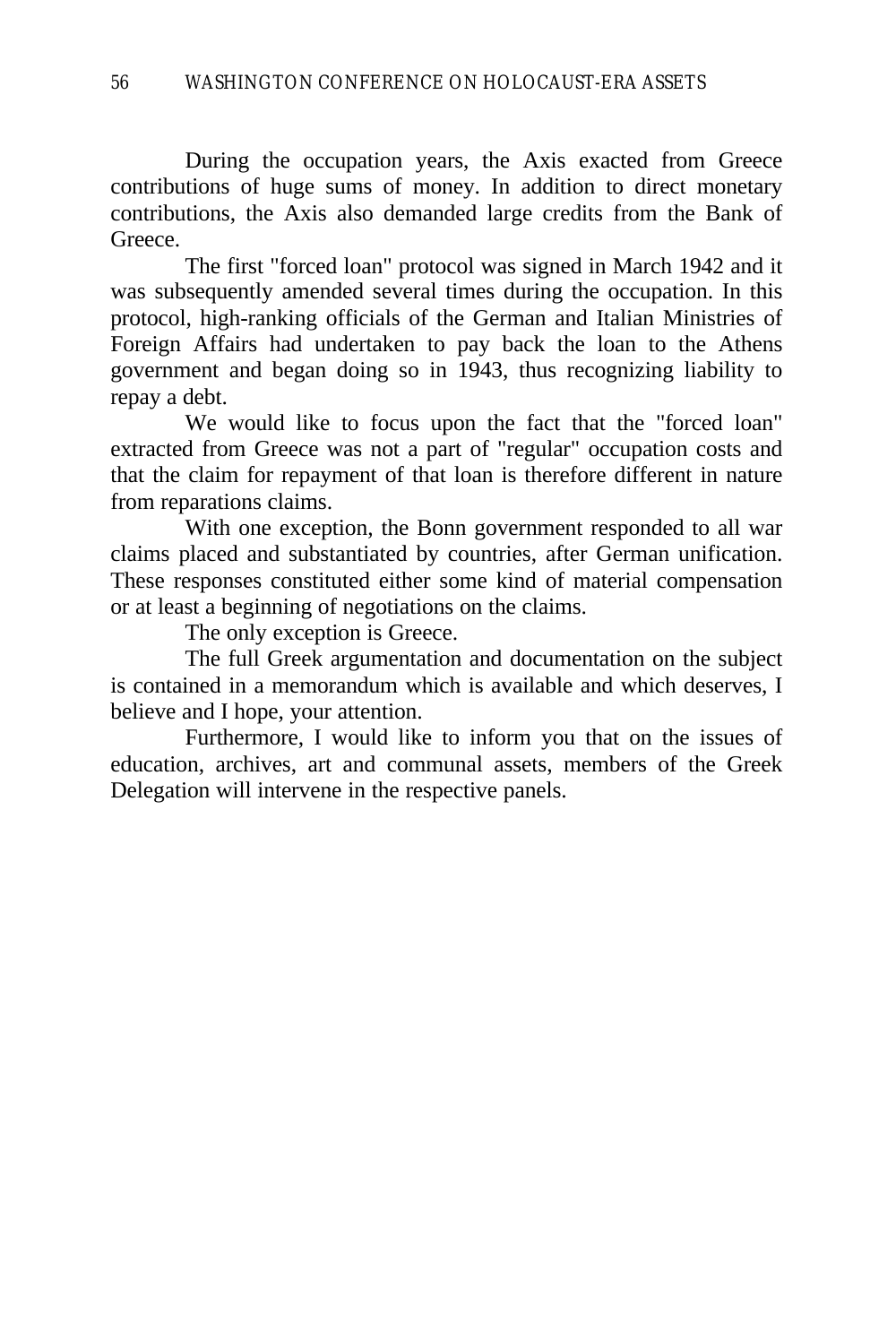## **Stuart E. Eizenstat**

UNDER SECRETARY OF STATE FOR ECONOMIC, BUSINESS AND AGRICULTURAL AFFAIRS UNITED STATES

## **Review of Gold Issues, Research and Resolution**

Plenary Session: Review of Gold Issues, Research and Resolution

I want to take this opportunity to thank Bill McDonough for taking part in this Conference and to acknowledge the critical role of the Federal Reserve Bank of New York over the past 50 years in dealing with the restitution of monetary gold looted by Nazi Germany. The New York Fed was there from the beginning of the process established by the Allies in 1946 to receive monetary gold on behalf of the Tripartite Gold Commission and to be the caretaker for this unique "Gold Pool" until the conflicting claims to the looted gold could be carefully adjudicated. With the closing down of the Commission in September of this year, the New York Fed's remarkable custodianship came to a satisfying conclusion. Bill McDonough is personally responsible for the extraordinary contribution the New York Federal Reserve has made over the last two years to our own country's explanation of the facts behind the Nazi gold issue – and I salute him and his colleagues.

The surge of interest over the last several years in the fate of monetary gold looted by the Nazis in World War II has reopened the long-neglected record of tragic events of half a century ago and has thrown new light on its long-hidden dimensions and long-neglected victims. This recent research has allowed a new, clear understanding of the origins of looted gold and the uses to which it was applied during the War. It has also shown the general inability of the international community to fully grasp or acknowledge until very recently the full extent of the looting of gold and its horrible misapplication in the support of the Nazi war effort.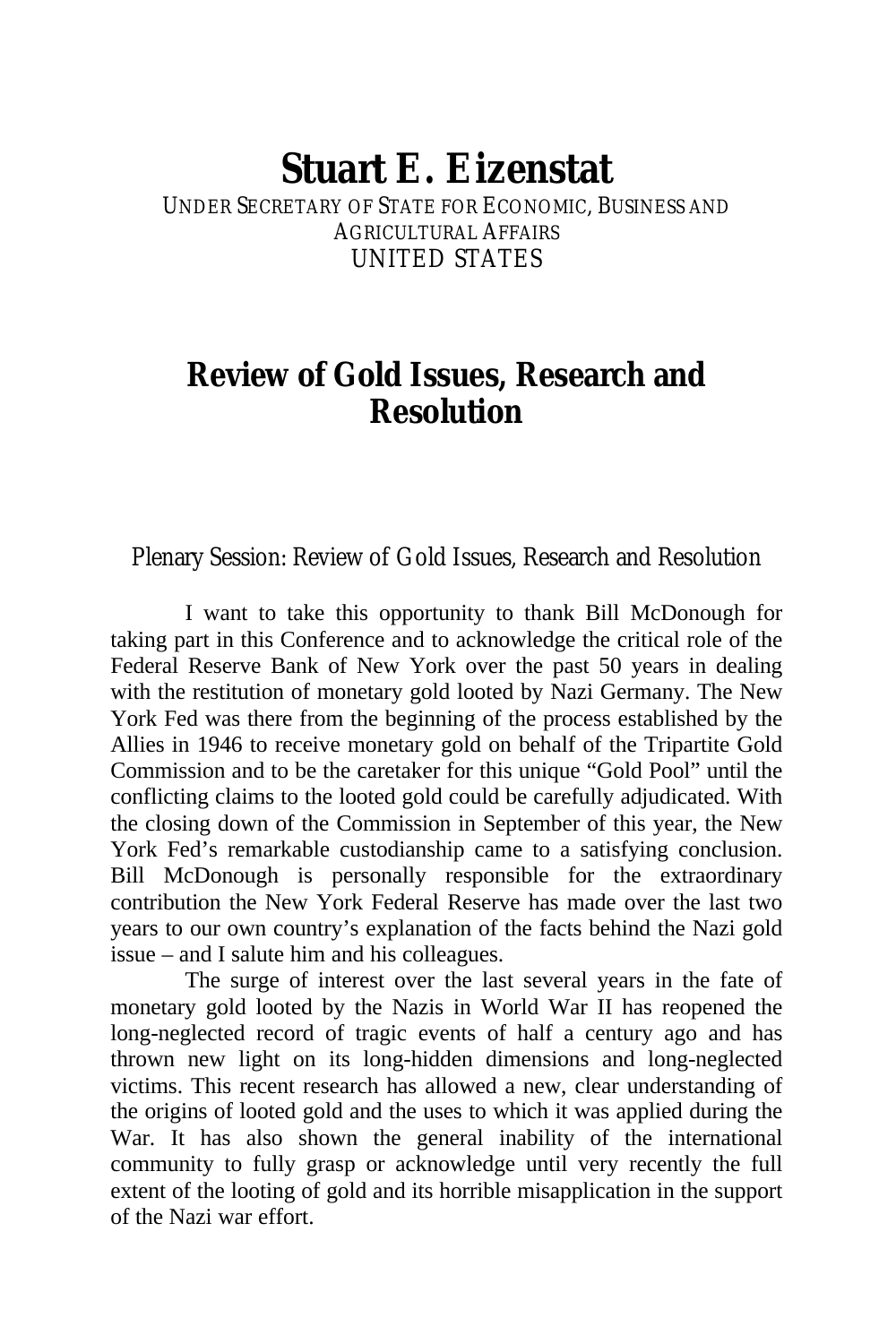This unprecedented effort of discovery and rediscovery owes much of its impetus to the original leadership and initiative of the World Jewish Congress. In the United States President Clinton and a bipartisan group in the U.S. Congress, led by Senator D'Amato and Congressman Leach, urged and insisted on establishing and publishing the facts. The massive U.S. Government interagency project for reviewing the U.S. official record and publishing the results in two historical reports, followed the lead set by the British Government whose Foreign and Commonwealth Ministry's chief historian Gill Bennett took the first step with a path-finding study released in September 1996.

In the course of 1996 and 1997, other governments, those of nations who were occupied during the War as well as those who remained neutral or non-belligerent, joined the international effort at discovery and disclosure. Now there are 17 national commissions, and other nations are using other approaches to sort through their records.

The redrawn and refocused historical picture of the scale and nature of Nazi looting of gold is emerging from this enormous body of recent work. Not all of the Commissions and other national historical investigations around the world have examined the origins and fate of the Nazi regime's gold. Research into the fate of Holocaust victims' assets in bank accounts, insurance, real property, art, and other cultural collections and possessions is still going forward even as we approach a more complete understanding of the monetary gold question. The painful and complicated record of Nazi looting of the monetary gold of occupied Europe was placed before the Tripartite Gold Commission by the United States, Britain, and France more than 40 years ago.

Let me underline the importance of the opening of the TGC archives at the French Foreign Ministry in France at the same time as the U.S., Britain, and France closed out this body. While we do not expect any surprising revelations from the TGC archives, they will now be available in their entirety to researchers, historians, and the public at large. Full transparency and openness when dealing with such historical records is a responsibility that we must not just accept but welcome.

The extensive wartime gold transactions that sustained the German war effort until 1945 involving the neutral nations have only become broadly understood as a result of the hard and dispassionate work of historians and other experts on the national commissions of these neutrals. The report of Switzerland's Independent Commission of Experts in May 1998 made extensive use of the records of the Swiss National Bank as well as those of other nations to develop its detailed and comprehensive picture of the intersection of German gold, however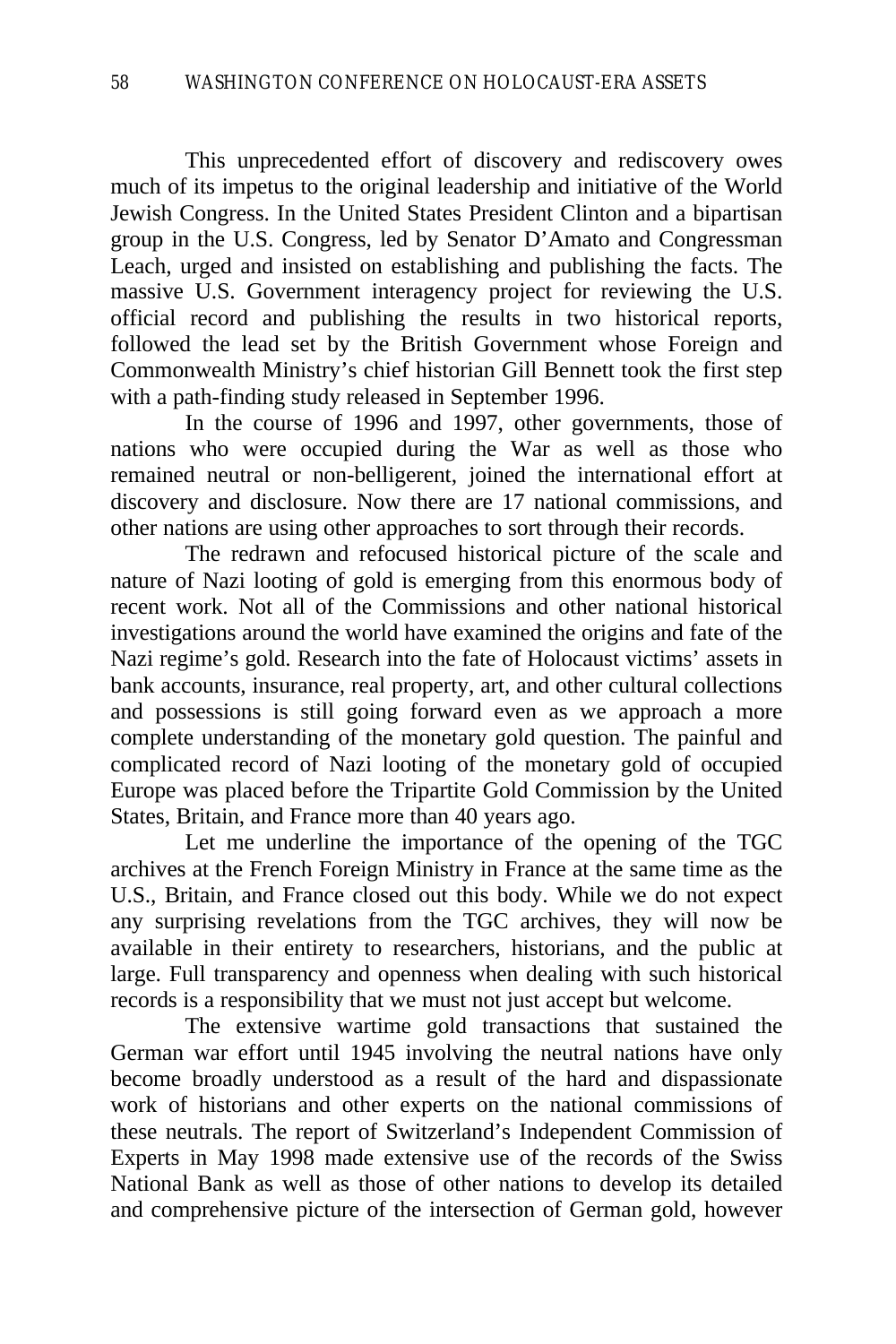acquired, and the financing of the wartime commerce of the other neutral nations. The accounts of the wartime banking of their countries by the Spanish, Portuguese, and Swedish historical commissions, and of the acquisition of German monetary gold directly from Germany or more likely through Switzerland, complement the authoritative Swiss report.

The hard and urgent research in the last two years on the part of the various national historical commissions on wartime gold transactions has provided a truly international analysis and description. The Portuguese Commission had provided a full and careful accounting of the movement of gold through their official agencies during the war. The Spanish Commission tracked the movement of gold and placed it in a broad, objective context of Spanish official policy-making. The Swedish Commission provided a comprehensive account and analysis of Swedish gold transactions during the War and the efforts through 1955 to resolve the difficult issues that delayed the final restitution of nearly \$20 million to the TGC. And the remarkable interim report of the Swiss Independent Commission released last May not only reviewed in great and careful detail the full range of Swiss gold transactions during the War with the Axis, the Allies, and the neutrals, but it courageously confronted the awareness of the government, the Swiss National Bank, and the public as a whole of the nature and significance of these dealings.

Turkish Commission experts have conducted extensive research in their own records and those of other governments in order to address their serious concerns about the accuracy of the historical account in the U.S. reports. In particular, exhaustive examination of Central Bank of Turkey records accounted in minute detail for all of the monetary gold acquired by the Bank during the War, without finding any evidence of looted gold. Research by the Turkish Foreign Ministry has also fully documented the conviction of Turkish officials at the time of what they considered the necessity of Turkey's exports of chromium to Nazi Germany in 1943 and early 1944, especially after Britain forfeited its opportunity in 1940 to acquire all of Turkey's chromium supplies. Foreign Ministry research also reviewed Turkey's orderly settlement of German wartime assets issues directly with the Federal Republic of Germany in the 1950s.

The impressive research of these commissions, together with the concurrent and converging work done by our two U.S. interagency reports of May 1997 and June 1998 as well as the pioneering British reports, demonstrate both the complexity of the unfinished task of 50 years ago and also the great results that come from working together toward a common and deserved goal. I will not claim that all research on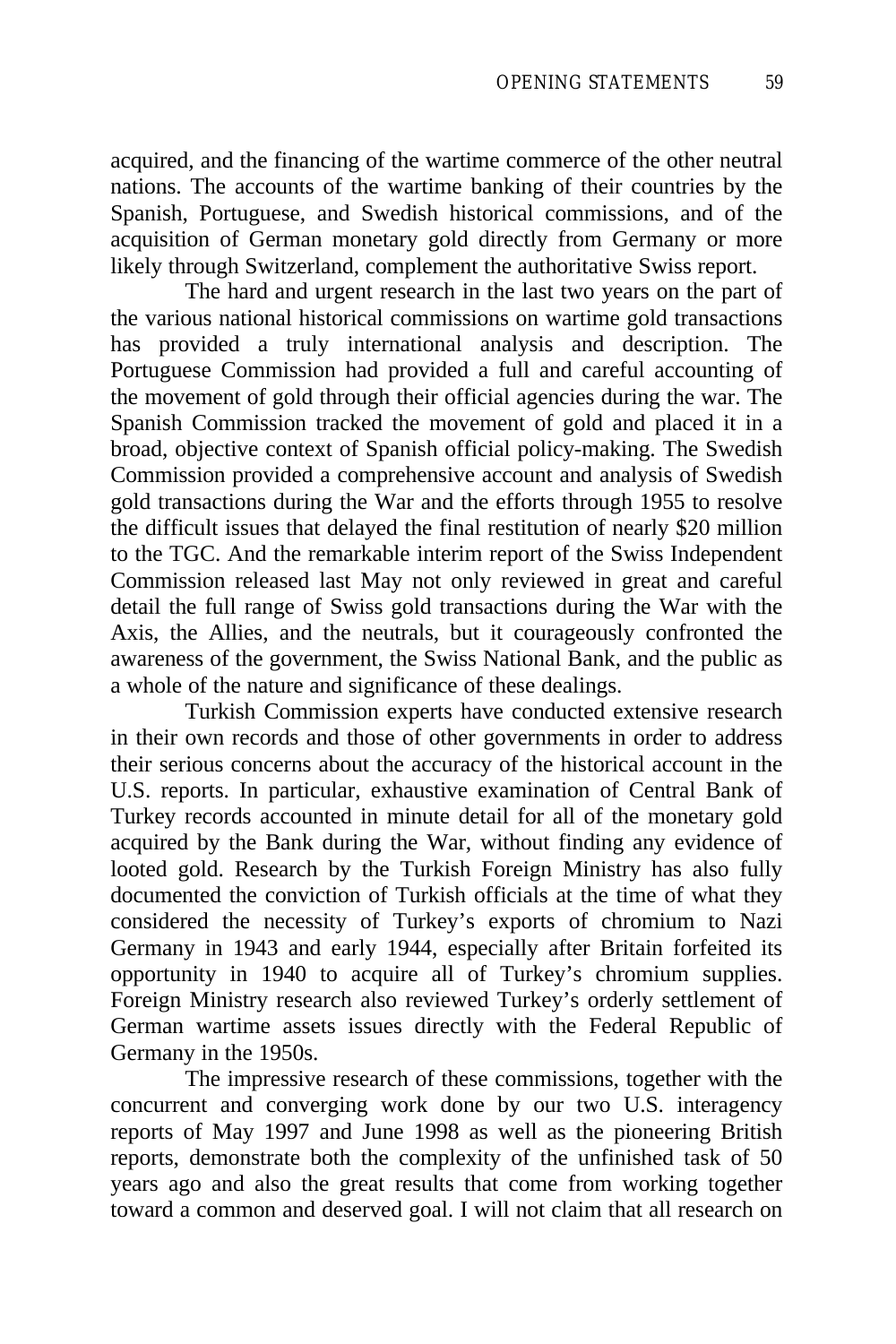the fate of looted gold is finished. Not every conceivable question was asked by the researchers, and differences among the various national reports indicate other areas for further careful study in order, as Foreign Secretary Cook put it last year, to "recreate the jigsaw." I think we can all agree, however, on many of the major areas of consensus established by the recent work of so many of the commissions represented here today.

**First,** there is now general understanding and agreement on the scale of the Nazi looting of gold from occupied Europe, both from central banks and from individual victims. Moreover, our commissions have cumulatively demonstrated that the Nazi regime used this loot deliberately and ruthlessly to finance its acquisition of supplies essential to its capacity to wage war. The research of the various commissions and the review of our U.S. records have confirmed the nature and scale of German looted gold in financing this crucial wartime trade. The Swiss Independent Commission put the total amount of looted gold transferred to or through Switzerland during the War at around \$444 million (almost \$4 billion in today's values). The Commission's report also estimated that about \$82 million of the total Reichsbank gold holdings during the War was taken from individuals, some \$700 million in today's values, including \$2.9 million (\$25 million today), from Nazi victims.

**Second,** in the light of the results of this research – not least of all by the Swiss Independent Commission but also by the work of the Portuguese, Spanish, Swedish, as well as the U.S. and British reports – the central role of Swiss institutions, especially the Swiss National Bank, in managing the financing and facilitating wartime commerce in Europe by receiving Nazi-looted gold and converting it to hard currencies is now fully established and accepted. As Dr. Berger, in his preface to the Swiss Independent Commission report, expressed it best: "Switzerland lay at the heart of the gold transactions."

**Third,** the considerable evidence in the U.S. reports and the comprehensive review of victim gold in the report of the Swiss Independent Commission leave no doubt of the considerable scale and the barbarous nature of the Nazi theft of gold stolen from concentration camp victims and its addition to the gold reserves that the Reichsbank used to finance the Nazi war effort. The full amount of stolen victim gold that was incorporated into the Reichsbank holdings – from the Swiss Independent Commission estimate of \$2.9 million (\$25 million in today's values) to the U.S. estimate of \$4.6 million (\$40.5 million in today's values) – may never be known. Despite a thorough search in both German and U.S. archives, the records of the Precious Metals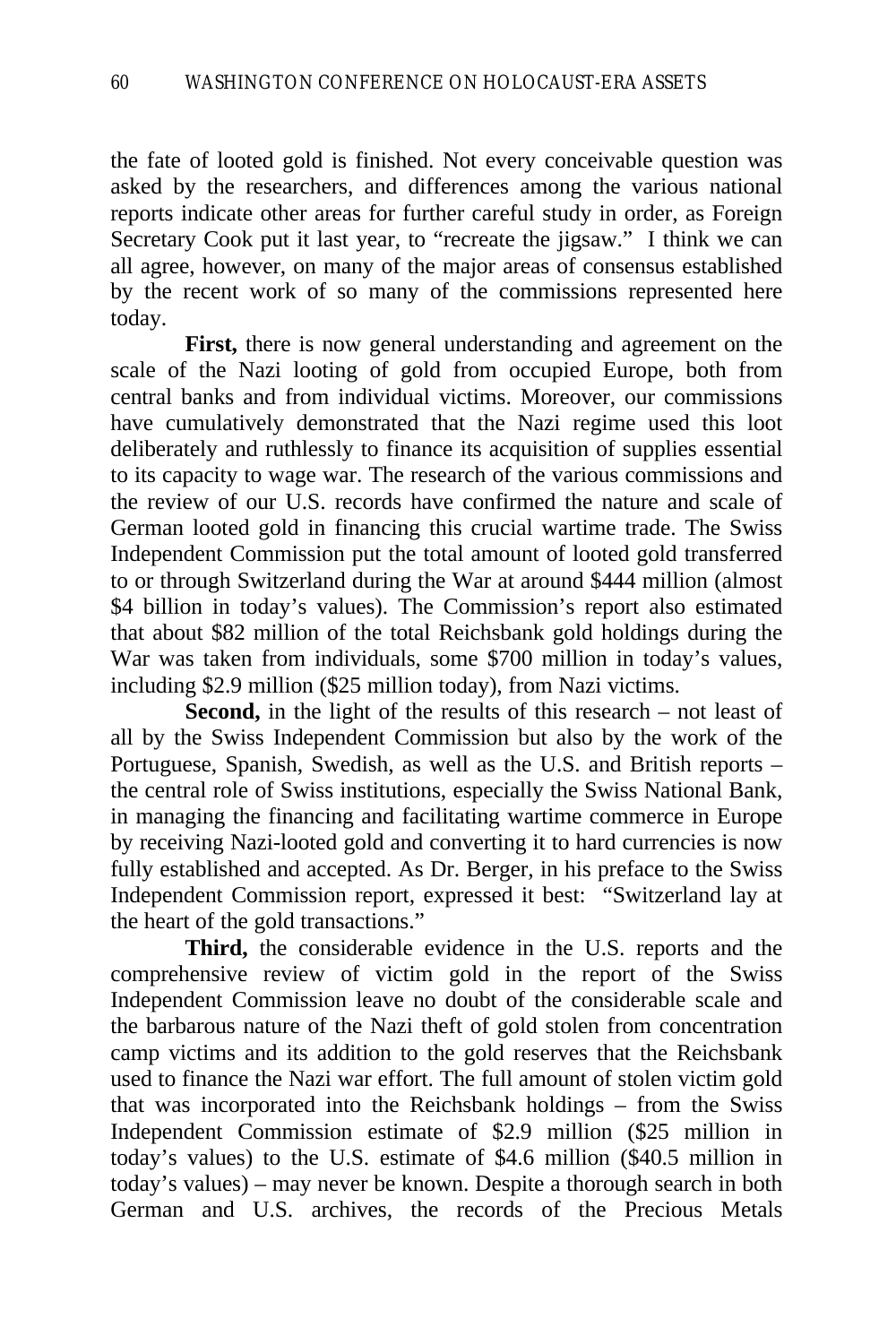Department at the Reichsbank have not been found, making it impossible to document completely the extent and disposition of the infamous Melmer account at the Reichsbank, into which the SS put the gold they stole from their victims, largely Jewish as well as many Romani, including dental fillings. A recent effort by the German Government was unable to locate records of the Melmer account, which were either destroyed or lost at some point after the conclusion of World War II.

**Fourth,** after the War, the Allied nations, especially the three major powers – the U.S., Britain, and France – fully intended to regain as much of the looted gold as possible and restitute it to the liberated nations of Europe. But it has become painfully clear that the Allies fell far short of recovering from the neutral states all the looted gold they were able to identify. Of the more than \$550 million of looted gold that the neutral nations of Europe, including Switzerland, received, only \$78 million was turned over to the monetary gold pool at the Tripartite Gold Commission. Likewise, of the estimated \$722 million in German external assets located in Switzerland, Spain, Portugal, and Sweden at the end of the War, only about \$128 million was liquidated for the benefit of the Allies and the reconstruction of war-torn Europe. This resulted from a combination of the change of priorities on the part of the Allies as they concentrated on the new threats imposed by the onset of the Cold War, as well as the intransigent negotiating positions taken by the wartime neutrals.

**Fifth,** despite the Allies' shortcomings in recovering looted gold, they worked through the Tripartite Gold Commission in one of the more determined and selfless actions of the postwar period. By 1959, more than 336 tons of gold was assembled, and the Tripartite Gold Commission was able to meet 64 percent of the validated claims of the countries from which the gold was taken, restoring the gold to its rightful owners without benefit to the Allies. In addition, agreement was ultimately reached in 1998 to apply the great bulk of the approximately 6 tons of remaining undistributed gold to the unmet needs of the dwindling number of surviving victims of the Nazis. This was based on moral grounds and on the factual determination in the 1997 U.S. Government report, demonstrating that some portion of the looted Nazi gold inadvertently included victim gold, which was swept up with monetary gold and returned to the claimant countries by the TGC.

These contributions funded the Nazi Persecutee Relief Fund, created by the U.S., France, and Britain at the 1997 London Conference to provide resources for the relief of needy victims of Nazi persecution who to date have received very little or no compensation. It is immensely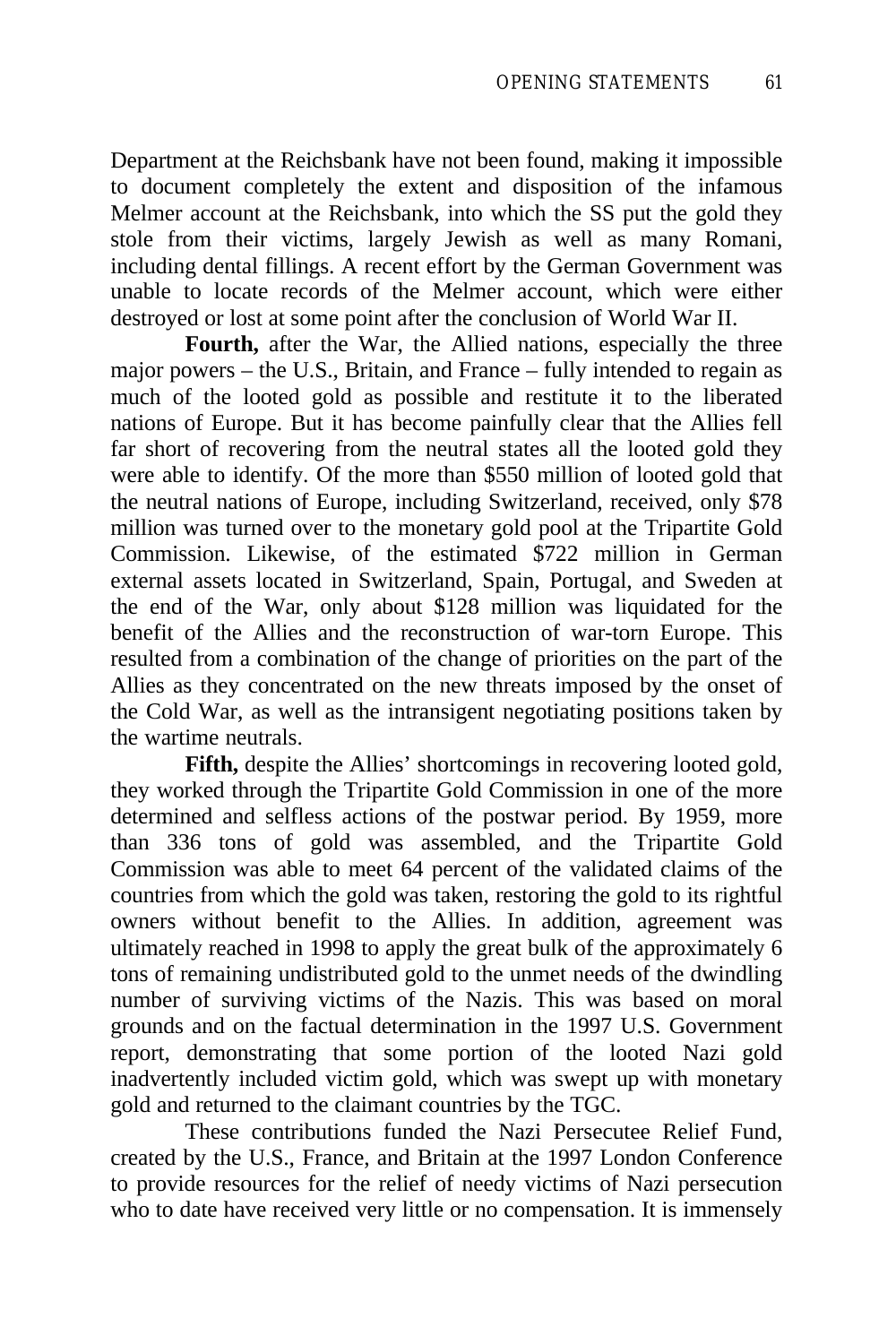satisfying to report that so far  $15$  nations  $-10$  TGC claimant countries and 5 non-claimant countries – have pledged \$58.5 million to the Fund. Most of the TGC recipient countries have also pledged to contribute all or a part of their final shares to the Fund, with the remainder going to victim relief within their own countries. I am especially proud to be able to say that the United States has now contributed \$4 million and has pledged an additional \$21 million over the next three years.

#### **CONCLUSION**

I close these remarks by paying tribute to the magnificent efforts of France and Britain, our TGC partners, in working to close out the Commission's work after half a century of effort to bring its efforts to a just conclusion and in establishing the Nazi Persecutee Relief Fund. I look forward to hearing their reports during the balance of this session.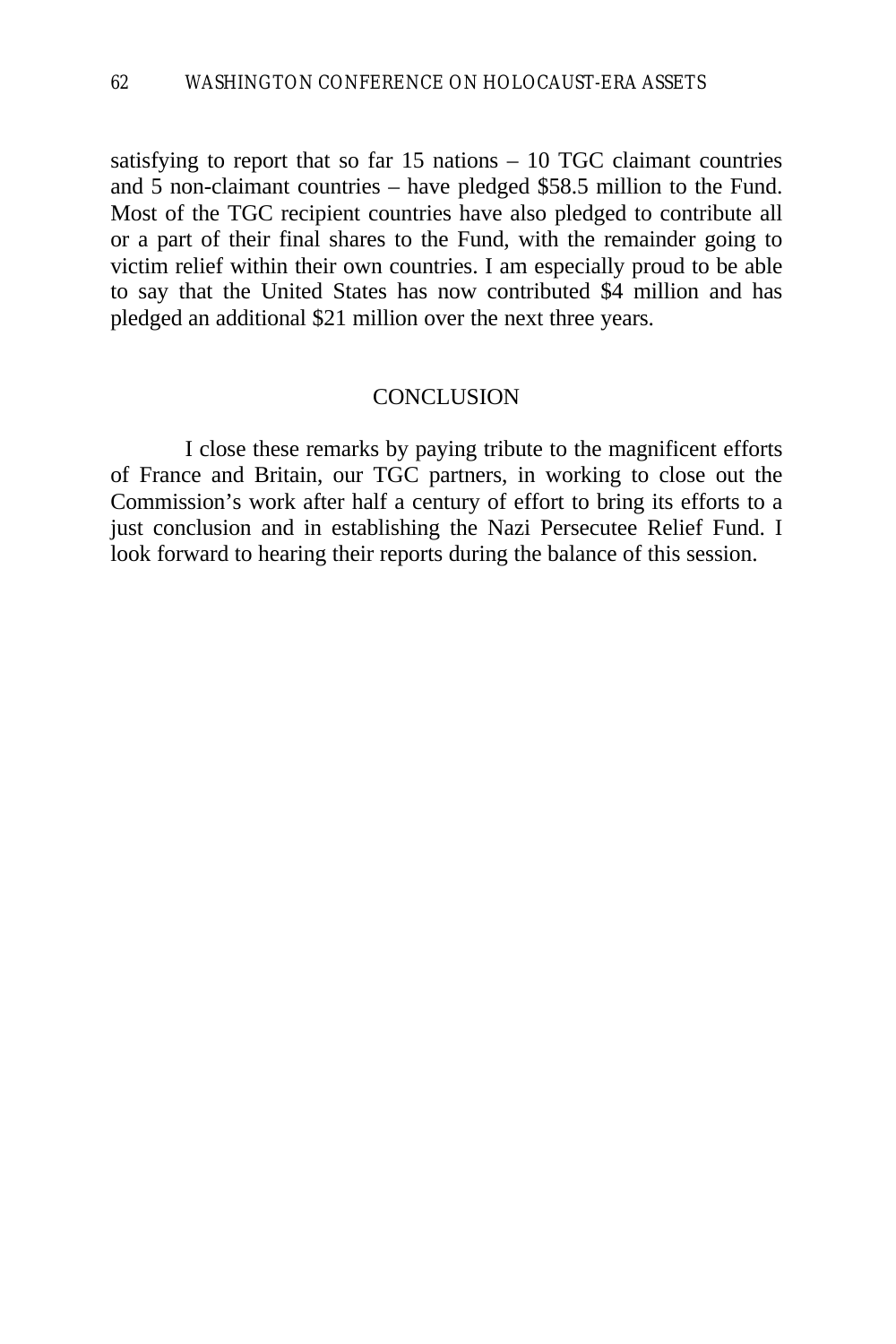# **Ambassador Louis Amigues**

DIRECTOR OF ARCHIVES AND DOCUMENTATION, MINISTRY OF FOREIGN AFFAIRS FRANCE

## **The Closing of the Tripartite Commission for the Restitution of Monetary Gold**

Plenary Session: Review of Gold Issues, Research and Resolution

On September 9, the three governments charged with administering the Tripartite Commission for the restitution of monetary gold officially announced their dissolution in Paris, thus legally and symbolically ending a complex historic process begun after the Second World War.

The Paris Accords of January 14, 1946 on reparations assigned the American, British and French governments to return to the countries the despoiled monetary gold that was put in their Central Banks by the Nazi regime. Accordingly, on September 27, 1946, these three governments created in Brussels the Tripartite Commission for the restitution of monetary gold.

Its task was to compile petitions from despoiled countries, give these claims a ruling, and proceed to the distribution of monetary gold, based on a collective amount gathered before the Commission was created. This amount reached 336.5 tons.

The Tripartite Commission defined the monetary gold as follows:

> "Any gold, which at the time of despoiling or illegitimate transfer, belonged to the petitioning country's monetary reserve, whether in the accounts of the petitioning country itself, or in the accounts of the petitioning country's Central Bank, or any other financial institution within or outside its borders."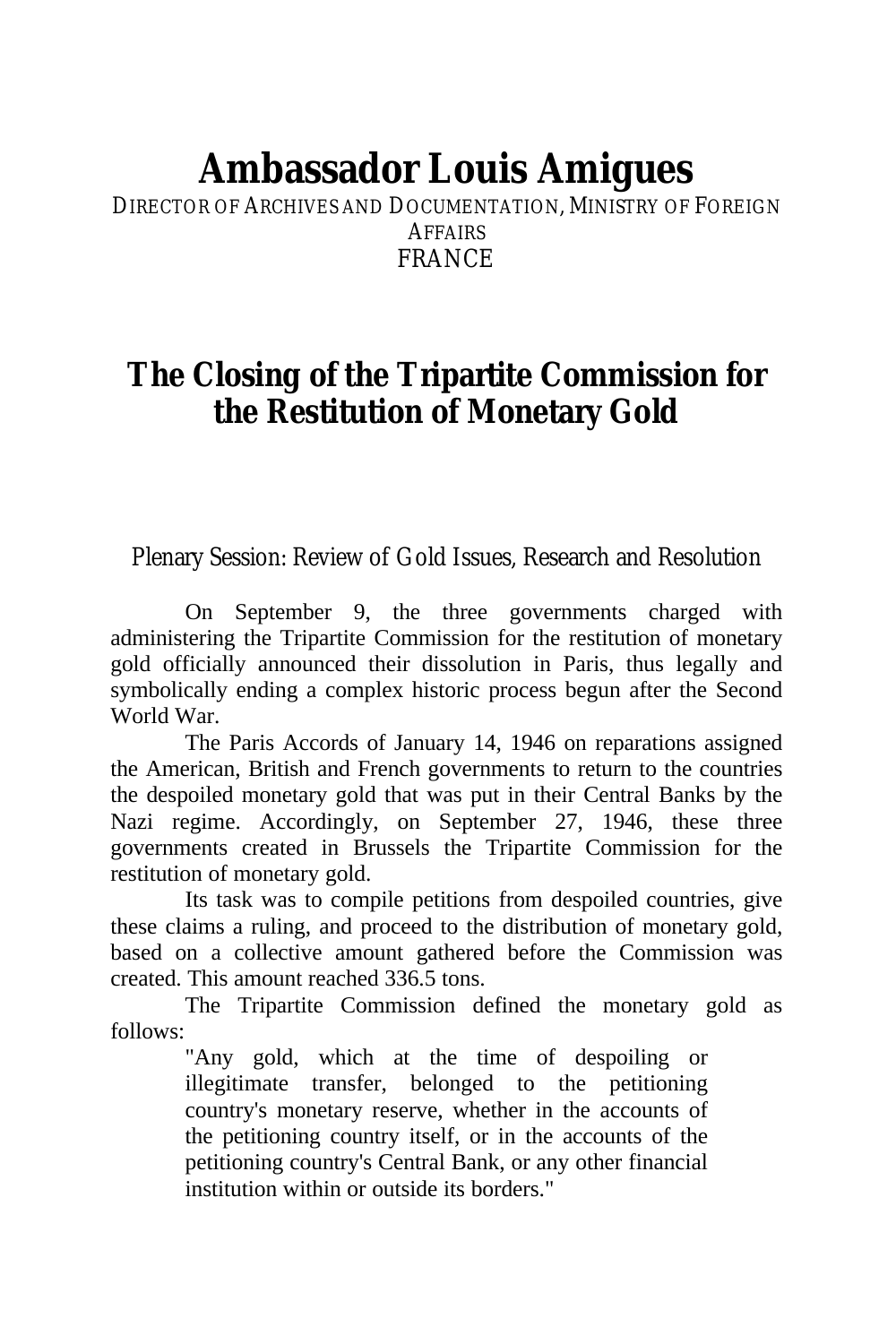Eleven countries filed petitions with the Tripartite Commission: Albania, Austria, Belgium, Czechoslovakia, Greece, Italy, Luxembourg, the Netherlands, Poland, and Yugoslavia. The petitions validated by the Tripartite Commission claimed about 514 tons of gold.

To answer the eligible countries urgent reconstruction needs, a preliminary distribution was effectuated between 1947 and 1950. About 80% of the gold available was distributed during that period, and the Commission displayed a remarkable speed, given the complexity of such a procedure.

After that, the restitution process continued at a more regular pace. A second distribution, described as "quasi-final," took place between 1958 and 1959 for the majority of eligible countries, however some of them did not receive their share until legal issues had been settled: The Netherlands in 1973, Poland in 1976, Czechoslovakia in 1982, and Albania in October 1996. At that time, only 5.5 tons of gold remained for distribution.

In the fall of 1996, a few representative organizations questioned this mechanism, and in parallel, offered for the victims of the nazi regime to be compensated.

Keeping this in mind while continuing to work on the mandate of the Paris Accords, the member governments of the Tripartite Commission decided to temporarily defer the distribution of the remaining gold, and began a historic research. This was notably the case for the United States (resulting in the "Eizenstat" report, released in April 97) and Great Britain (resulting in the Foreign Office Historic Notes, released at the same time). These countries had kept documentation from the years of war. Investigations revealed that an undisclosed, but not significant, amount of non-monetary gold could have been included in the amount of gold entrusted to the Tripartite Commission.

On June 27, 1997, in an effort of transparency and truth, the three governments decided to notify the eligible countries of this situation. To materialize these steps and help with considerations, two diplomatic notes were sent to the concerned countries:

- The first, signed by the Tripartite Commission, informed them that distribution of the remaining gold was to take place;
- The second, signed by the three governments, disclosed previously mentioned issues, inviting all eligible countries to draw the practical consequences from it. This verbal note listed various possibilities for making a contribution, inspired by the duty of equity and memory.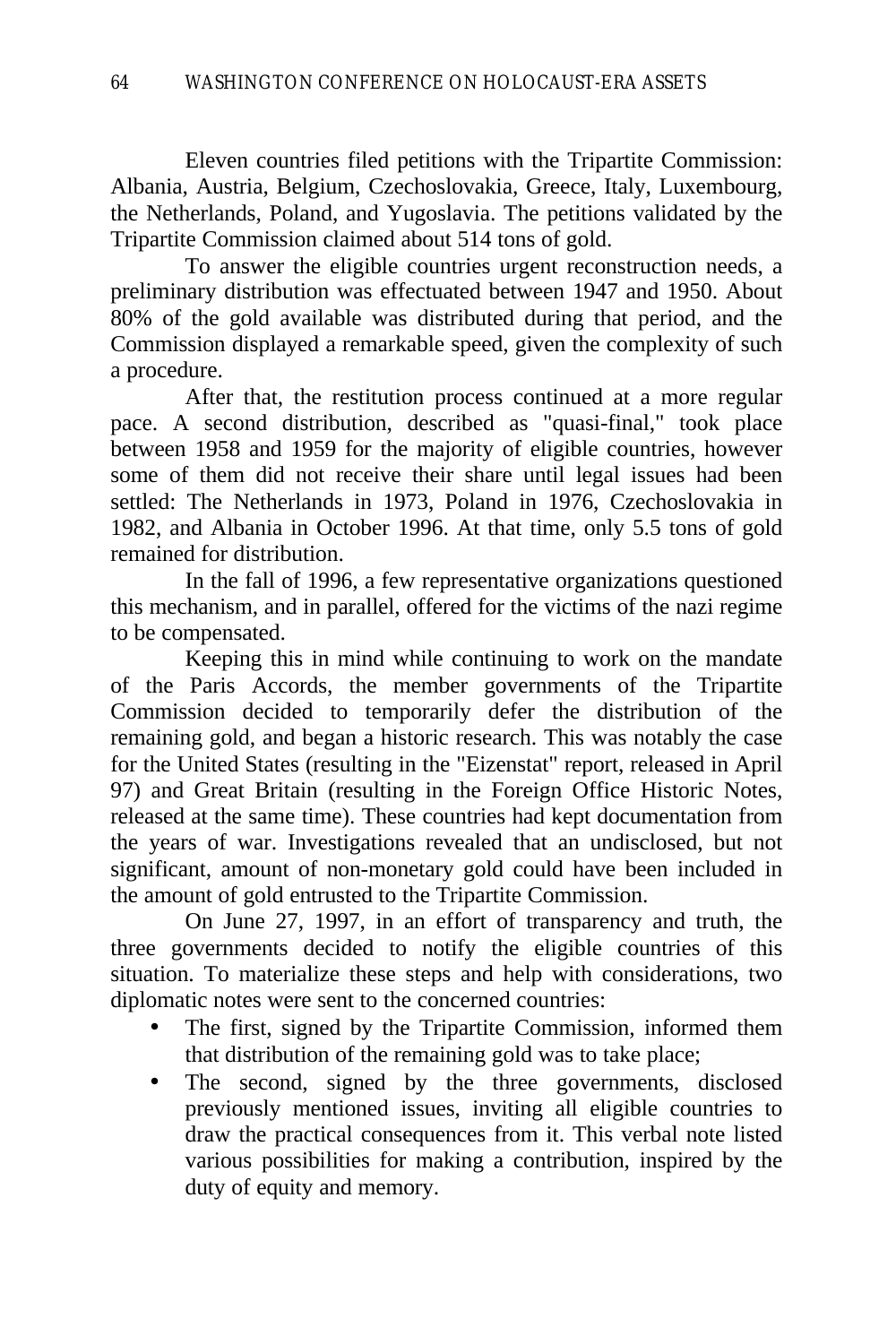Among the options contemplated, it was suggested that an International Fund for compensating the victims of Nazi persecution should be financed. This Fund was implemented at the London Conference in December 1997. Open to the contributions from countries aspiring to join an action of justice and international solidarity, it gathered over the course of a year numerous and large contributions. My British colleague will tell you about the generous collections in this Fund.

For its part, the French government has decided to contribute as much as FF 20 million (about \$3.5 million) to express the international solidarity of France toward the victims of this tragic period.

This amount was included in the 1999 budget plan, and approved by the Parliament on November 18. It will be available as early as January 1, 1999.

One of the initial objectives of this Fund was to help the "double victims" of Nazi persecutions who, up until now, have been deprived from any compensation. In addition, the first results of an investigation made by the "Study Mission of the despoiling against the Jews of France" remind that, before the war, France had welcomed many refugees from Central and Eastern Europe, who were the first victims of the persecution and despoiling perpetrated by the Nazis during the occupation.

It is under these circumstances that, in the allocation of its contribution, the French government wished to aid the international Non-Governmental Organizations leading indisputable activities in Central and Eastern European countries. The sums contributed in this framework should, inasmuch as possible, first be used to rescue the members of communities that are faced with the greatest material hardships.

The Tripartite Commission thus completed its duties in a general consensus. During the first half of 1998, the eligible countries received the 5.5 tons of remaining gold owed to them, except for the countries that belonged to the Former Yugoslavia, whose part remains frozen until a treaty of State succession is signed.

The Tripartite Commission fulfilled its mission, and ended its work on September 9 in Paris. It submitted its final report to the three governments. This report was also presented on that same day to the representatives of the eligible countries. At this occasion, France, the United Kingdom and the United States released two joint statements: the first concerns the dissolution of the Tripartite Commission, and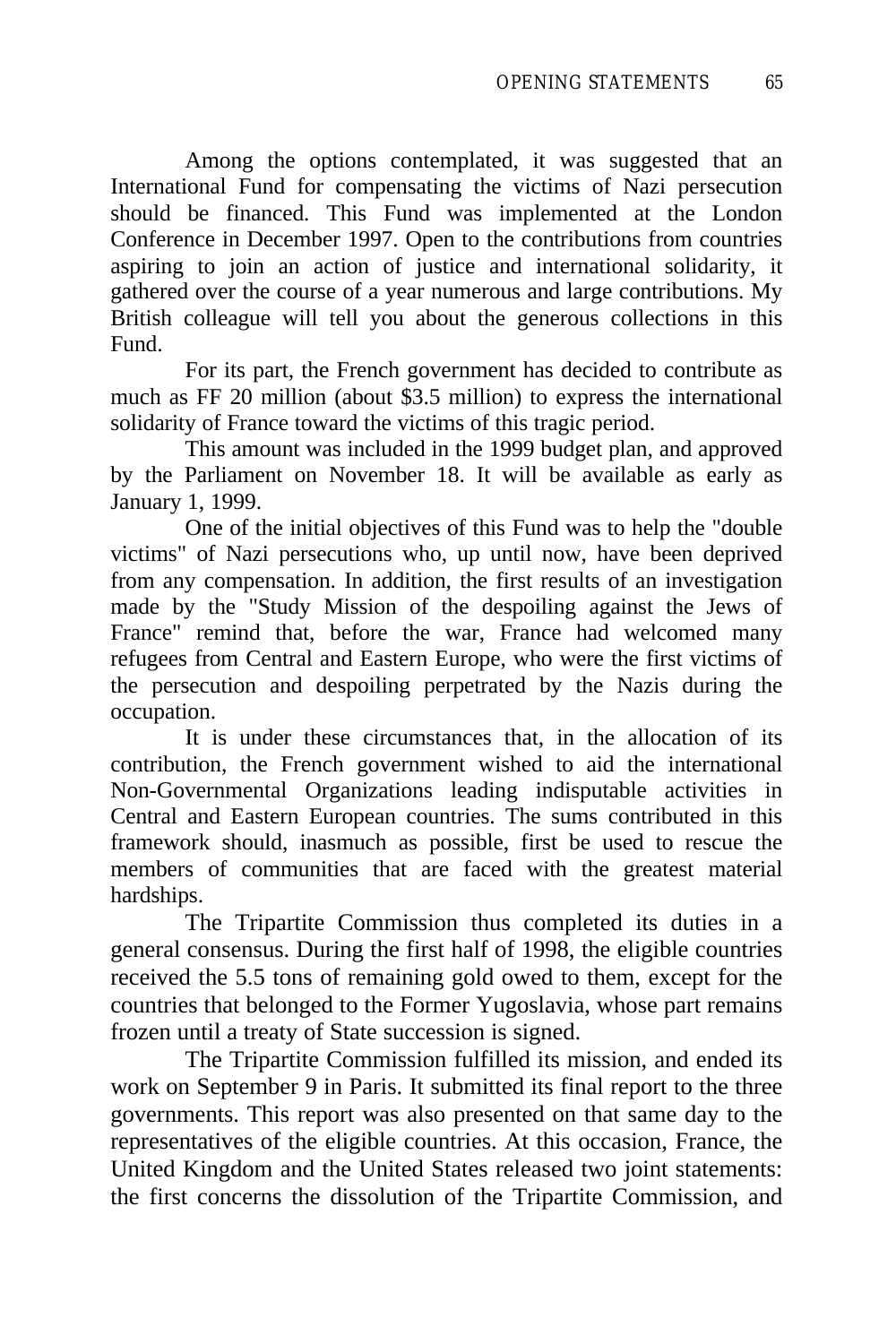the second pertains to the conservation and the transmission of its archives.

Indeed, in accordance with the commitment made and reaffirmed in the London Conference, the complete archives of the Tripartite Commission are now stored at the Foreign Ministry in Paris, and were made available to the public and to researchers.

This desire for transparency is in keeping with two efforts: historic truth and the duty of memory. As far as the French government is concerned, it will continue to abide by these two obligations.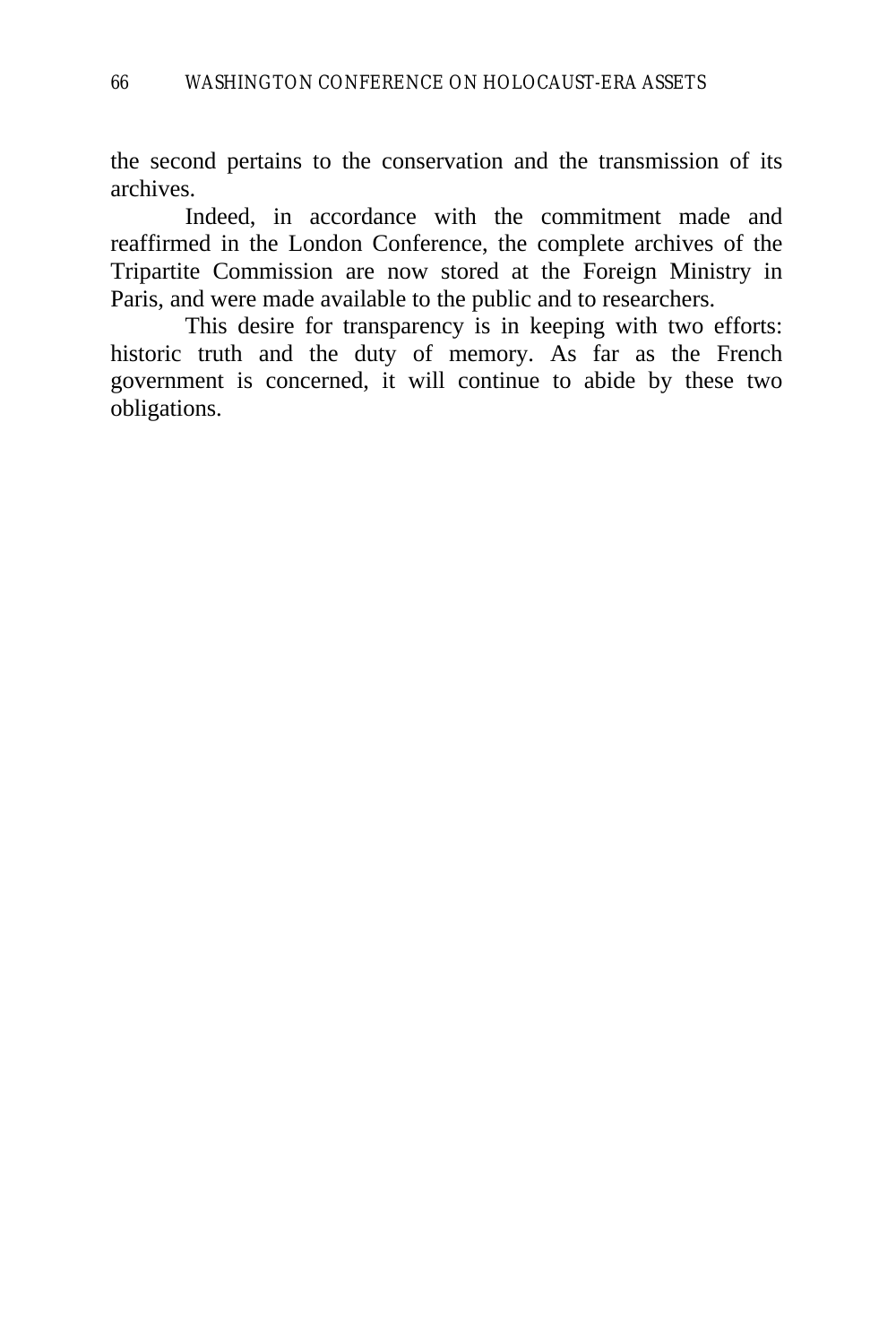# **Mr. Anthony Layden**

HEAD, WESTERN EUROPEAN DEPARTMENT, FOREIGN AND COMMONWEALTH OFFICE UNITED KINGDOM

## **The International Fund for Needy Victims of Nazi Persecution**

Plenary Session: Review of Gold Issues, History and Research

### ESTABLISHMENT OF THE FUND

Chairman, distinguished Delegates

1. In his message to this Conference, the Foreign Secretary, Robin Cook, recalled his announcement at the London Conference a year ago that a new International Fund had been set up to assist needy surviving victims of Nazi persecution, and to fund related educational projects. This followed earlier discussions between the member countries of the Tripartite Gold Commission and the countries due to receive shares of the remaining gold in its monetary gold pool. The three Commission member countries - France, the United Kingdom and the United States - had invited the recipient countries to contribute all or part of the value of the gold they were to receive to this Fund. The Fund was also open to contributions from other countries.

2. The Fund was set up in such a way as to minimize bureaucratic procedures. It takes the form of an Agreement between the Federal Reserve Bank of New York, where the Fund's account is located, and the British Government as Account Holder. Briefly, donor governments pay their contributions directly into the Fund Account, and specify to which non-governmental organizations they wish to allocate the money, on the basis of proposals made directly to them by the organizations. The Bank then transfers the money to the specified organizations.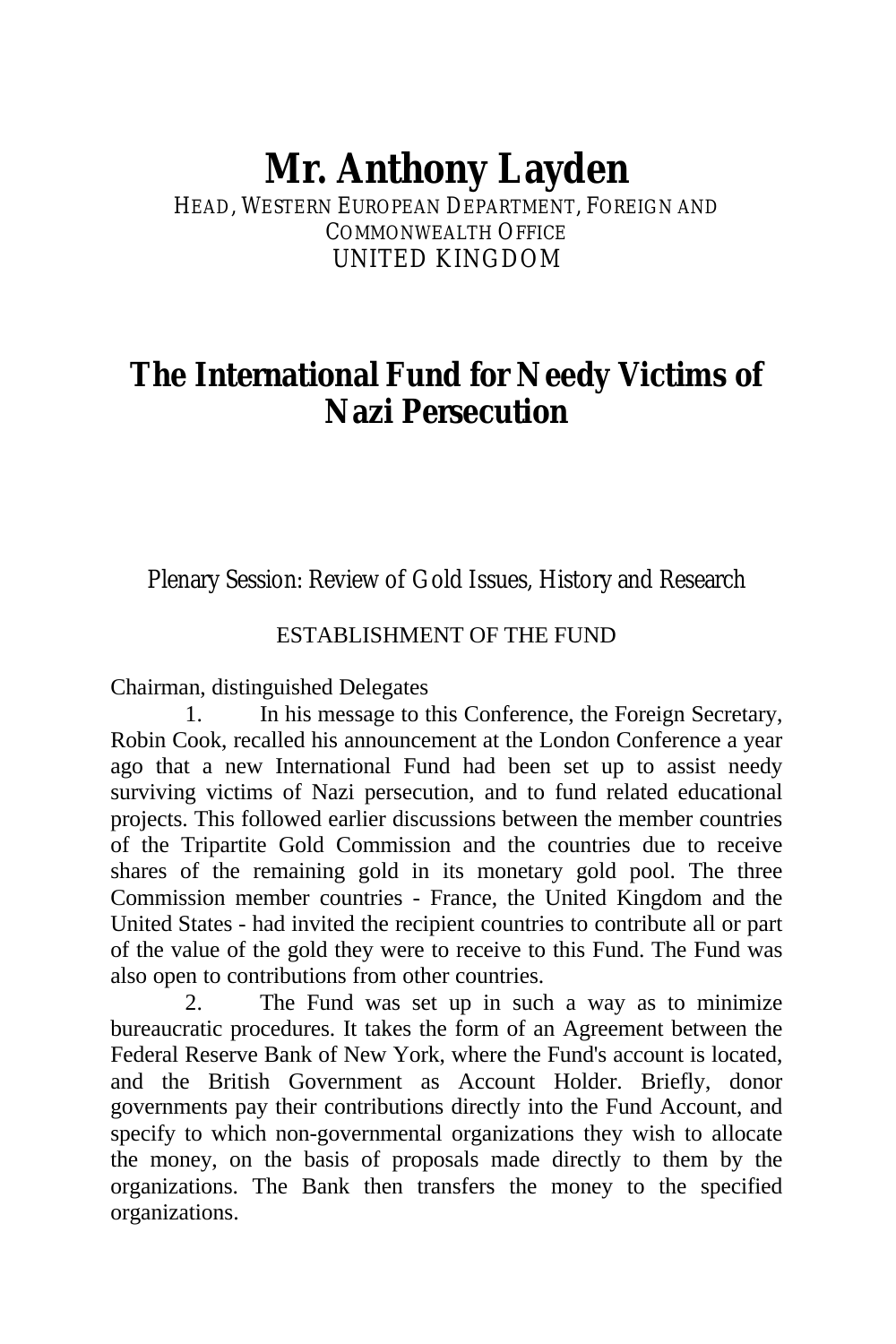3. In the course of these transactions, donor governments and recipient organizations signal their acceptance of the Fund's Terms of Reference, which describe in a general way the purposes for which contributions are to be used. There is no central auditing mechanism: it is left to donors to satisfy themselves that their contributions are used for the purposes they intend. Thanks to the agreement of the Federal Reserve Bank not to levy charges for operating the Account, no running costs of any kind are incurred in the working of the Fund. There are no legal or accountants' fees. All of the money contributed by donor governments goes to the NGOs, and through them to the victims.

### CONTRIBUTIONS PROMISED UP TO 19 NOVEMBER 1998

4. During the London Conference, seven delegations announced that their governments intended to contribute to the Fund, subject, in some cases, to legal or other procedures. These were Argentina, Austria, Croatia, Greece, Luxembourg, the United Kingdom and the United States. Three further delegations - those of France, the Netherlands and Poland - said contributions by their governments might be considered.

5. Since the end of the London Conference, contributions by France, the Netherlands and Poland have been confirmed, and five further governments have announced their intention to contribute: Belgium, the Czech Republic, Italy, the Slovak Republic and Sweden. This means that with only two exceptions, all of the countries sharing in the final distribution of the Tripartite Commission's gold pool have responded positively to the suggestion by the Commission member countries that they contribute to the Fund. Five other countries have also decided to do so, and I am aware of three others who are actively considering contributions.

6. The two exceptions mentioned above are Albania and the former Yugoslavia. The Albanian Government has from the outset given strong and welcome support to the Fund process, but made it clear that the serious economic situation in Albania was likely to prevent them from making a contribution. The successor states of the former Yugoslavia have not yet agreed on the division between them of assets of that country. Therefore, when the Tripartite Commission was wound up, the gold due to Yugoslavia was retained in its existing account at the Bank of England. One successor state, Croatia, undertook as soon as the Fund was launched to contribute to it its share of the gold pool, whatever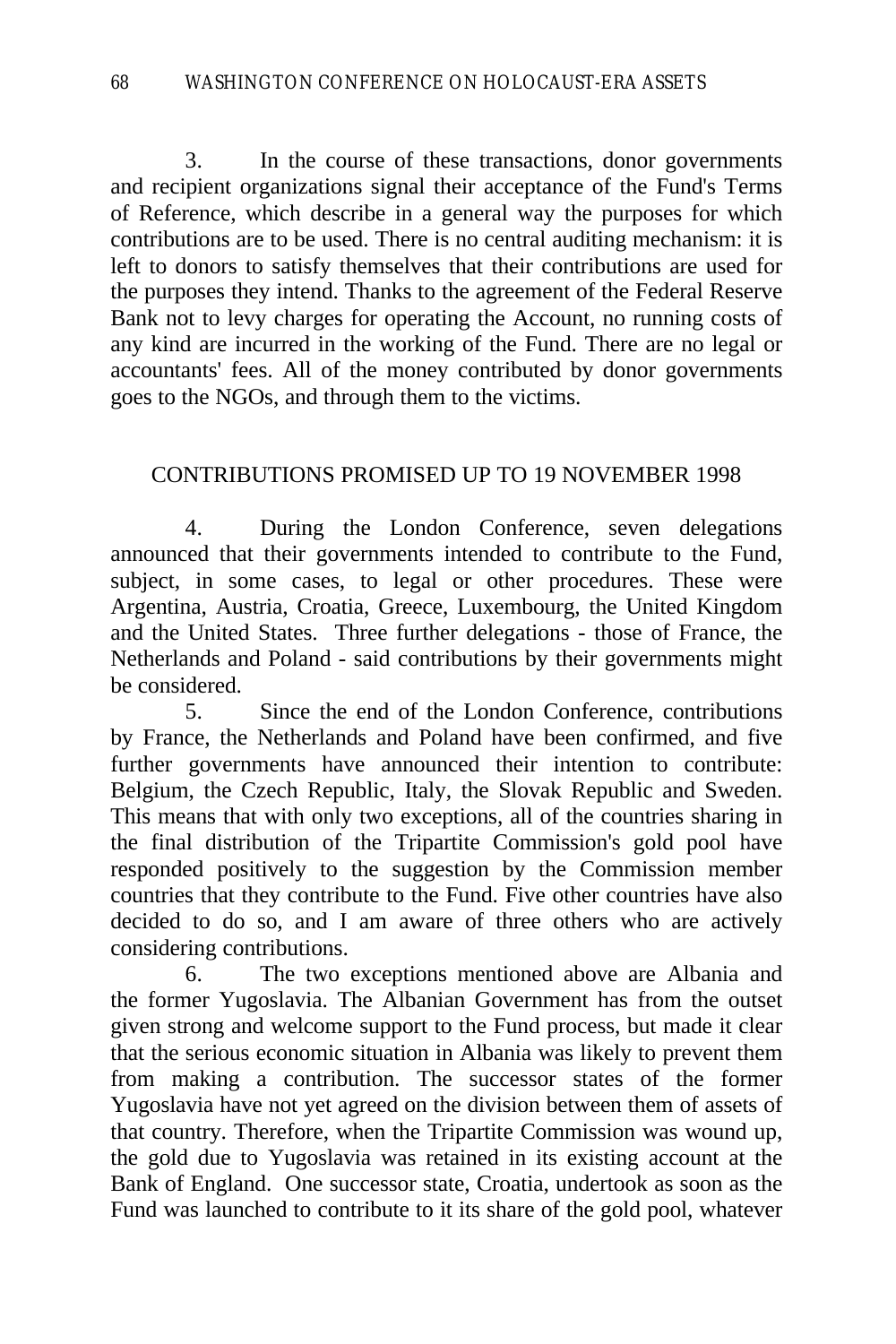that might be. It has been suggested to the other successor states that if they were all to make similar undertakings, the value of this gold could be made available to the Fund in advance of agreement on the wider question of dividing Yugoslav assets. We await responses. This morning we have been told by Ambassador Rupel, the leader of the Slovenian delegation that Slovenia has also decided to contribute its share of the remaining TGC gold to the Fund. We welcome this decision.

7. Not all donor governments have yet specified the amounts they will contribute, but the amounts specified up to the 19th of November, when a review meeting of donor countries was held in London, total \$59.6 million - almost exactly the value of the gold which was in the Tripartite Commission's pool at the time the Fund was launched. It is already clear that the final total will considerably exceed this sum.

### PAYMENTS MADE TO THE FUND ACCOUNT

8. Up to the 19th of November, five donor countries had made payments into the Fund Account at the Federal Reserve Bank, as follows:

| United Kingdom \$1,647,000 |
|----------------------------|
| Sweden \$1,014,055         |
| Poland \$366,615           |
| Czech Republic \$162,012   |
| United States \$4,000,000  |
|                            |

### ALLOCATIONS FROM THE FUND ACCOUNT

9. The Federal Reserve Bank made the first disbursements from the Fund Account on the 22nd of July 1998, in accordance with an Allocation Instruction from the United Kingdom. Two payments each of \$139,750 were made. One was to the Board of Deputies of British Jews; the other was paid into an account opened for the purpose by the World Jewish Restitution Organization, from which it was transferred to the American Jewish Joint Distribution Committee. A further disbursement of \$431,505 was made on the 24th of August 1998, in accordance with an Accelerated Allocation Instruction from the United Kingdom, again to the Board of Deputies of British Jews.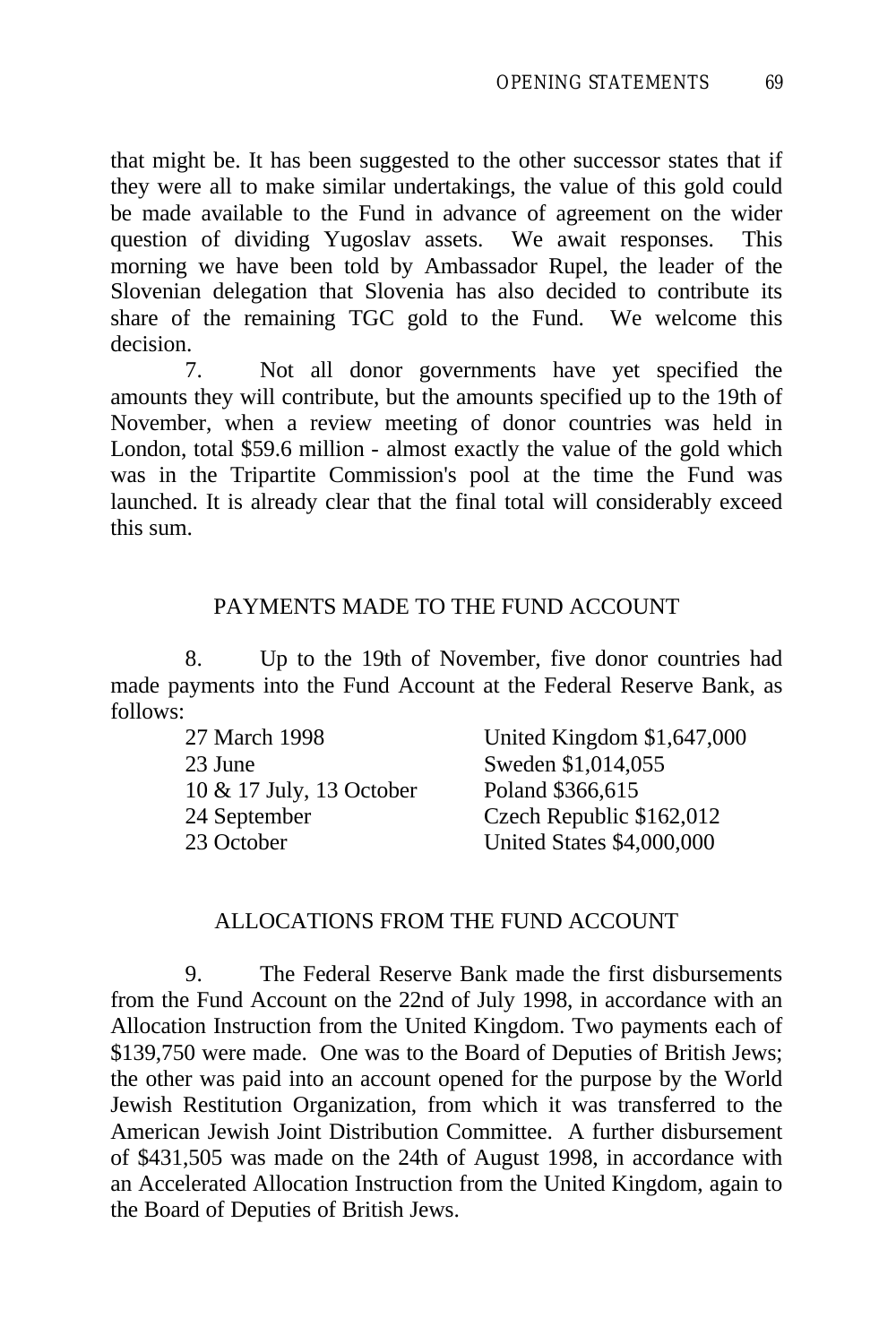10. The balance of principal and interest in the Fund Account on the 16th of November 1998 was \$6,595,667.

### SELECTION OF RECIPIENT NON-GOVERNMENTAL ORGANIZATIONS

11. The British Government began consultations with NGOs about the allocation of its contribution of 1 million pounds announced by the Foreign Secretary at the London Conference, immediately after that event. We decided to allocate one-third of the amount to the Board of Deputies of British Jews, who had made a proposal to form a committee of a number of separate organizations working with surviving victims in the UK, and make cash grants to victims with particular needs.

12. The remaining two-thirds of the UK contribution was allocated to the American Jewish Joint Distribution Committee (AJJDC), who proposed to use it for medicines and medical equipment, to be provided to victims in Belarus, Moldova, Russia and Ukraine through community organizations (hesedim) in that region. After presentations from the World Jewish Restitution Organization (WJRO) and the Conference on Jewish Material Claims, who wished to be associated with this activity, it was agreed that this portion of the UK contribution would be paid into an account opened for the purpose by the WJRO, from which it would be transferred immediately to an AJJDC account. This arrangement, for which the Fund Agreement provides, has worked satisfactorily.

13. It is understood that an Austrian contribution of about \$8.6 million is likely to be paid into the Fund Account soon, and will probably be allocated to the Austrian National Fund for Victims of National Socialism. The Czech Republic contribution mentioned earlier will be allocated to two NGOs in the Republic, the Union of Freedom Fighters and the Union of Forced Laborers. An Italian contribution of about \$7.2 million is likely to be paid into the Account soon, and to be allocated to the Union of Italian Jewish Committees. The Swedish contribution mentioned earlier is to be allocated in equal shares to the European Jewish Congress, the Jewish Central Committee of Sweden, and the Swedish Red Cross (for Romani victims). A total of 17 NGOs have so far been designated by donors as Fund recipients.

14. A number of countries are ready to make contributions or allocations, but are awaiting detailed proposals from the NGOs they have selected. Indeed, it emerged at the London review meeting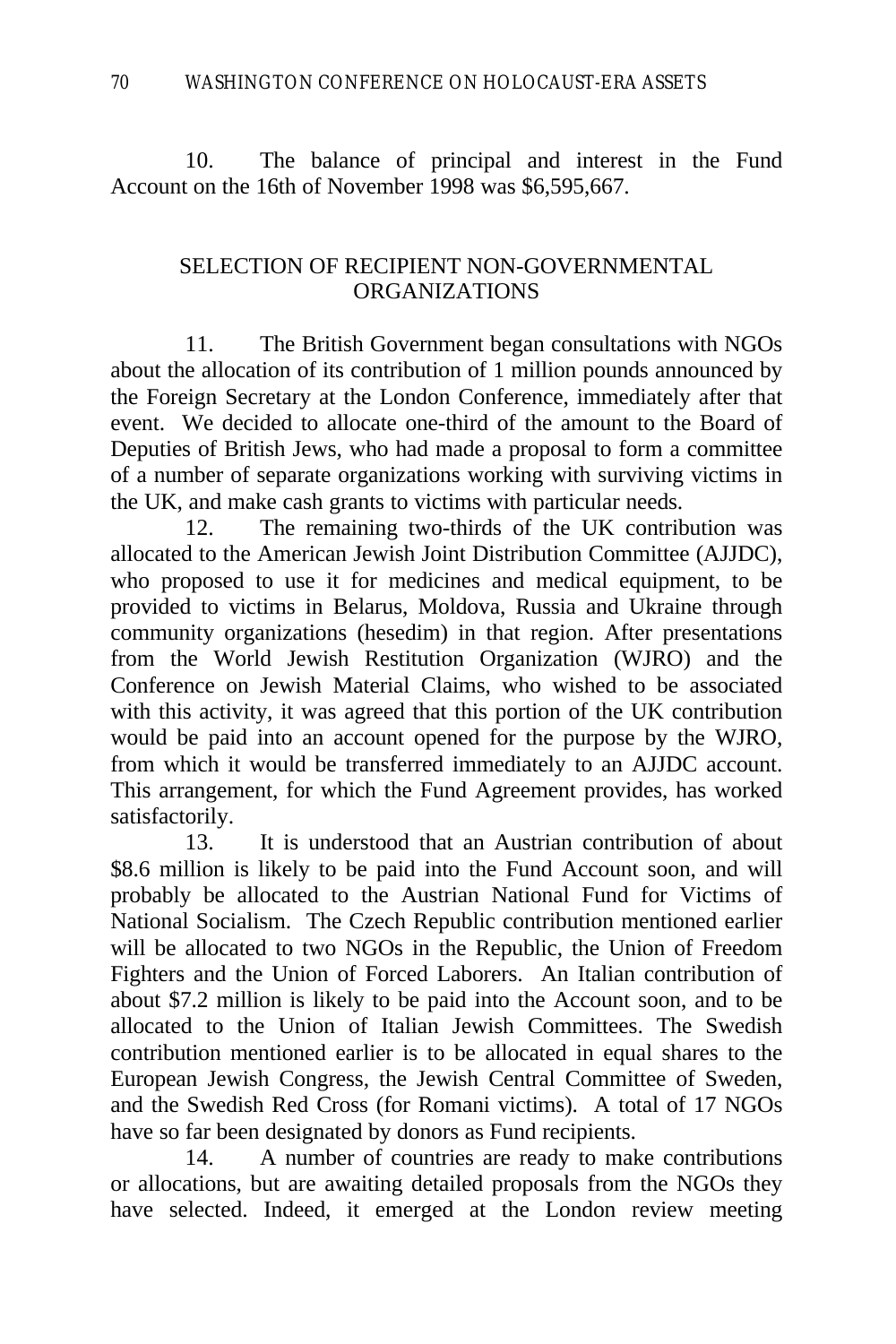mentioned earlier that up to the present, there has always been more money available in the Fund Account than there were proposals from NGOs for its use. NGOs represented at this Conference are therefore urged to respond as quickly as possible when invited by donor governments to submit proposals for Fund allocations.

15. In a few cases, the British Government as Account Holder has had difficulty in contacting NGOs selected by donors as recipients of allocations, and in obtaining from them their written agreement to the Fund Terms of Reference, as required by the Agreement. Again, NGOs are urged to respond quickly when asked by us to sign and return copies of the Terms of Reference. We shall be glad to offer help or advice about the operation of the Fund to anyone who needs it.

### HELP SO FAR GIVEN TO VICTIMS

16. The Board of Deputies of British Jews has made payments of 400 pounds each to 600 Jewish and non-Jewish applicants in the UK who applied up to June 1998. The Board is now arranging payments in respect of 166 applications received between July and September. It has approved 100 applications received since then, and estimate that the total may approach 1000 by the end of the year, when a cut-off date has been set.

17. The American Jewish Joint Distribution Committee has informed us in a preliminary report that between July and September this year it deployed the portion of their allocation disbursed on 22 July to supply medicines to more than 14,500 elderly Nazi victims in 55 cities and towns in Belarus, Moldova, Russia and Ukraine, and to provide 4,120 items of medical rehabilitative equipment to recipients in 106 cities and towns in the same region. The program continues.

### **CONCLUSION**

18. Chairman and distinguished delegates, I am conscious as I come to the end of this presentation that a great deal more remains to be done to discharge effectively the duty Robin Cook suggested in London last year that the international community owed to surviving victims of Nazi persecution. He said: "...we must ensure that the unbearable tragedy of living through the Holocaust is not compounded by an old age marked by the fear and sadness of poverty." We are still a long way from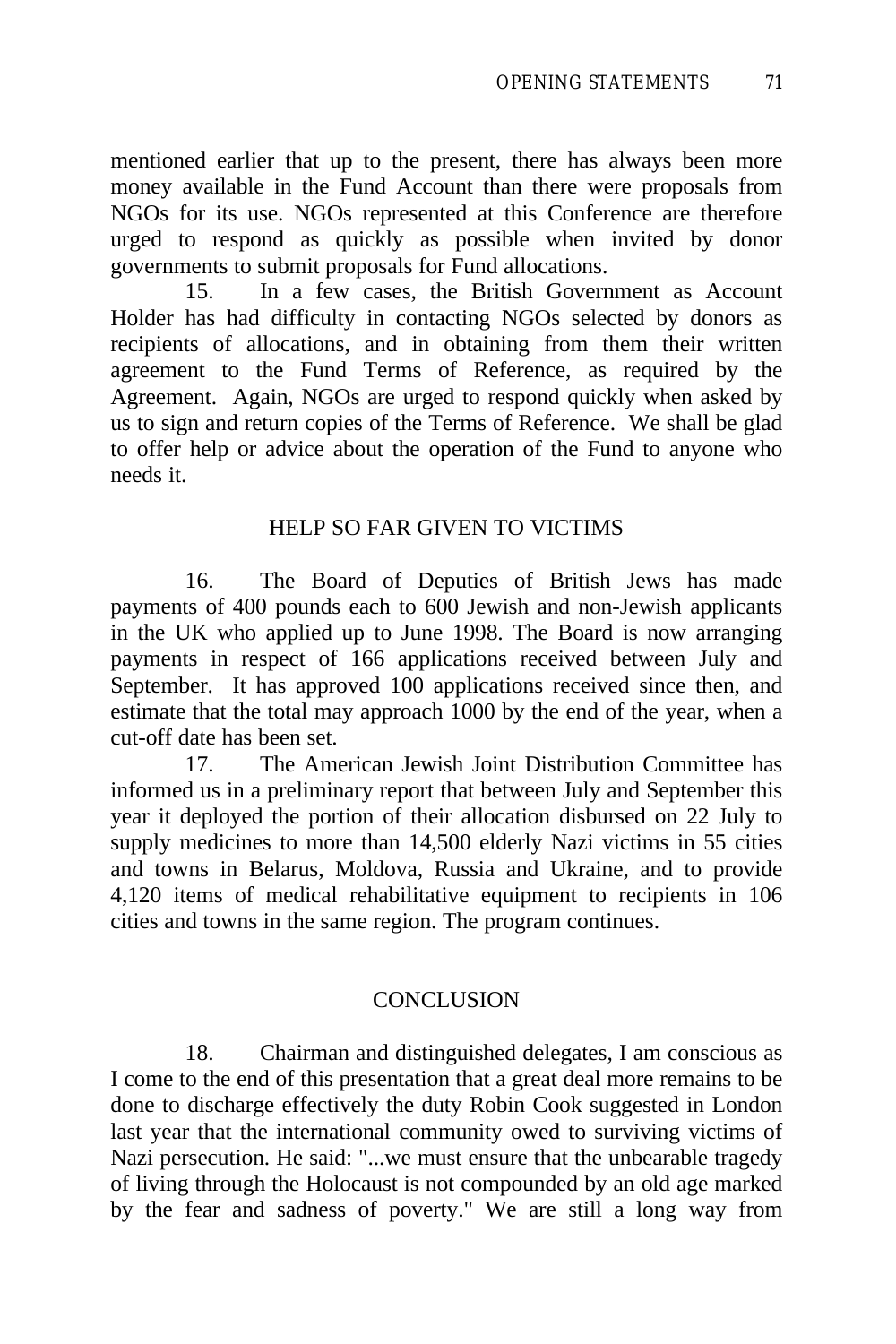ensuring that. But a start has been made. The machinery of the International Fund is in place. Help has begun to flow to those who need it most. And the pace of that flow will accelerate rapidly from now on.

19. Chairman, I wish to pay tribute to all those who have worked together in this enterprise. When we began it the difficulties seemed immense. The legal and moral obligation on the Tripartite partners to convey the remaining gold to the designated recipient countries was clear. It was also clear that somehow in the process of ending our long stewardship of the monetary gold pool we must find a way of helping needy individual survivors. As always happens in such cases, each country - and we are a diverse group - responded to the challenge in its own way. Each was subject to different pressures and influences. And many different approaches to the situation were put forward. NGOs too had many different ideas about what should be done.

20. Throughout the complicated discussions that took place in Brussels, Paris, Washington and other capitals all participants showed consistent flexibility, goodwill, and a shared determination not to let differences of perception and approach prevent us from meeting a need that we all saw as both highly important and extremely urgent. The International Fund was the outcome: together we have made it work and together we shall ensure that it completes the job we designed it to do. Robin Cook described this as "an imaginative and successful piece of modern diplomacy," and so of course it is. For me, it has also been one of the most worthwhile and rewarding tasks I have been engaged in. I am grateful to the Foreign Secretary for entrusting me with it. And I am grateful to my colleagues, diplomatic and non-governmental, in France, the United States and the other countries present here, for their unfailing co-operation and friendship.

Thank you all very much.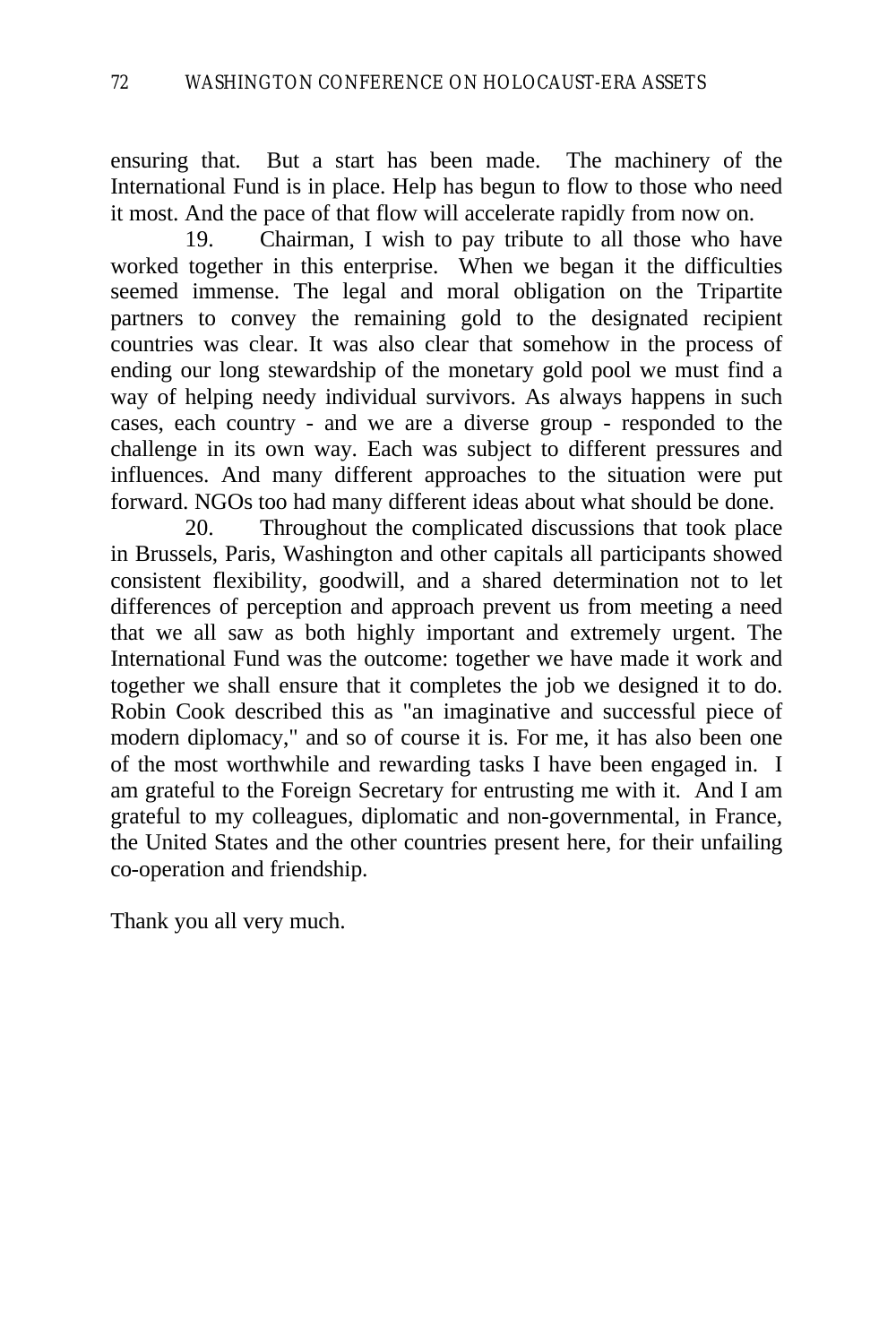# **Mr. Edgar Bronfman**

### PRESIDENT WORLD JEWISH CONGRESS/WORLD JEWISH RESTITUTION ORGANIZATION

### Address at the Conference

History, in its own cruel fashion, has imposed a heavy burden on all of us gathered here. It is this realization that must guide our deliberations and actions during the period of the Conference. A burden can weigh you down, or it can challenge you to rise to the demands that it imposes. From this understanding comes the stark comprehension that we are not here to talk about money or art or insurance policies; we have come together to express the moral imperative that justice must prevail, that truth must be expounded, and that we have committed ourselves to the higher values of integrity – to preserve the memory of those who were victims of unspeakable crimes.

The cliché that we should learn the lessons of history and not repeat the mistakes is particularly apt here. Conferences are all too often a cheap substitute for coming to grips with the substantive nature of the issues they were called to deal with. When the Jewish people were faced with annihilation during the Second World War, the United States and Britain convened the 1943 Bermuda conference, ostensibly to find a solution for wartime refugees. In fact that conference was a sham and actually was an effort to thwart the rescue of European Jewry. This conference must be different or the judgment of history will harshly condemn us.

On innumerable occasions I have sought to describe the goals we are seeking to achieve as being "moral and material restitution."

Clearly in the last several years, and indeed since our last international conference in London, marked progress has been made. There have been notable achievements in the effort to secure material restitution: the fund established in London arising from the remaining gold in the TGC; the settlements with Swiss banks and the earlier commitment by Swiss banks and industry, which created an important humanitarian fund; expansion of benefits to Holocaust survivors within the context of ongoing German reparation payments – particularly as they apply to Eastern European victims; an agreement by major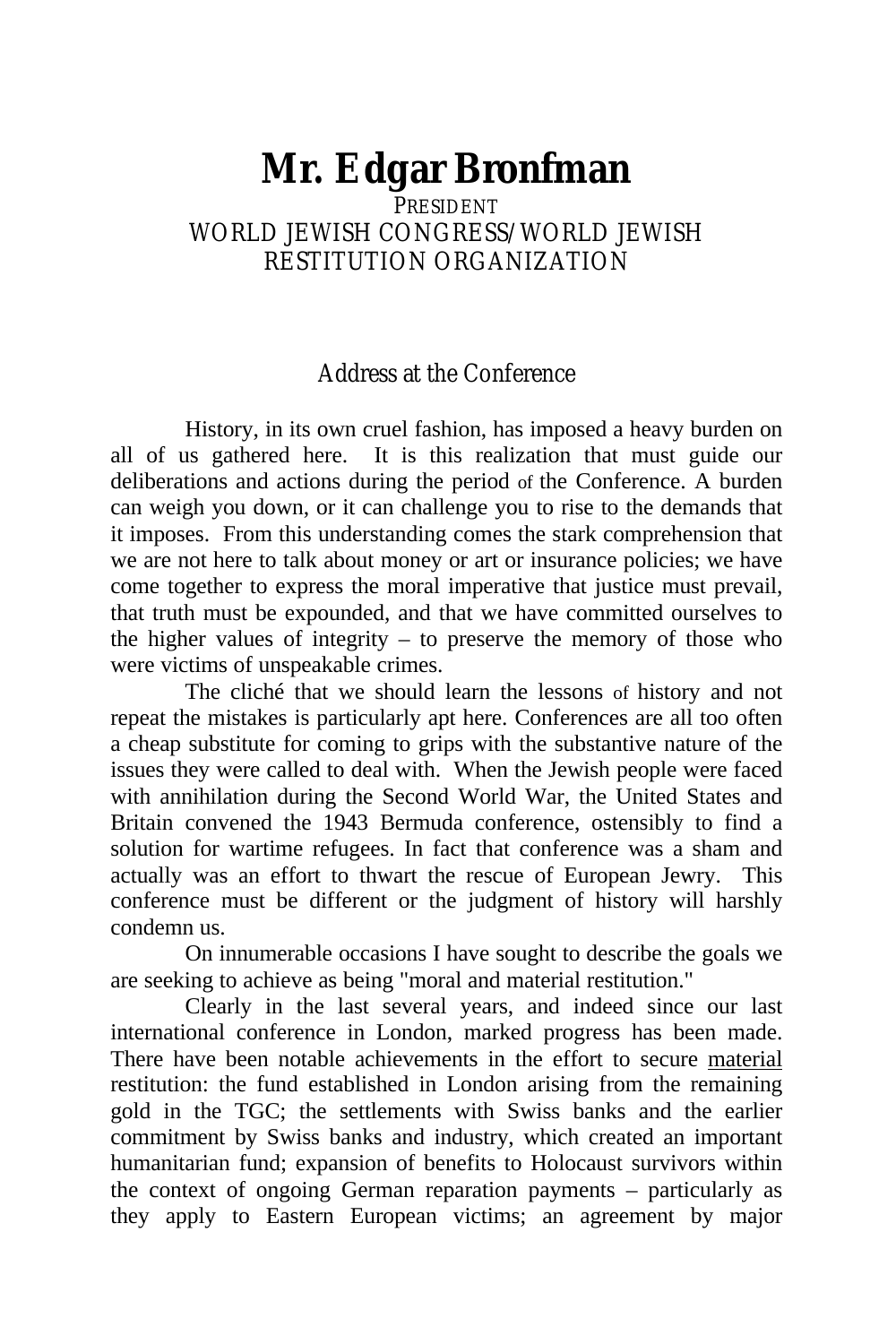European insurance companies to resolve unpaid claims through the mechanism of the International Commission established for that purpose.

One particularly shining example should be cited, that of Norway. The government not only established an historical commission of inquiry and approved monies for compensation, but even more movingly sought to underline the moral dimensions of the issue by adopting the minority position of the commission that it had established; the Norwegian example is a lesson for all – combining the twin principles of moral and material restitution.

In so far as material restitution is concerned, I appeal to those governments and institutions and experts that are gathered here; do not allow this to become a Bermuda conference. We must come away from this meeting with practical and immediate proposals to secure justified financial compensation for those who have been so long denied, and we must establish an ongoing mechanism to verify that governments and institutions are taking these practical steps. This effort must not end with this conference.

In some ways the struggle for moral restitution may be more difficult. It involves what we call in Hebrew "heshbon nefesh" – searching of the soul. This is not a challenge only to the neutral countries; this is a challenge which must be confronted by the Allies, the former Axis states, the bystanders, the churches, industrial concerns, bankers and Jewish people.

Our inescapable obligation is to set forth the record of events as they happened, without embellishment, without self-serving alteration, and with brutal honesty. We owe this first and most of all to the memory of the victims, because that is what we are striving to achieve – the preservation of memory and the power of its piercing truthfulness.

For those nations and those peoples, or those institutions for which the critical examination of this historic period will give rise to dark moments of unpleasant realities, the answer is – there is no choice. We cannot know where to go or where we are going, unless we know where we have come from. And foundations built on gossamer evasions cannot support the pressing weight of historical accuracy.

But as painful as the process may be, the other lesson that history has taught us is that the struggle to honestly come to terms with the past makes us stronger – spiritually and intellectually – in the long run.

This then is the ultimate irony. The process that causes us so much pain also provides us with purification and the strength of conscience to face our children and future generations.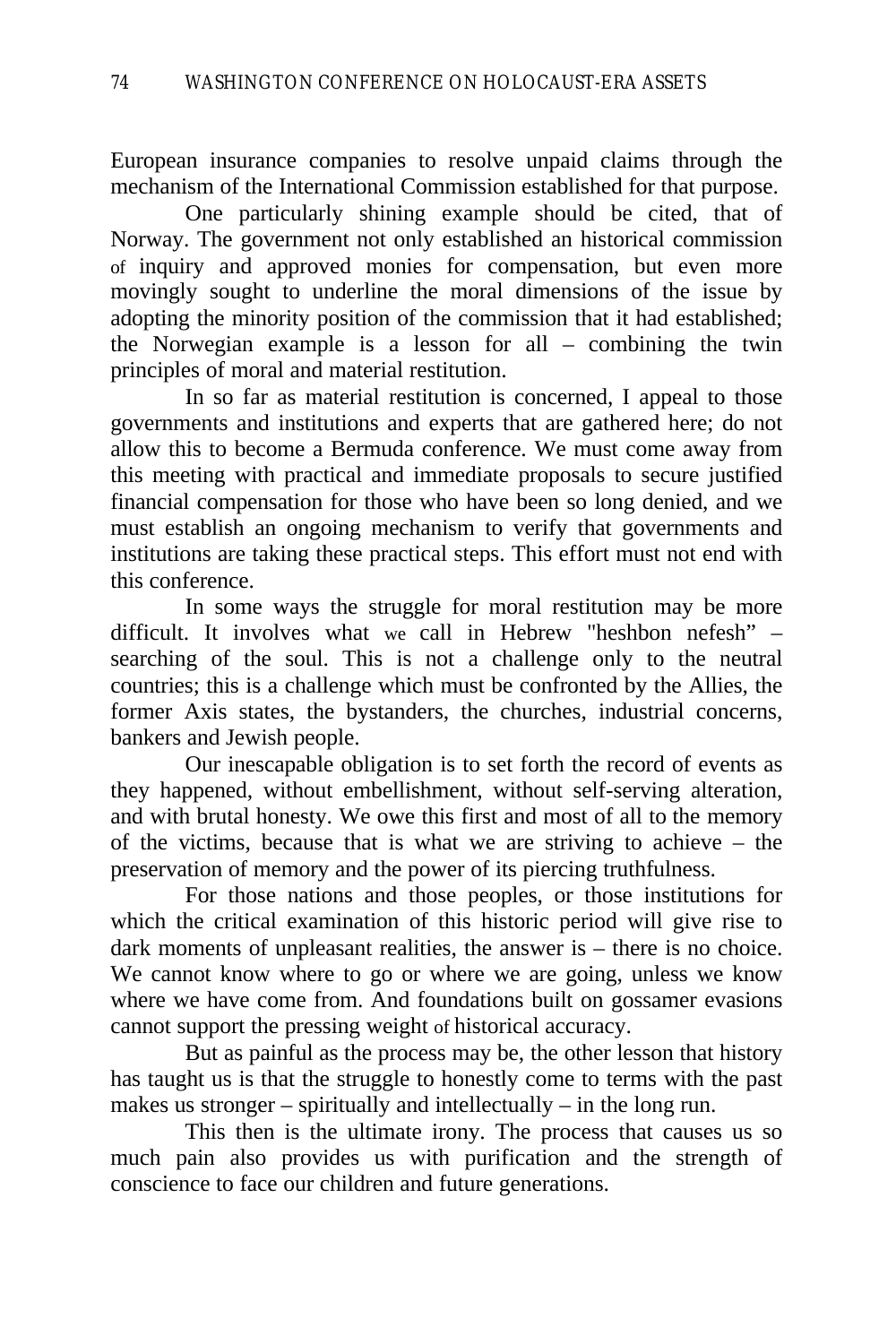I appeal to you therefore to act – and not merely to deliberate – in a manner which measures up to the historical task before us. If we fail to do so in this, the last minute of this dying century, we will be reproached not only by the victims of the crime but by our own children. Let us therefore dedicate ourselves to overcome whatever obstacle to reach that level of action and honesty that will allow the peoples of the 42 nations represented here – and more importantly their children – to say the struggle for memory was validated here.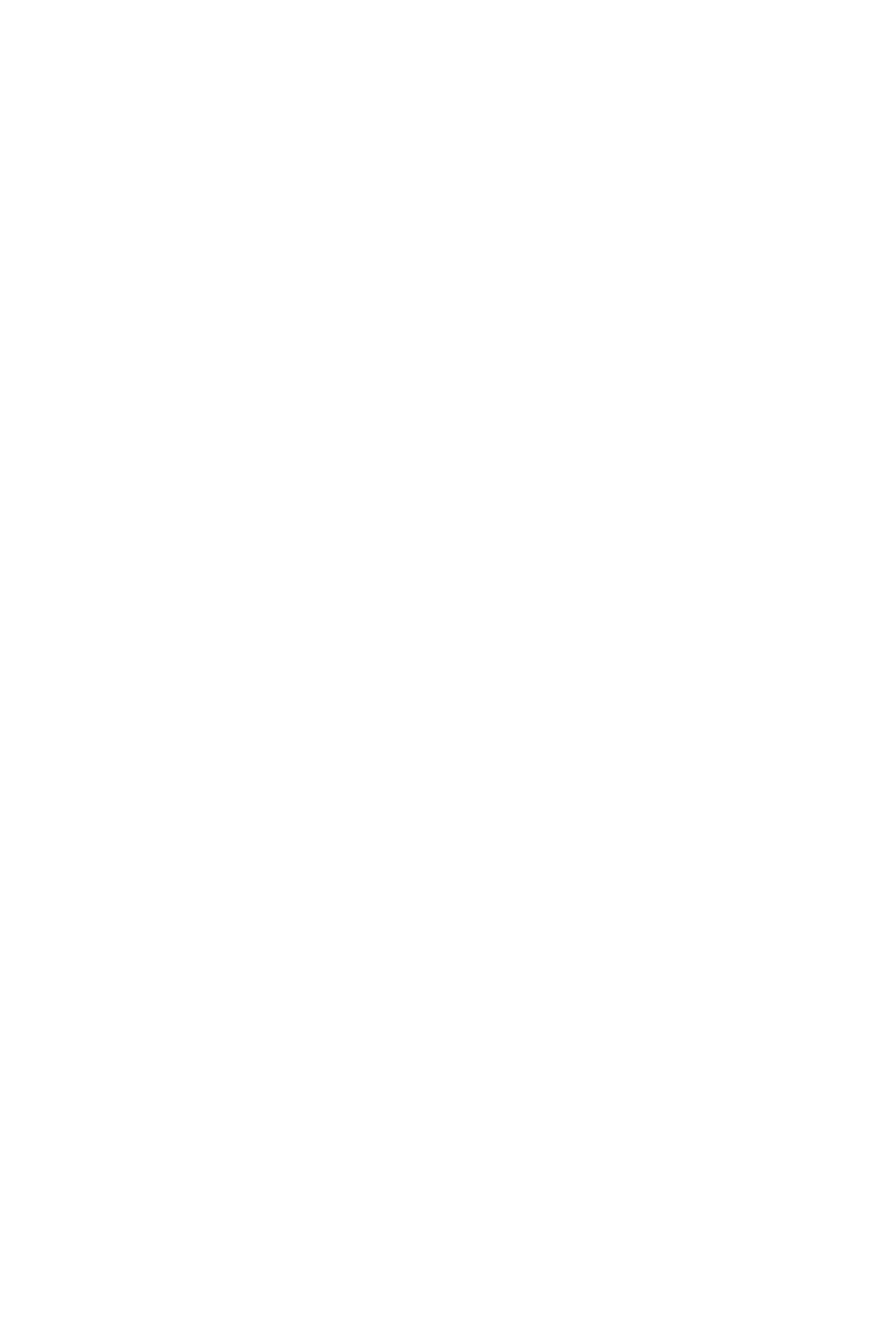## **Ms. Nili Arad**

### DIRECTOR-GENERAL, MINISTRY OF JUSTICE ISRAEL

### Address at the National Archives

Thank you, Mr. Carlin. Distinguished fellow delegates, Ladies and Gentlemen:

*"Almost a Love Poem"*

**"If my parents and your parents hadn't migrated to Eretz Yisrael in 1936, we would have met in 1944**

**there on the platform at Auschwitz. I at twenty, and you, at five.**

**Where's Mammele? Where's Tattele?**

**What's your name? Hannale."**

> written by Yehuda Amichai, an outstanding Israeli poet.

That is how we have grown up in Israel since the Holocaust, where the shadow of our extinguished families has become part of our personal history. Striving to build a safe haven for Jews all over the world, we took the pledge *Never to Forget; Always to remember.*

In the past two days, we have felt that this promise has touched each of you. It has become the goal of us all, representatives of different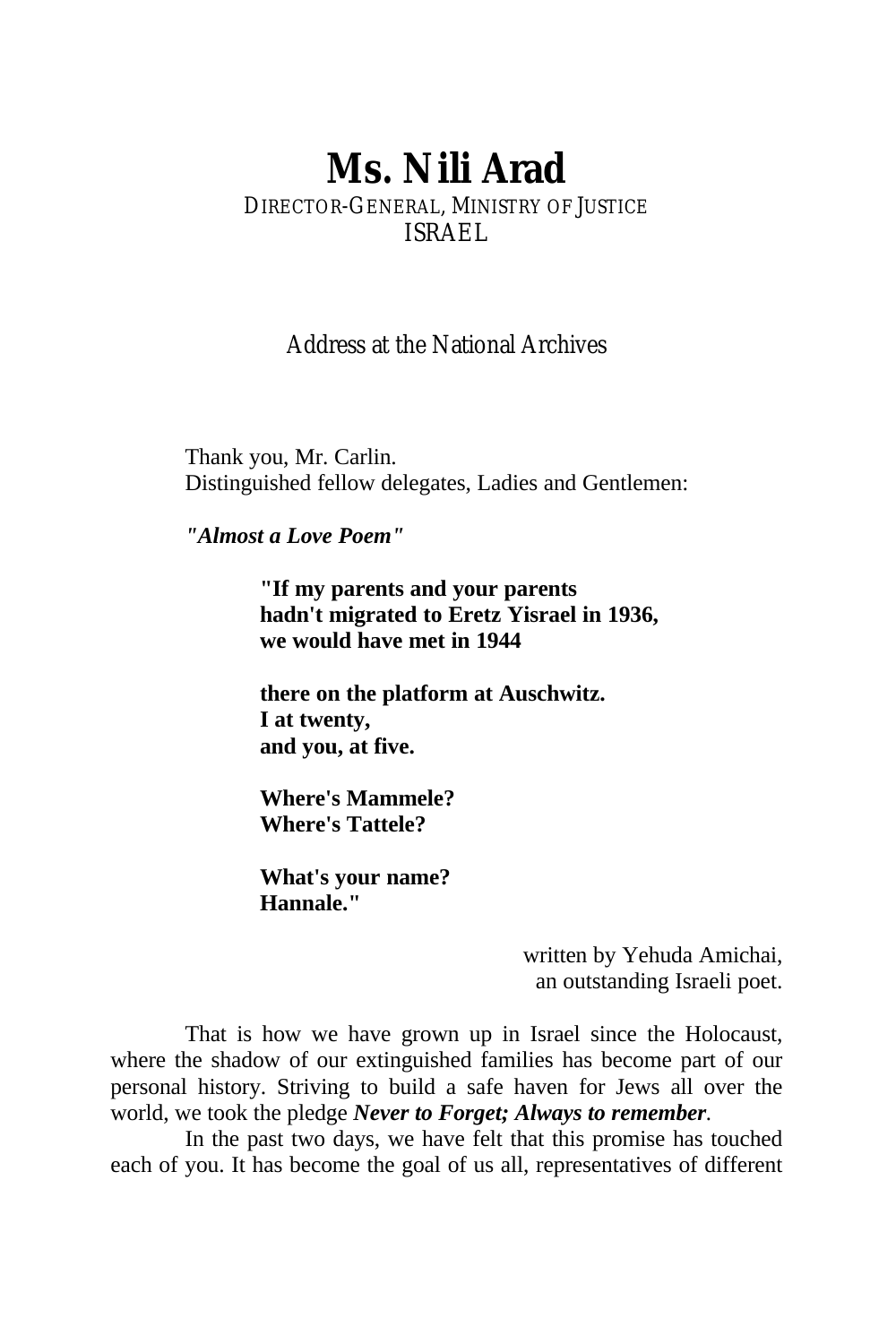countries, non-govern mental organizations, insurance companies, private agencies, Jews and non-Jews alike.

The holistic understanding and agreement on which we are all focussing here is not about material possessions – but about historical Justice. Justice long due to the families, to real people who were stripped of their human dignity, robbed of their pride, dispossessed of their property, uprooted from their homes and finally systematically murdered by the most brutal methods.

We are not seeking justice for crimes of war, nor the restitution of the improperly acquired spoils of war. Rather, we are talking about the Holocaust – the Nazi's program of unspeakable human suffering and physical devastation inflicted upon the Jewish people and unmatched in history.

Now, we are building an *international consensus for justice* that goes far beyond the question of identifying stolen assets and returning them to their rightful owners.

We today must reach a higher moral ground, to ensure the memory of those who perished, the acknowledgement and preservation of the history of their fate, the culture and public institutions of the devastated Jewish communities of Europe, endeavoring to ensure that the survivors of these great communities live in comfort and dignity.

Indeed the result of our deliberations is the recognition of an urgent need to proceed with the efforts to give life to the mute pages in archives; to reveal the identities of the unknown people in yet unpublished lists. To ensure free access to all knowledge and information essential to the establishment of justice. In the words of the esteemed Supreme Court Justice Louis Brandeis:

#### *"Sunlight is said to be the best disinfectant, electric light the most efficient policeman."*

We leave this Conference heartened and encouraged, convinced that we are, indeed, part of a worldwide consensus dedicated to the relentless pursuit of justice in the various areas where justice was denied.

Throughout the intensive and enlightening discussions of the last two days, we have been moved – and very much aware – of the great historical nature and significance of this gathering.

At the closing of the twentieth century, on the threshold of a new era, let all people of goodwill join together in pursuit of the noble goals which we have set for ourselves.